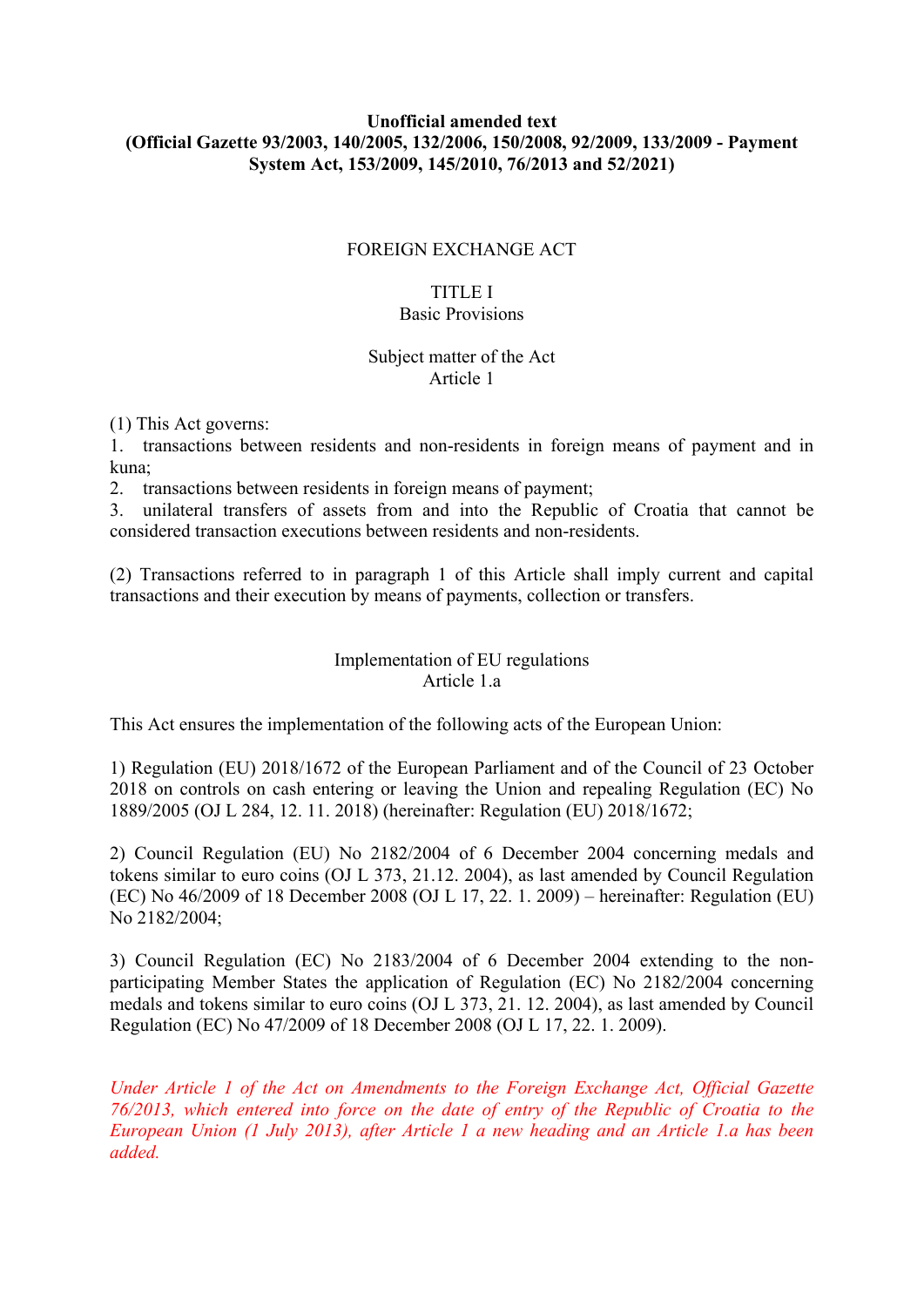*Under Article 1 of the Act on Amendments to the Foreign Exchange Act, Official Gazette 52/2021, which entered into force on 3 June 2021, Article 1.a has been amended.* 

#### Residents and non-residents Article 2

(1) Under the terms of this Act, the term residents shall mean:

1. legal persons with a head office in the Republic of Croatia, except their foreign branches;

2. branches of foreign companies and sole traders enrolled in a register kept by a competent government authority or administration in the Republic of Croatia;

3. sole traders, craftsmen, and other natural persons with a head office or a place of residence in the Republic of Croatia who are self-employed and perform the economic activity of their registration (hereinafter: individual undertakings);

4. natural persons with a place of residence in the Republic of Croatia;

5. natural persons staying in the Republic of Croatia on the basis of a valid residence permit for a minimum period of 183 days, except diplomatic and consular representatives of foreign countries and their family members,

# *Under Article 1 of the Act on Amendments to the Foreign Exchange Act, Official Gazette 132/2006, which entered into force on 14 December 2006, new text has been added to item 5.*

6. diplomatic, consular and other representative offices of the Republic of Croatia abroad financed by the budget and Croatians citizens employed in those representative offices, including their family members.

(2) All other persons not stated in paragraph 1 of this Article shall be considered nonresidents.

#### Banks and Authorised Companies Article 3

(1) For the purposes of this Act, the term bank shall mean:

– a credit institution under the law governing the operation of credit institutions which is authorised by the Croatian National Bank to conduct operations governed by this Act,

– a branch of a third country credit institution authorised by the Croatian National Bank to establish a branch and authorised to conduct operations governed by this Act,

– a credit institution of a Member State that is authorised under the law governing the

operation of credit institutions to conduct operations governed by this Act;

– the Croatian Bank for Reconstruction and Development.

# *Under Article 1 of the Act on Amendments to the Foreign Exchange Act, Official Gazette 145/2010, which entered into force on 1 January 2011, paragraph (1) has been amended.*

(2) Authorised company shall imply a company licensed by the Croatian Securities Exchange Commission, which conducts securities transactions pursuant to provisions of the Capital Market Act.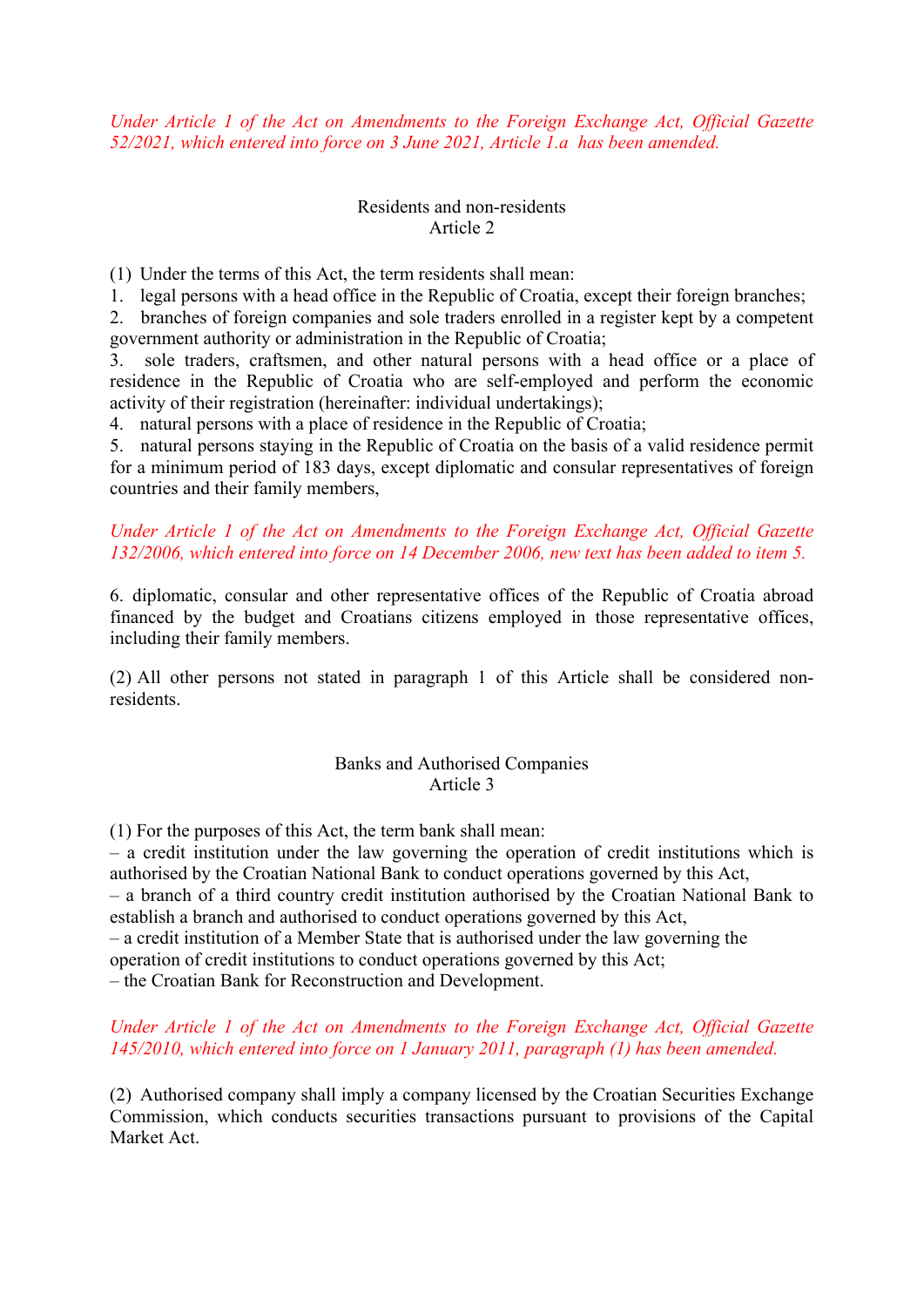#### Foreign Means of Payment Article 4

(1) Foreign means of payment, under the terms of this Act, shall comprise foreign exchange, foreign cash, checks, and other monetary instruments denominated and payable in foreign currency.

(2) Foreign exchange, under the terms of this Act, shall mean monetary claims from abroad.

(3) Foreign cash (banknotes and coins) shall mean monetary claims on the central bank or government of the country of issue.

(4)Checks and other monetary instruments denominated and payable in foreign currency shall mean monetary claims on their issuers.

# Securities and Derivative Financial Instruments Article 5

(1) Securities shall mean securities defined in accordance with the Capital Market Act.

(2) Derivative financial instruments, under the terms of this Act, shall comprise securities or agreements whose value changes in accordance with the changes in the value of financial instruments and any other legal arrangements from which they are derived.

*Under Article 2 of the Act on Amendments to the Foreign Exchange Act, Official Gazette 132/2006, which entered into force on 14 December 2006, paragraphs 2 and 3 have been deleted and the former paragraph 4 has become paragraph 2.* 

# Domestic and Foreign Securities Article 6

(1) Domestic securities, under the terms of this Act, shall be securities issued by a resident issuer and depository bills issued abroad on the basis of the underlying domestic security. (2) Securities not referred to in paragraph 1 of this Article shall imply foreign securities.

# Capital Transactions Article 7

(1) Under the terms of this Act, capital transactions shall mean transactions concluded between residents and non-residents, as well as unilateral transfers of assets for the purpose of transferring capital, other than current payments and transfers referred to in Article 8 of this Act.

(2) Capital transactions referred to in paragraph 1 of this Article shall comprise:

1. direct investments;

2. investments in real estate;

3. securities transactions

*Under Article 3 of the Act on Amendments to the Foreign Exchange Act, Official Gazette 132/2006, which entered into force on 14 December 2006, item (3) has been partially amended.*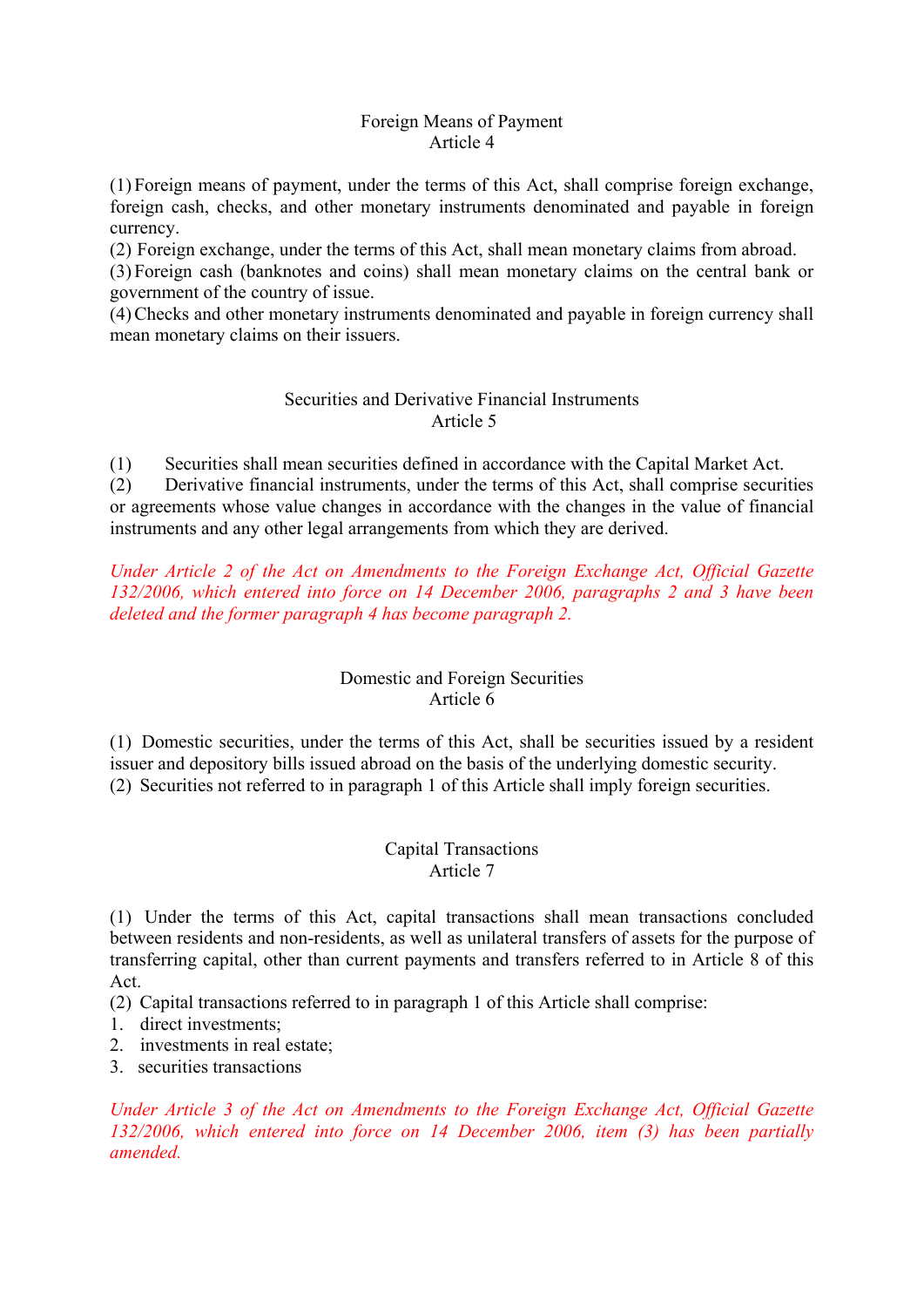- 4. transactions with stakes in investment funds;
- 5. credit transactions;
- 6. deposit transactions;
- 7. payments related to insurance agreements;
- 8. unilateral transfers of assets:
- a) personal transfers of assets;
- b) physical transfers of assets.

#### *Under Article 3 of the Act on Amendments to the Foreign Exchange Act, Official Gazette 132/2006, which entered into force on 14 December 2006, in paragraph 2, item 4 has been deleted and the former items 5 to 9 have become items 4 to 8.*

(3) Capital transactions shall also comprise transactions involving the alienation of rights acquired through investments, or securities referred to in paragraph 2 of this Article, as well as the repatriation of assets or transfer of the balance of assets in liquidation or of the bankruptcy estate.

#### Current Transactions and Current Payments Article 8

(1) Current transactions are transactions concluded between residents and non-residents for a purpose other than a transfer of capital.

(2) Payments and transfers arising from current transactions shall comprise:

1. all payments due in connection with foreign goods and services trade and other current business, including services and short-term banking and credit facilities;

2. payments due as interest on loans and as net income from other investments;

3. payments of moderate amounts for amortization of loans, for depreciation of direct investments and distribution of profits based on ownership stakes;

4. transfers in connection with remittances from workers abroad, pensions, disability allowances, and other social benefits, taxes and dues, interstate cooperation, settlement of insurance claims, lottery gains, compensations for concessions, membership fees and fines (penalties) and moderate remittances for family living expenses.

#### Direct Investments Article 9

(1) Direct investments, under the terms of this Act, shall comprise all investments by residents abroad and all investments in the Republic of Croatia by non-residents, made with a purpose of establishing permanent economic relationships and gaining considerable control over the managing of a legal person.

(2) The following situations shall be identified as those whose purpose is to establish permanent economic relationships and to gain considerable control over the managing of a legal person:

1. the establishment of, or an increase in the initial capital of, a company fully owned by the investor, the establishment of a branch office or acquisition of an already existing company into full ownership of an investor or investment for the purpose of performing the activities of an individual undertaking;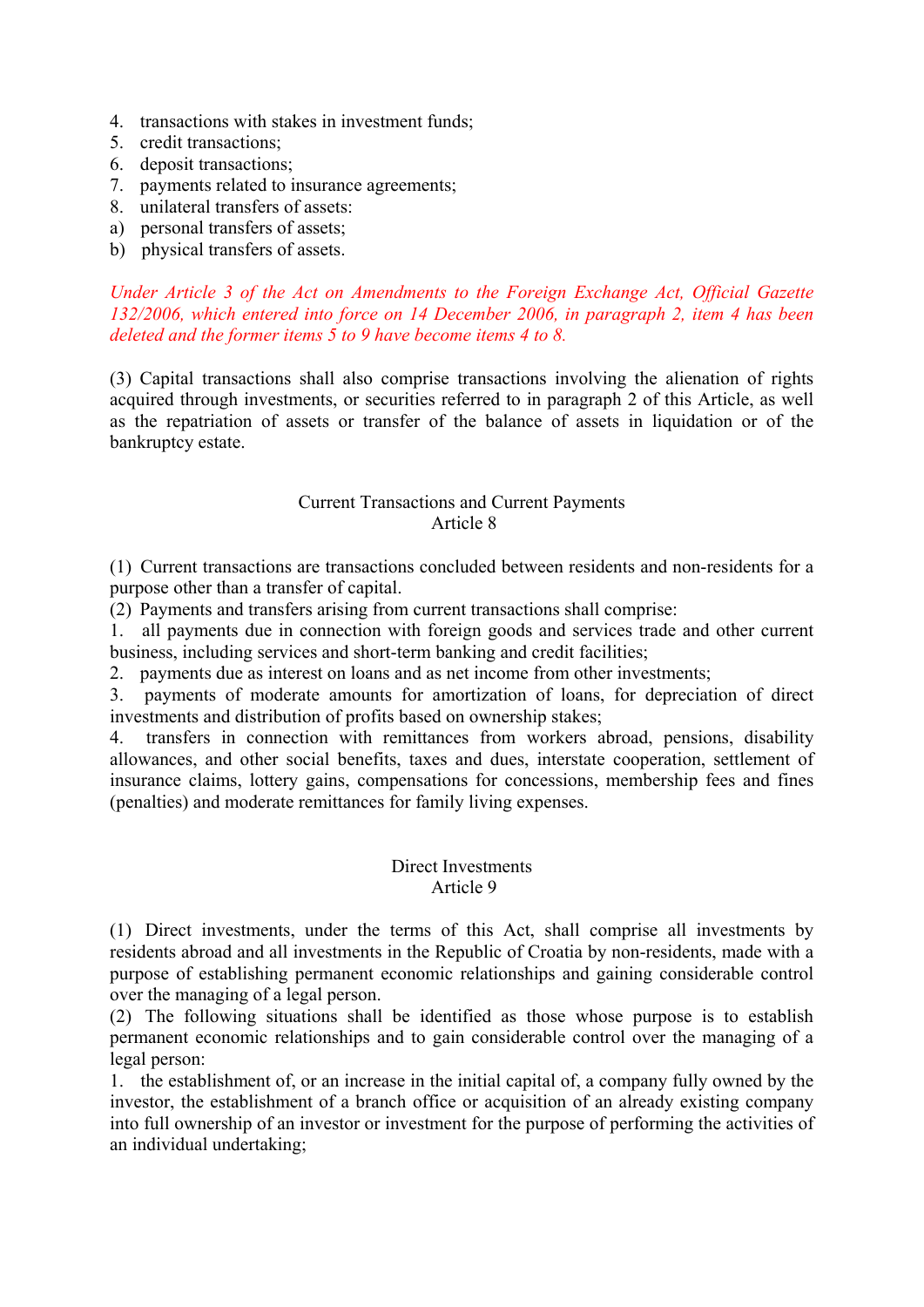2. investment into a new or an existing company, provided the investor acquires a minimum 10% stake in the initial capital of a company, or a minimum 10% voting rights, following fulfilment of conditions referred to in paragraph 1 of this Article;

3. loans with a minimum maturity of five years, granted for the purpose of establishing permanent economic relationships, provided such loans can be classified as subordinate or hybrid claims.

(3) Following the establishment of a direct ownership relationship between residents and nonresidents in terms of paragraphs 1 and 2 of this Article, direct investment transactions shall also comprise:

1. reinvested profit or any direct investor's share in the profits of a company which is not distributed in the form of dividends or other forms of profit distribution;

2. debt transactions between any direct investor and a company into which direct investment has already been made. This shall comprise debt securities, commercial loans, financial loans and other debtor-creditor relations. Investments by financial institutions involving debt transactions related to current operations shall not be considered direct investments; only those transactions, which are motivated by permanent interest in ownership status shall be considered direct investments.

(4) The following shall not be considered direct investments: investments by investment funds, brokerage firms, pension funds, insurance companies, banks and other persons granted by the Croatian Securities Exchange Commission a status of an institutional investor, in accordance with a special law, and investments in financial assets made for the purpose of issuing depository bills.

(5) The following shall exceptionally be considered direct investments: investment by a bank into another bank or other financial institution whose main activity is the provision of financial services and investment of an insurance company into another insurance company, provided such investments fulfil the conditions referred to in paragraph 2 of this Article.

# Securities Transactions Article 10

(1) Securities transactions, under the terms of this Act, shall comprise securities transactions in the capital and money markets and transactions with stakes in investment funds, which are not investment transactions in terms of Article 9 of this Act.

(2) Securities transactions referred to in paragraph 1 of this Article shall comprise:

- 1. issuance, listing, and the sale of domestic securities abroad;
- 2. issuance, listing, and the sale of foreign securities in the Republic of Croatia;
- 3. investments by residents into securities abroad;
- 4. investments by non-residents into securities in the Republic of Croatia.

(3) The listing of securities referred to in paragraph 2 of this Article means the beginning of trading in foreign securities in the Republic of Croatia or in domestic securities abroad in stock exchanges or regulated public markets.

#### Credit Transactions Article 11

(1) Credit transactions, under the terms of this Act, shall comprise commercial and financial loans. Under the terms of this Act, credit transactions shall also include sureties and guarantees.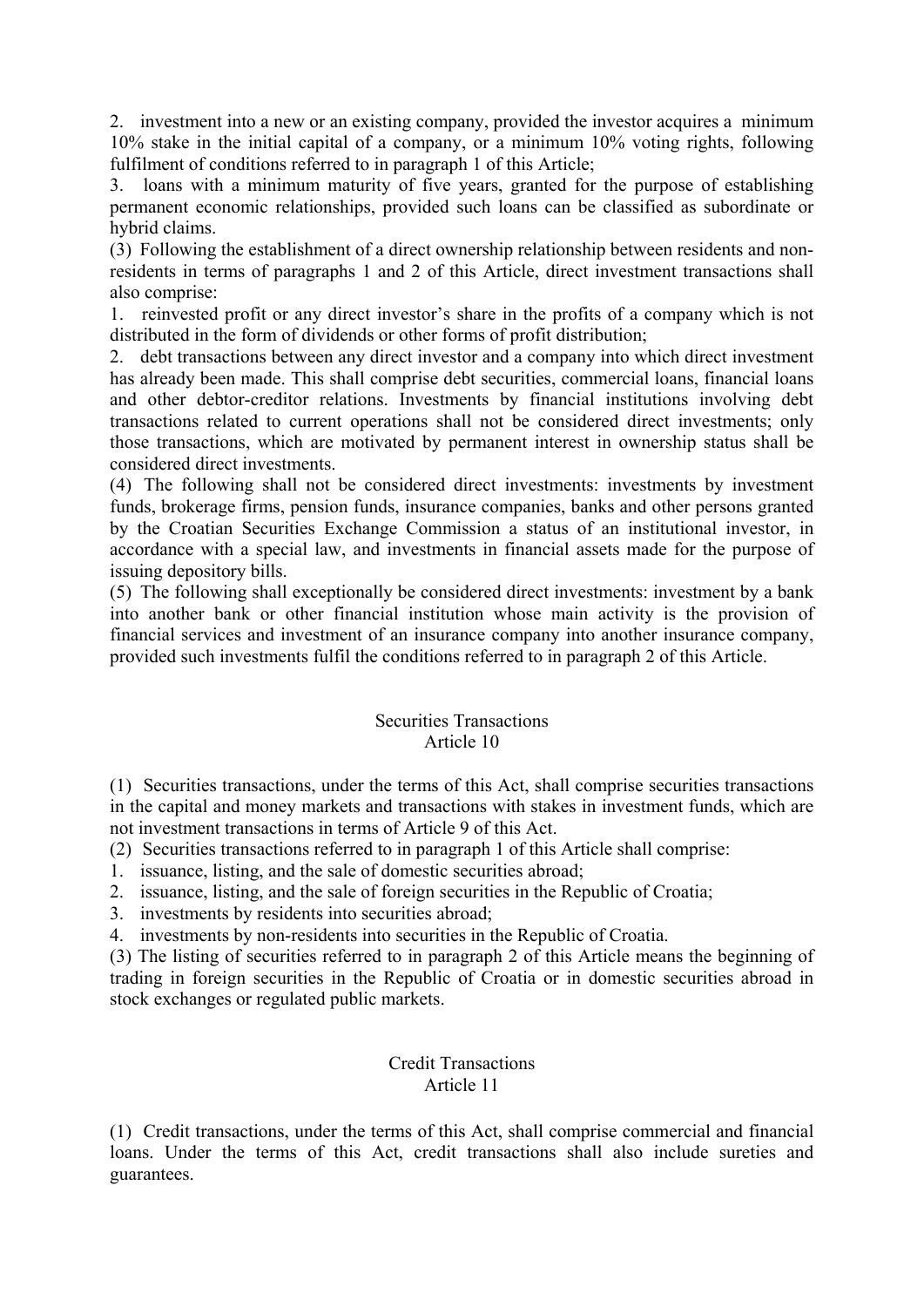(2) Commercial loans, under the terms of this Act, shall imply deferred payments, or advance payments for goods and services. Commercial loans shall also include bank funding for deferred and advance payments and transactions involving purchases of claims (*factoring and forfaiting*), provided the underlying transaction from which the claims arise can be characterized as a commercial loan.

(3) Financial loans, under the terms of this Act, shall imply all loans except loans referred to in Article 9, paragraph 2, item 3 and paragraph 2 of this Article. Financial loans shall also comprise all forms of financing involving commercial transactions (trade in goods and services) in which residents are not a contractual party to the transaction. Financial loans shall not comprise sureties and guarantees.

# *Under Article 4 of the Act on Amendments to the Foreign Exchange Act, Official Gazette 132/2006, which entered into force on 14 December 2006, new text has been added to paragraph 3.*

(4) Credit transactions referred to in Article 9, paragraph 2, item 3 of this Act and all credit transactions referred to in this Article, except deferred and advance payments up to 12 months, based on a commercial transaction, shall be concluded in a written form. Bank loan agreements shall always be concluded in a written form.

#### Deposit Transactions Article 12

(1) Deposit transactions referred to in Article 7, paragraph 2, item 7 of this Act shall mean transactions based on deposit agreements concluded between non-residents and a bank and between residents and a non-resident financial institution.

(2) Under the terms of this Act, deposit transactions shall also include current account agreements.

#### Payments Based on Insurance Agreements Article 13

Payments based on insurance agreements shall include premium payments and payments of insured amounts on the basis of insurance agreements between a non-resident insurance company and a resident as a beneficiary and a resident insurance company and a non-resident as a beneficiary.

### Unilateral Transfers of Assets Article 14

(1) Unilateral transfers of assets shall mean those transfers of assets from the Republic of Croatia abroad or from abroad to the Republic of Croatia which cannot be characterized as transaction executions between residents and non-residents and which may take the form of personal and physical transfers of assets.

(2) Personal transfers of assets shall be transfers of assets from the Republic of Croatia and into the Republic of Croatia on the basis of gifts and grants, fixed income, inheritance,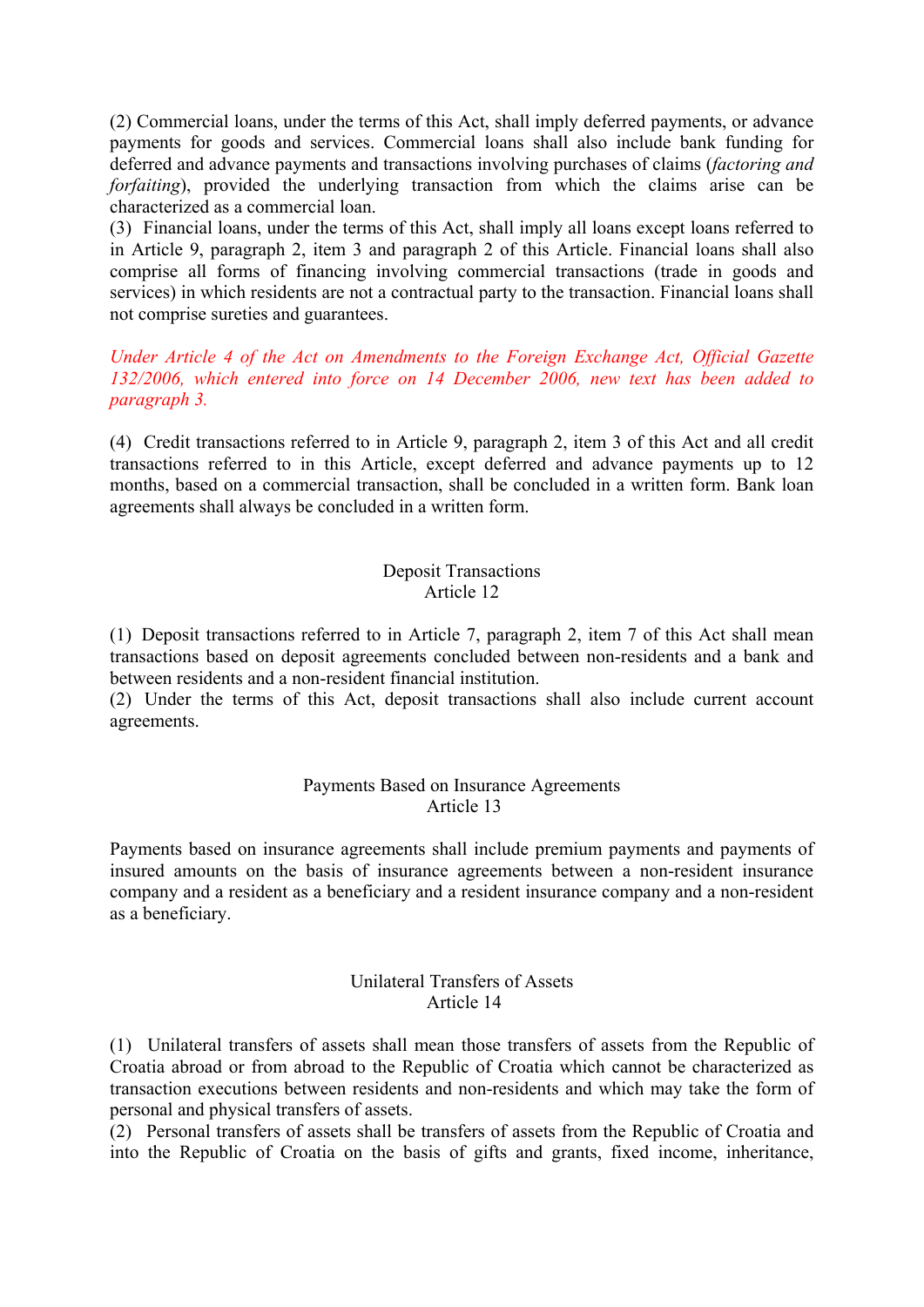settlement of immigrants' debts in parent country, transfer of immigrants' assets abroad and income of non-resident persons employed in the Republic of Croatia. **(**3) Deleted.

### *Under Article 4, paragraph 2 of the Regulation on amendments to the Foreign Exchange Act, Official Gazette 153/2009, which entered into force on 31 December 2009, on 1 January 2010 paragraph 3 was deleted.*

(4) Physical transfers, under the terms of this Act, shall mean any transfer of domestic cash, foreign cash, checks and materialized securities from and into the Republic of Croatia.

# Payments and Collections in Foreign Means of Payment Article 15

Payments and collections in foreign means of payment and transfers of foreign currency assets between residents and between residents and non-residents in the Republic of Croatia shall be allowed in cases prescribed by law or a decision of the Croatian National Bank.

*Under Article 2 of the Act on Amendments to the Foreign Exchange Act, Official Gazette 145/2010, which entered into force on 1 January 2011, new text has been added to Article 15.* 

#### Foreign Exchange Accounts and Foreign Exchange Savings Deposits Accounts of Residents Article 16

(1) Residents may keep foreign exchange in foreign exchange accounts or in foreign exchange savings deposits accounts in banks in the Republic of Croatia. The Croatian National bank shall stipulate the conditions for and the manner of opening and maintaining foreign exchange accounts and foreign exchange savings deposits accounts.

(2) Any bank opening a foreign exchange account and taking a foreign exchange savings deposit shall be obliged to establish the identity of the relevant resident.

(3) Banks shall be obliged to keep data on foreign exchange account holders and holders of foreign exchange savings deposits accounts referred to in paragraph 1 of this Article, for five years following the closing of the account.

(4) The amount of interest and the way it is calculated and paid and the currency in which the interest and the principal are to be paid shall be laid down in an agreement concluded between the bank and the resident.

*Under Article 16 of the Act on Amendments to the Foreign Exchange Act, Official Gazette 145/2010, which entered into force on 1 January 2011, Article 16 shall cease to be valid as of 1 January 2012.*

# Loans in Foreign Means of Payment Between Residents Article 17

(1) Loans in foreign means of payment may be granted to residents by banks. The loans thus granted may be repaid in foreign currency.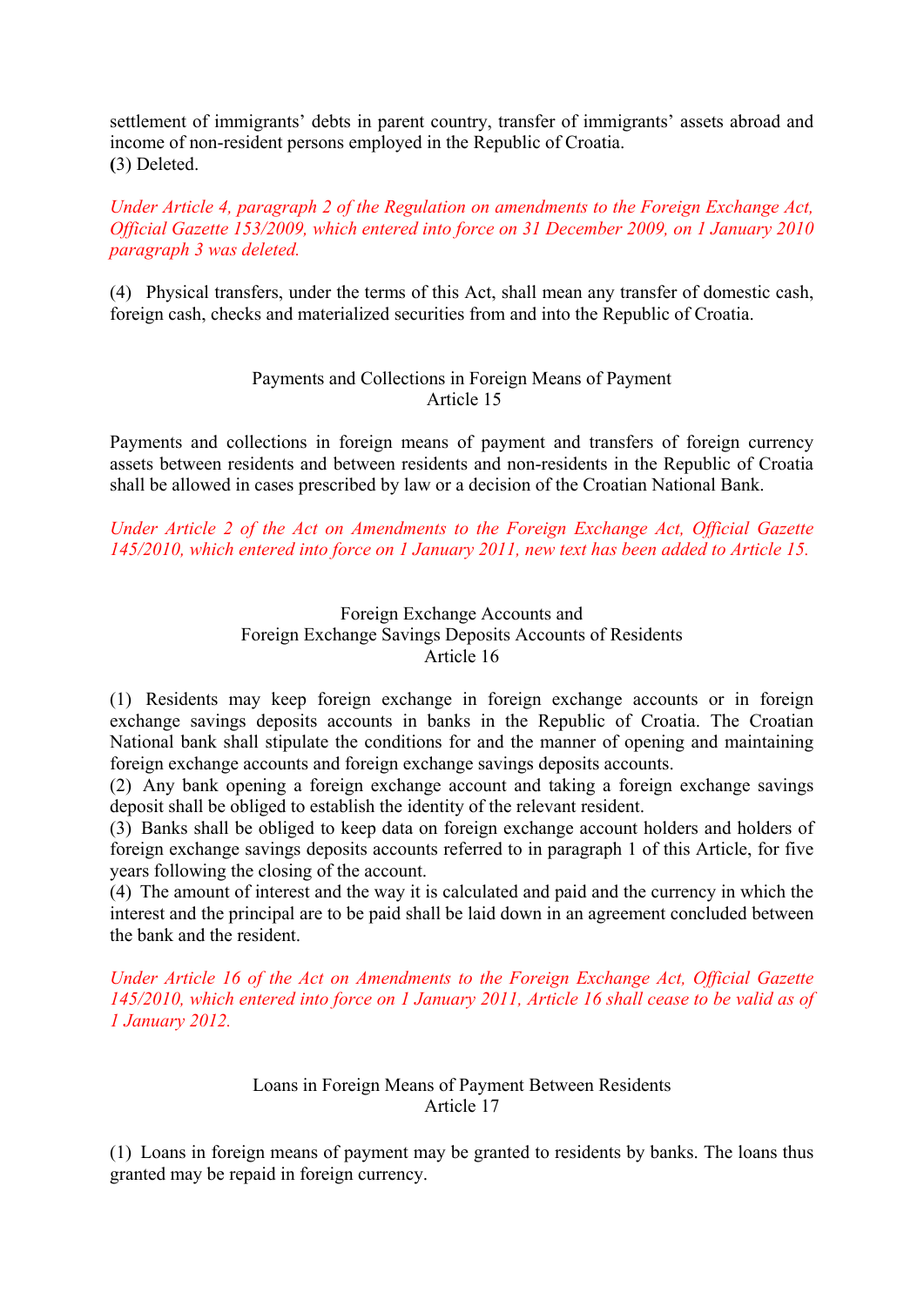(2) Other residents shall not grant each other loans in foreign means of payment.

Transactions with Derivative Financial Instruments Article 18

(1) The provisions of this Act relating to transactions that serve as a basis for transactions with derivative financial instruments shall apply to transactions with derivative financial instruments.

(2) Deleted.

(3) Deleted.

*Under Article 4, paragraph 2 of the Regulation on amendments to the Foreign Exchange Act, Official Gazette 153/2009, which entered into force on 31 December 2009, on 1 January 2010, paragraphs 2 and 3 were deleted.* 

# CHAPTER II Capital Transactions II.1 Direct Investments

#### Direct Investments by Non-Residents and Residents Article 19

(1) Direct investments by non-residents in the Republic of Croatia shall be unrestricted, unless otherwise provided by special laws.

(2) Direct investment abroad by residents shall be unrestricted.

# Protection of Direct Investments Article 20

(1) Transfer abroad of profits made by any non-resident through direct investment shall be unrestricted, provided that all profit tax relating to the amount to be transferred abroad has been paid in the Republic of Croatia.

(2) Transfer abroad of the balance of assets in liquidation or of the bankruptcy estate shall be unrestricted, provided that all tax and other legally prescribed obligations relating to such business have been met in the Republic of Croatia.

# II.2 Investment in Real Estate Article 21

Any resident shall be allowed to transfer funds abroad for the purpose of acquiring ownership of real estate abroad provided all legally prescribed obligations have been settled.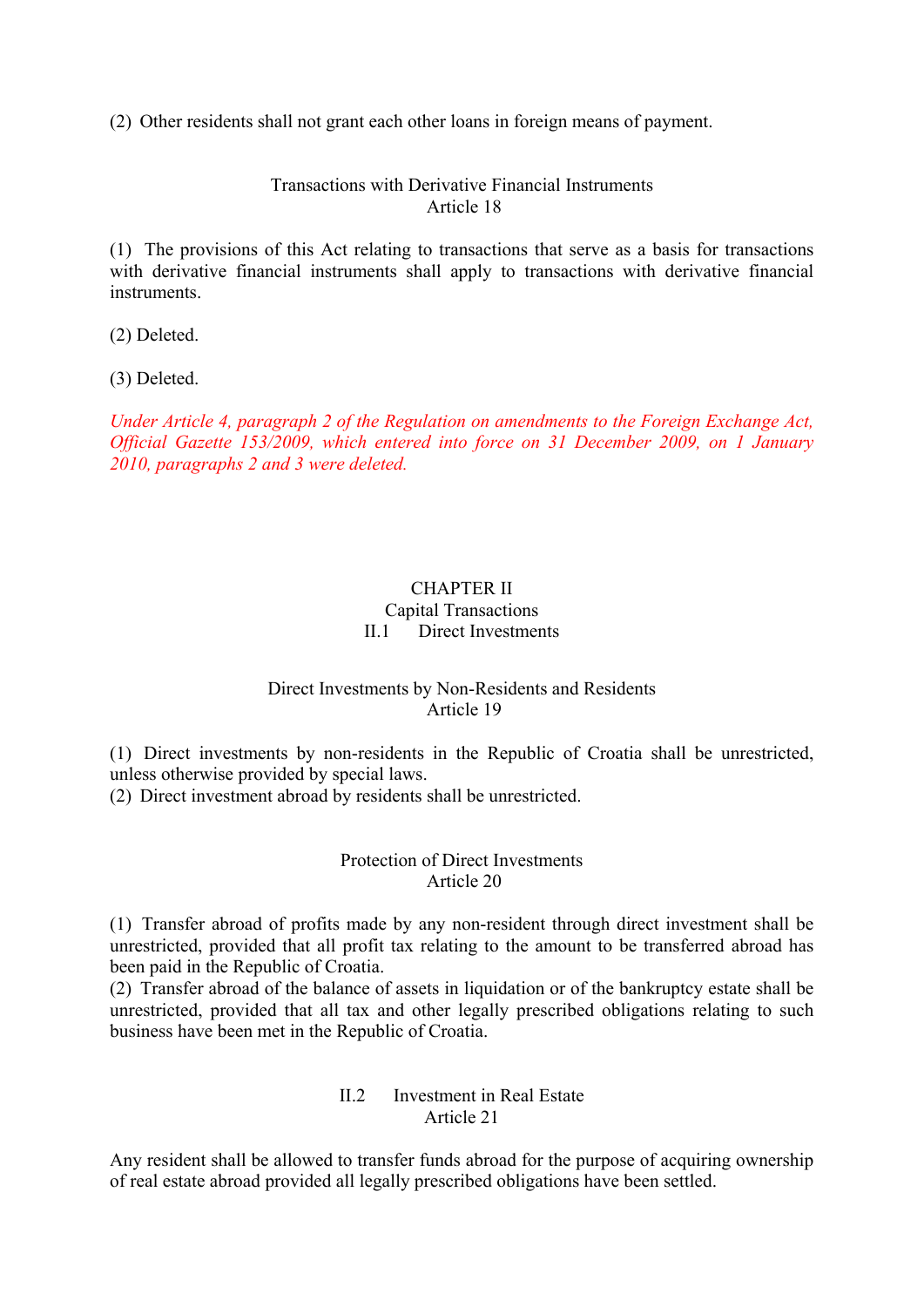#### II. 3 Securities Transactions Article 22

Securities transactions shall be conducted in accordance with the regulations governing the securities market.

*Under Article 5 of the Act on Amendments to the Foreign Exchange Act, Official Gazette 132/2006, which entered into force on 14 December 2006, the title of section II.3 has been amended.* 

*Under Article 5 of the Act on Amendments to the Foreign Exchange Act, Official Gazette 132/2006, which entered into force on 14 December 2006, Article 22 has been amended and its title deleted.*

#### Article 23

Deleted.

*Under Article 6 of the Act on Amendments to the Foreign Exchange Act, Official Gazette 132/2006, which entered into force on 14 December 2006, Article 23 and its title have been deleted.* 

#### Article 24

Deleted.

*Under Article 7 of the Act on Amendments to the Foreign Exchange Act, Official Gazette 132/2006, which entered into force on 14 December 2006, Article 24 and its title have been deleted.* 

#### Article 25

Deleted.

*Under Article 8 of the Act on Amendments to the Foreign Exchange Act, Official Gazette 132/2006, which entered into force on 14 December 2006, Article 25 and its title have been deleted.* 

Article 26

Deleted.

*Under Article 9 of the Act on Amendments to the Foreign Exchange Act, Official Gazette 132/2006, which entered into force on 14 December 2006, Article 26 and its title have been*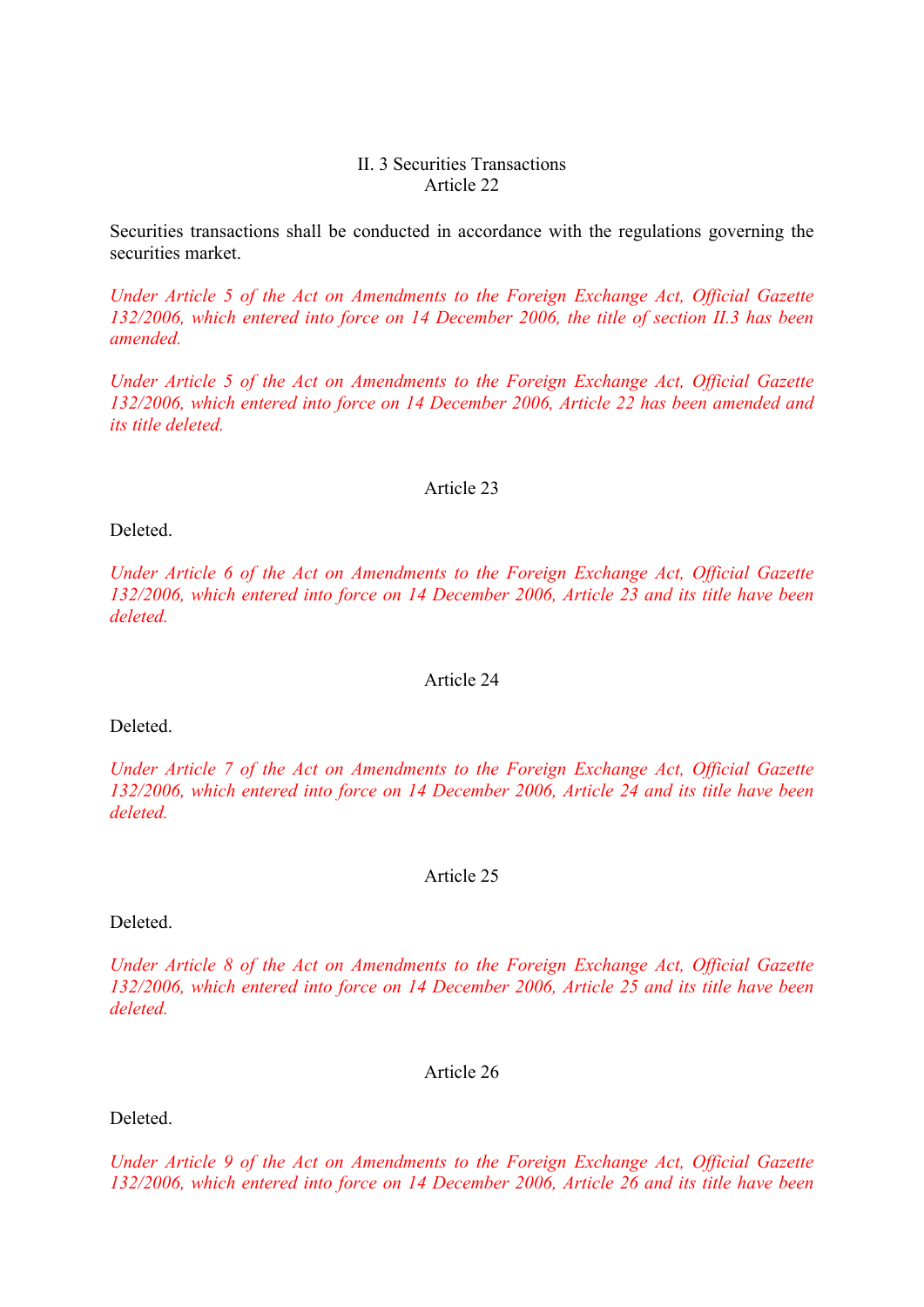*deleted.* 

# II. 4 Transactions Involving Stakes in Investment Funds Article 27

Transactions involving stakes in investment funds shall be conducted in accordance with the regulations governing investment funds operations.

*Under Article 10 of the Act on Amendments to the Foreign Exchange Act, Official Gazette 132/2006, which entered into force on 14 December 2006, Article 27 and its title have been amended.*

### II. 5 Credit Transactions Article 28

(1) Banks may conduct credit transactions with non-residents in their own name and for their own account, in their own name and for the client's account and in the client's name and for the client's account.

(2) Resident legal persons or individual undertakings, pursuant to this Act, may conduct credit transactions with non-residents in their own name and for their own account and in their own name and for the client's account.

(3) Other residents may conduct credit transactions with non-residents in their own name and for their own account.

(4) Deleted.

*Under Article 4, paragraph 2 of the Regulation on amendments to the Foreign Exchange Act, Official Gazette 153/2009, which entered into force on 31 December 2009, on 1 January 2011, paragraph 4 was deleted.* 

*Under Article 16 of the Act on Amendments to the Foreign Exchange Act, Official Gazette 145/2010, which entered into force on 1 January 2011, paragraph 4 has been deleted.* 

(5) When granting loans and issuing guarantees and sureties on behalf of non-residents, residents shall provide those instruments of collateral which are required to ensure a security of the credit transaction, guarantee and surety offered.

(6) Deleted.

*Under Article 1 of the Regulation on amendments to the Foreign Exchange Act, Official Gazette 153/2009, which entered into force on 31 December 2009, paragraph 6 has been amended.* 

*Under Article 4, paragraph 2 of the Regulation on amendments to the Foreign Exchange Act, Official Gazette 153/2009, which entered into force on 31 December 2009, on 1 July 2010, paragraph 6 was deleted.*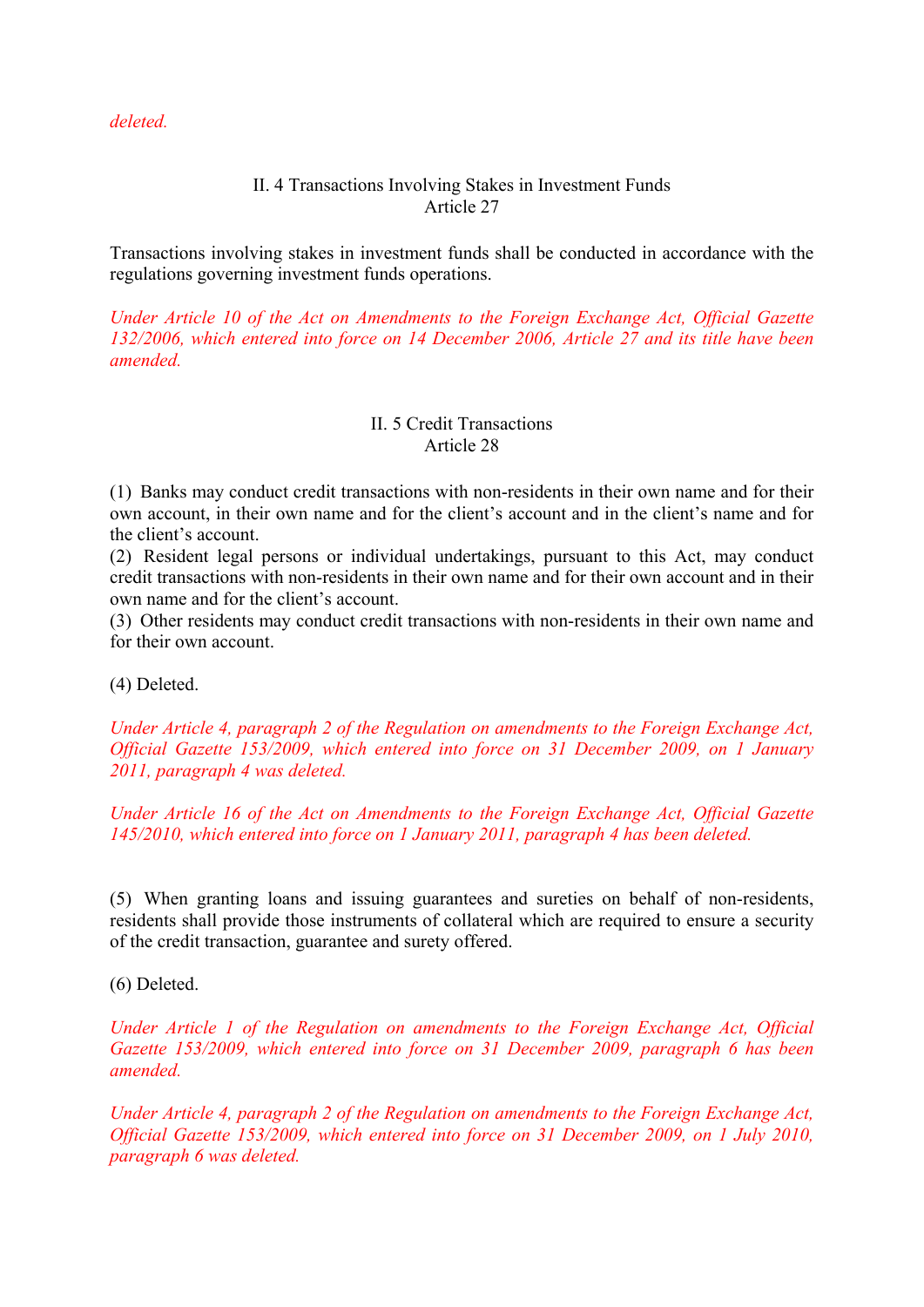*Under Article 11 of the Act on Amendments to the Foreign Exchange Act, Official Gazette132/2006, which entered into force on 14 December 2006, the section title above Article 28 has been amended.* 

### II. 6 Deposit Transactions Article 29

Deleted.

*Under Article 12 of the Act on Amendments to the Foreign Exchange Act, Official Gazette 132/2006, which entered into force on 14 December 2006, the section title above Article 29 has been amended.* 

*Under Article 4, paragraph 2 of the Regulation on amendments to the Foreign Exchange Act, Official Gazette 153/2009, which entered into force on 31 December 2009, on 1 January 2011, Article 29 was deleted.* 

*Under Article 16 of the Act on Amendments to the Foreign Exchange Act, Official Gazette 145/2010, which entered into force on 1 January 2011, Article 29 has been deleted.* 

> Deposit Transactions of Non-Residents Article 30

(1) Non-residents may open foreign exchange and kuna accounts in banks.

(2) Any bank opening an account shall establish the identity of the non-resident.

(3) Data on account owners referred to in paragraph 1 of this Article shall be kept by the bank for five years following the closing of the account.

(4) The Croatian National Bank shall prescribe the conditions and the manner governing the opening and managing of the accounts.

(5) Deleted.

*Under Article 13 of the Act on Amendments to the Foreign Exchange Act, Official Gazette 132/2006, which entered into force on 14 December 2006, paragraph 5 has been deleted.* 

*Under Article 16 of the Act on Amendments to the Foreign Exchange Act, Official Gazette 145/2010, which entered into force on 1 January 2011, Article 30 shall cease to be valid on 1 January 2012.*

# II. 7 Payments on the Basis of Insurance Agreements Article 31

Payments based on insurance agreements shall be unrestricted, provided the agreement is concluded in accordance with the regulations governing insurance.

*Under Article 14 of the Act on Amendments to the Foreign Exchange Act, Official Gazette 132/2006, which entered into force on 14 December 2006, the section title above Article 31*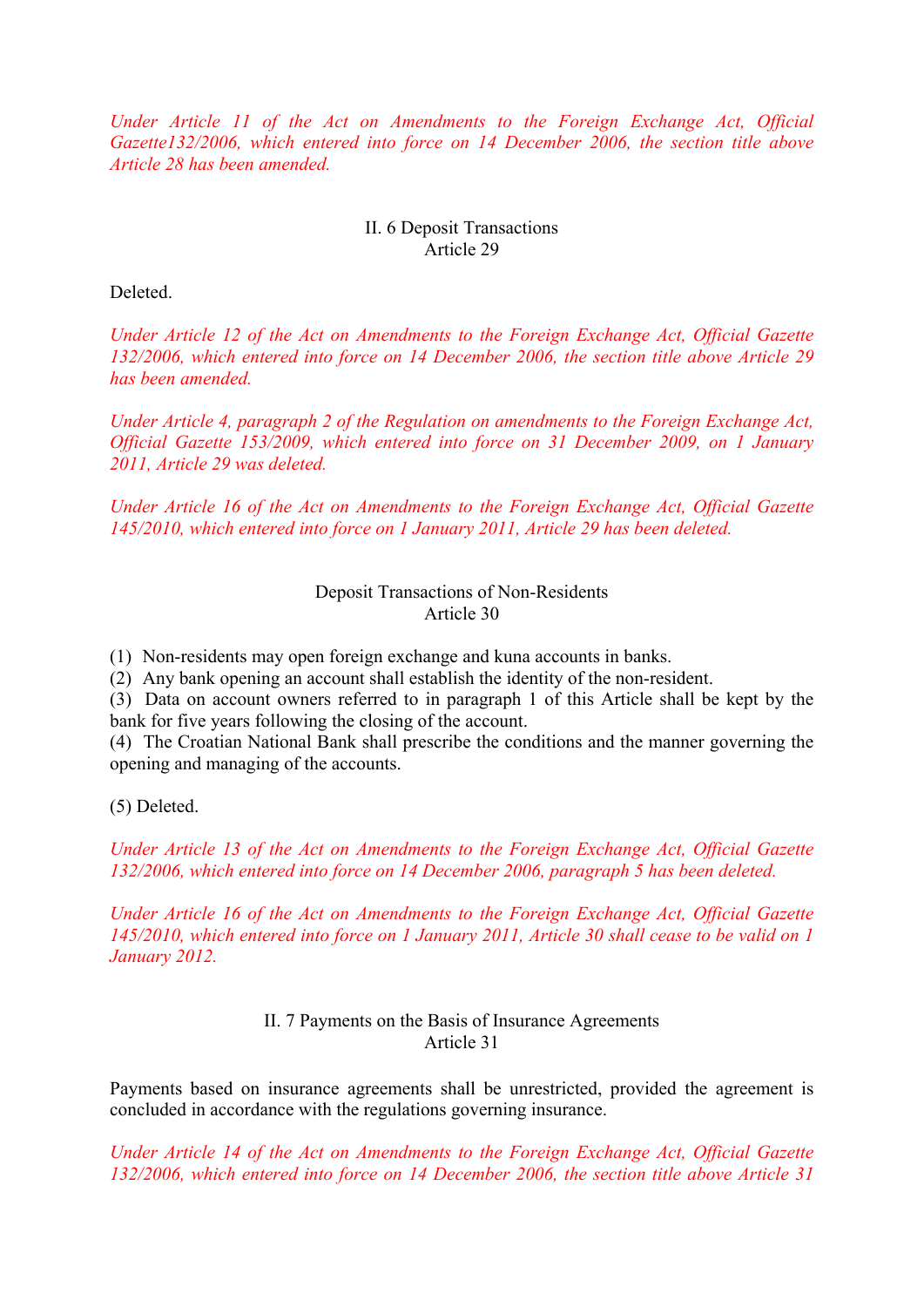CHAPTER III Payments, Collections and Transfers III. 1 General Provisions

#### External Payments Article 32

Deleted.

*Under Article 16 of the Act on Amendments to the Foreign Exchange Act, Official Gazette 145/2010, which entered into force on 1 January 2011, Article 32 has been deleted.*

### Time Limits for the Execution of External Payment Orders Article 33

Deleted.

*Under Article 16 of the Act on Amendments to the Foreign Exchange Act, Official Gazette 145/2010, which entered into force on 1 January 2011, Article 33 has been deleted.*

# Payments and Collections in Domestic Cash, Foreign Cash and Checks Article 34

The Croatian National Bank shall prescribe the manner in which residents referred to in Article 2, paragraph 1, items 1, 2 and 3 of this Act can withdraw from and deposit foreign cash and checks in a bank account, the time limit until which they shall deposit the foreign cash and checks collected in a bank account and the conditions under which they may keep foreign cash and checks in vaults.

*Under Article 15 of the Act on Amendments to the Foreign Exchange Act, Official Gazette 132/2006, which entered into force on 14 December 2006, paragraph 2 has been amended.* 

*Under Article 1 of the Regulation on amendments to the Foreign Exchange Act, Official Gazette 92/2009, which entered into force on 29 July 2009, on 1 January 2010, paragraph 1 was deleted.* 

*Under Article 2 of the Regulation on amendments to the Foreign Exchange Act, Official Gazette 153/2009, which entered into force on 31 December 2009, Article 34 was amended.* 

*Under Article 3 of the Act on Amendments to the Foreign Exchange Act, Official Gazette 145/2010, which entered into force on 1 January 2011, Article 34 and the title above it have been amended.*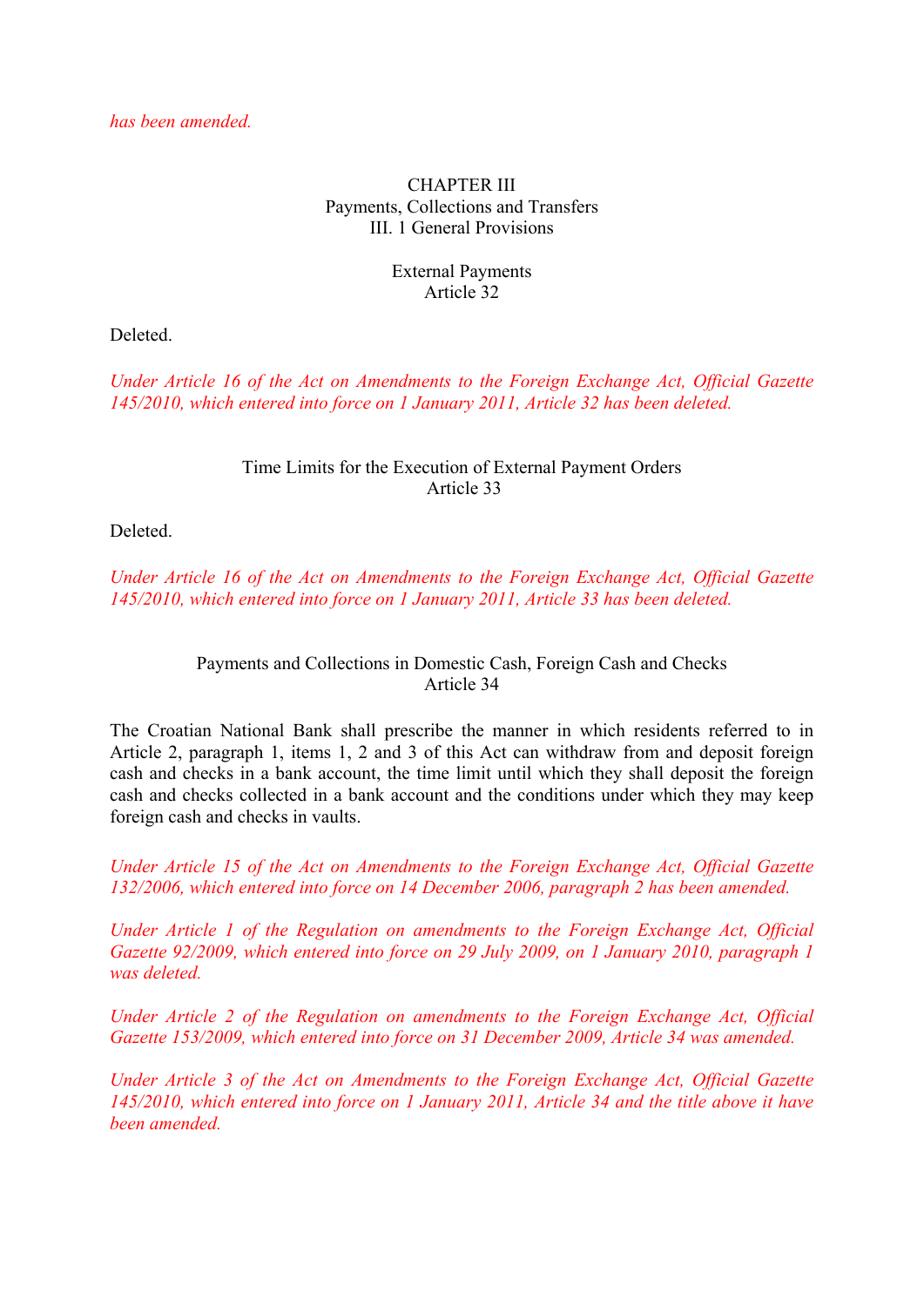#### III. 2 Payments and Transfers Based on Capital Transactions Article 35

(1) Payments and transfers in connection with capital transactions shall be unrestricted provided each such transaction is entered into in accordance with this Act and all tax obligations arising from such a transaction have been settled in the Republic of Croatia.

(2) By way of derogation from the provisions of paragraph 1 of this Article, each transfer abroad of profits earned by non-residents through direct investments in the Republic of Croatia shall be subject to the application of Article 20, paragraph 1 of this Act. (3) Deleted.

*Under Article 16 of the Act on Amendments to the Foreign Exchange Act, Official Gazette 132/2006, which entered into force on 14 December 2006, Article 35 has been amended.* 

*Under Article 35 of the Act on Amendments to the Foreign Exchange Act, Official Gazette 132/2006, which entered into force on 14 December 2006, on 1 January 2008, paragraph 3 was deleted.* 

# III.3 Unilateral Transfers of Assets – Physical Transfers of Assets Article 36

Deleted.

*Under Article 17 of the Act on Amendments to the Foreign Exchange Act, Official Gazette 132/2006, which entered into force on 14 December 2006, new text has been added to paragraph 2.* 

*Under Article 4, paragraph 2 of the Regulation on amendments to the Foreign Exchange Act, Official Gazette 153/2009, which entered into force on 31 December 2009, on 1 January 2010, Article 36 was deleted.* 

#### Article 37

Deleted.

*Under Article 18 of the Act on Amendments to the Foreign Exchange Act, Official Gazette 132/2006, which entered into force on 14 December 2006, in paragraph 2, a part of the text has been deleted.* 

*Under Article 4, paragraph 2 of the Regulation on amendments to the Foreign Exchange Act, Official Gazette 153/2009, which entered into force on 31 December 2009, on 1 January 2010, Article 37 was deleted.* 

Article 38

Deleted.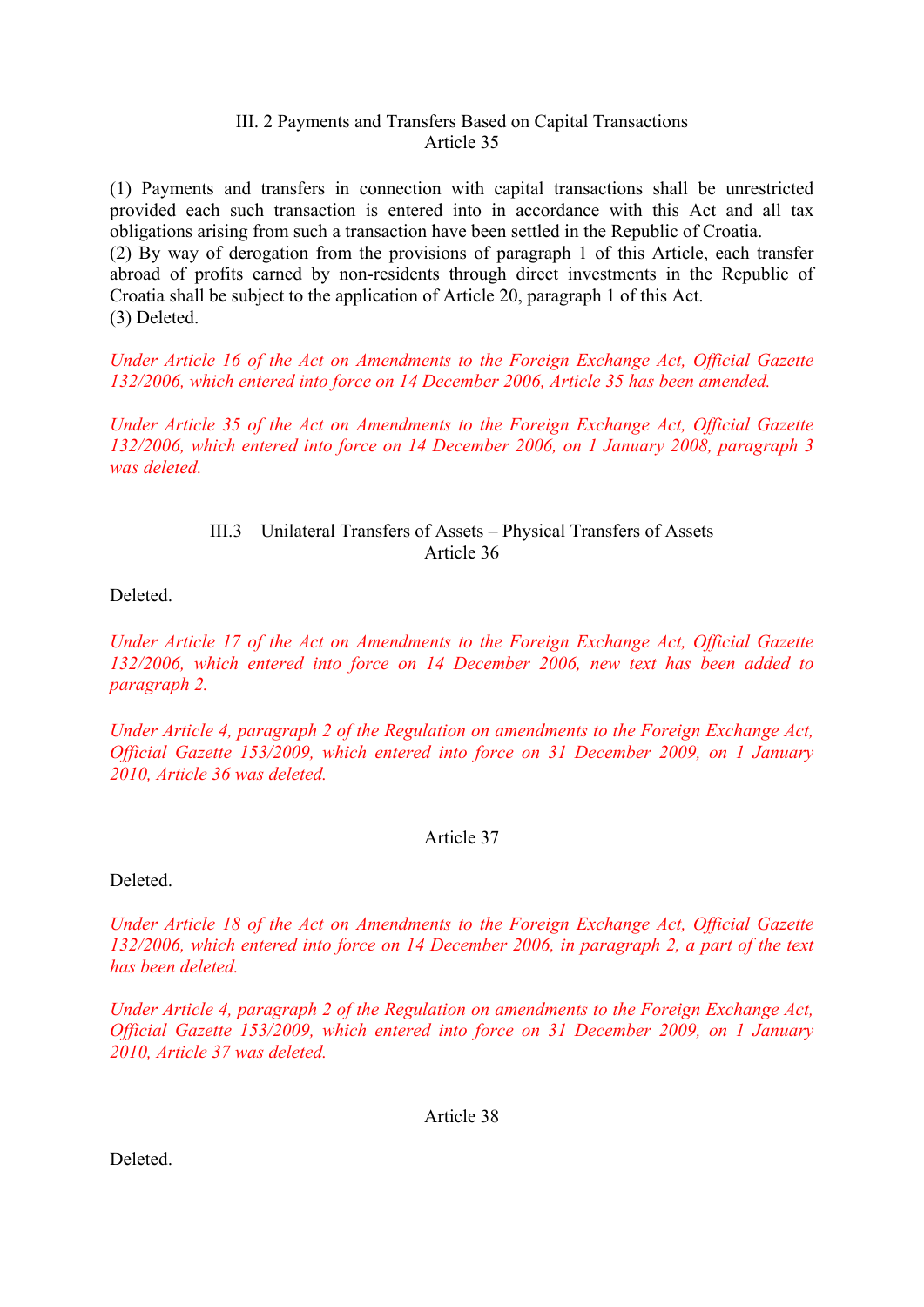*Under Article 4, paragraph 2 of the Regulation on amendments to the Foreign Exchange Act, Official Gazette 153/2009, which entered into force on 31 December 2009, on 1 January 2010, Article 38 was deleted.* 

### Special Provision Article 39

Deleted.

*Under Article 19 of the Act on Amendments to the Foreign Exchange Act, Official Gazette 132/2006, which entered into force on 14 December 2006, Article 39 has been amended.* 

*Under Article 16 of the Act on Amendments to the Foreign Exchange Act, Official Gazette 145/2010, which entered into force on 1 January 2011, Article 39 has been deleted.*

# Controls on cash – definition of terms Article 40

The terms used in this Act relating to controls on cross-border transfers of cash shall have the same meaning as the terms determined in Article 2, paragraph (1) of Regulation (EU) 2018/1672, relating to the definitions: 'cash', 'entering or leaving the Union', 'currency', 'bearer-negotiable instruments', 'commodity used as a highly-liquid store of value', 'prepaid card', 'competent authorities', 'carrier', 'unaccompanied cash', 'criminal activity', 'Financial Intelligence Unit (FIU)'.

*Under Article 20 of the Act on Amendments to the Foreign Exchange Act, Official Gazette 132/2006, which entered into force on 14 December 2006, the section title above Article 40 has been amended and paragraph 3 has been added.* 

*Under Article 2 of the Act on Amendments to the Foreign Exchange Act, Official Gazette 76/2013, which entered into force on the date of accession of the Republic of Croatia to the European Union (1 July 2013), the heading of Article 40 and Article 40 have been amended.* 

*Under Article 2 of the Act on Amendments to the Foreign Exchange Act, Official Gazette 52/2021, which entered into force on 3 June 2021, the heading of Article 40 and Article 40 have been amended.* 

Controls on cash brought into the Republic of Croatia and taken out of the Republic of Croatia into another Member State Article 40.a

(1) Natural persons entering the Republic of Croatia from another Member State or leaving the Republic of Croatia and entering another Member State, or having entered the Republic of Croatia from another Member State, shall, upon request from the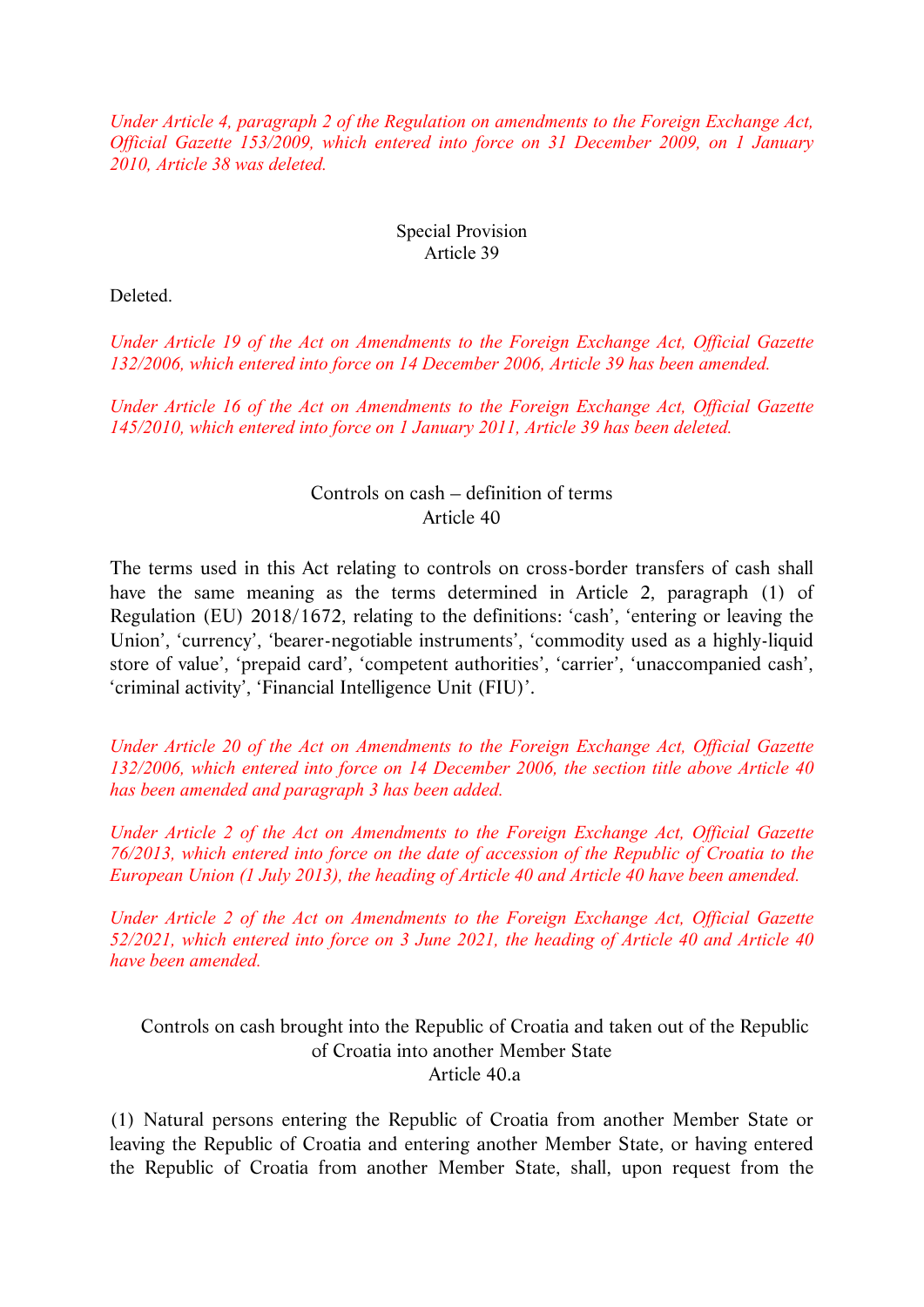authorised customs official or border police official declare the cash they are carrying if that cash equals a value of EUR 10,000.00 or more, in writing, using the declaration form containing the information referred to in Article 3, paragraph (2) of Regulation (EU) 2018/1672.

(2)The obligation of declaration referred to in paragraph (1) of this Article shall not be considered fulfilled if the information provided is incorrect or incomplete or if the cash has not been made available for control.

*Under Article 21 of the Act on Amendments to the Foreign Exchange Act, Official Gazette 132/2006, which entered into force on 14 December 2006, Article 40.a and the heading thereof have been added.* 

*Under Article 3 of the Act on Amendments to the Foreign Exchange Act, Official Gazette 76/2013, which entered into force on the date of accession of the Republic of Croatia to the European Union (1 July 2013), the heading of Article 40.a and Article 40.a have been amended.* 

*Under Article 3 of the Act on Amendments to the Foreign Exchange Act, Official Gazette 52/2021, which entered into force on 3 June 2021, the heading of Article 40.a and Article 40.a have been amended.* 

# Temporary detention of cash Article 40.b

(1) The Customs Administration shall temporarily detain cash if:

1 the obligation to declare accompanied cash under Article 3 of Regulation (EU) 2018/1672 has not been fulfilled;

2 the obligation to disclose unaccompanied cash under Article 4 of Regulation (EU) 2018/1672 has not been fulfilled;

3 the obligation to declare cash referred to in Article 40.a of this Act has not been fulfilled;

4 there are indications that the cash, irrespective of the amount, is related to criminal activity.

(2) The Customs Administration shall issue a decision on a temporary detention of cash referred to in paragraph (1) of this Article in accordance with the provisions of the law regulating misdemeanour proceedings, which shall not exceed 30 days.

(3) After the Customs Administration carries out a thorough assessment of the necessity and proportionality of a further temporary detention, it may decide to extend by means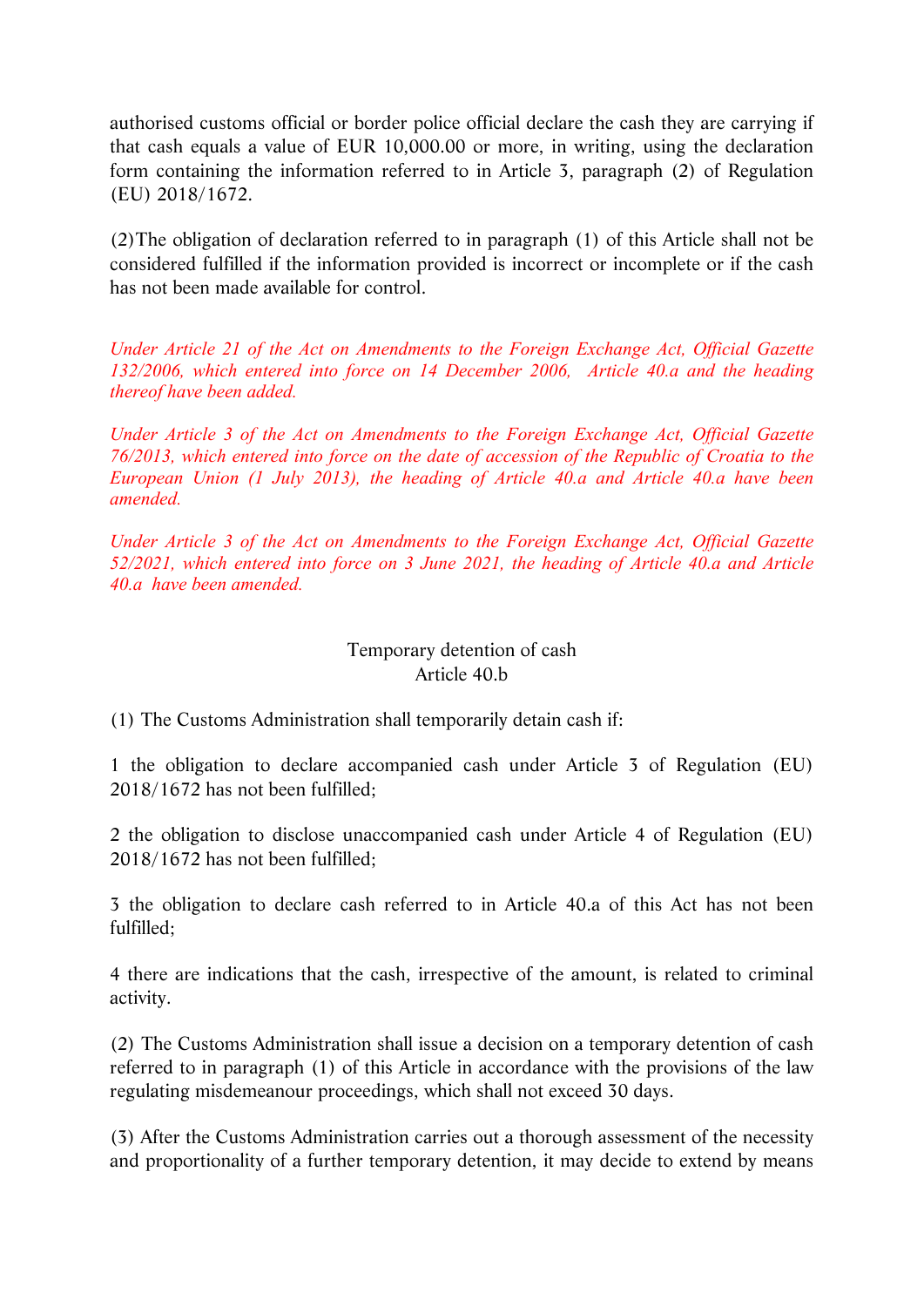of a decision the period of temporary detention referred to in paragraph (2) of this Article to a maximum of total 90 days.

(4) An appeal may be filed against the decision referred to in paragraphs (2) and (3) of this Article within three days of the day of receipt of the decision.

(5) No appeal filed against the decision referred to in paragraphs (2) and (3) of this Article shall stay its execution.

(6) The appeal filed against the decision referred to in paragraphs (2) and (3) of this Article shall be decided in the second instance by the High Misdemeanour Court of the Republic of Croatia.

(7) When the cash in temporary detention cannot be returned, after expiry of three years of the date on which the decision on the return of cash becomes final, the cash in temporary detention shall become the revenue of the state budget.

# Medals and tokens similar to euro coins Article 40.c

(1) Natural and legal persons producing, selling, importing for sale or other commercial purposes or distributing for such purposes medals and tokens shall comply with Regulation (EC) No 2182/2004.

(2) Any person who in any way whatsoever comes into possession of a medal or token that such person suspects is contrary to Regulation (EC) No 2182/2004 shall notify the Croatian National Bank thereof.

The Croatian National Bank shall forward the medals and tokens received or which come into its possession in any other way to the European Commission for opinion on whether they are contrary to Regulation (EC) No 2182/2004.

(4) The opinion referred to in paragraph (3) of this Article shall not be required for medals and tokens for which the European Commission has already issued an opinion.

(5) The Croatian National Bank shall communicate in writing the opinion provided by the European Commission determining that the medals or tokens in question are contrary to Regulation (EC) No 2182/2004 to the natural or legal person producing, selling, importing for sale or other commercial purposes or distributing for such purposes such medals or tokens in the Republic of Croatia.

(6) Any person that has been communicated the opinion referred to in paragraph (5) of this Article shall withdraw from circulation and destroy the medals and tokens determined in the opinion as being contrary to the Regulation (EC) No 2182/2004 and shall notify the Croatian National Bank thereof in writing.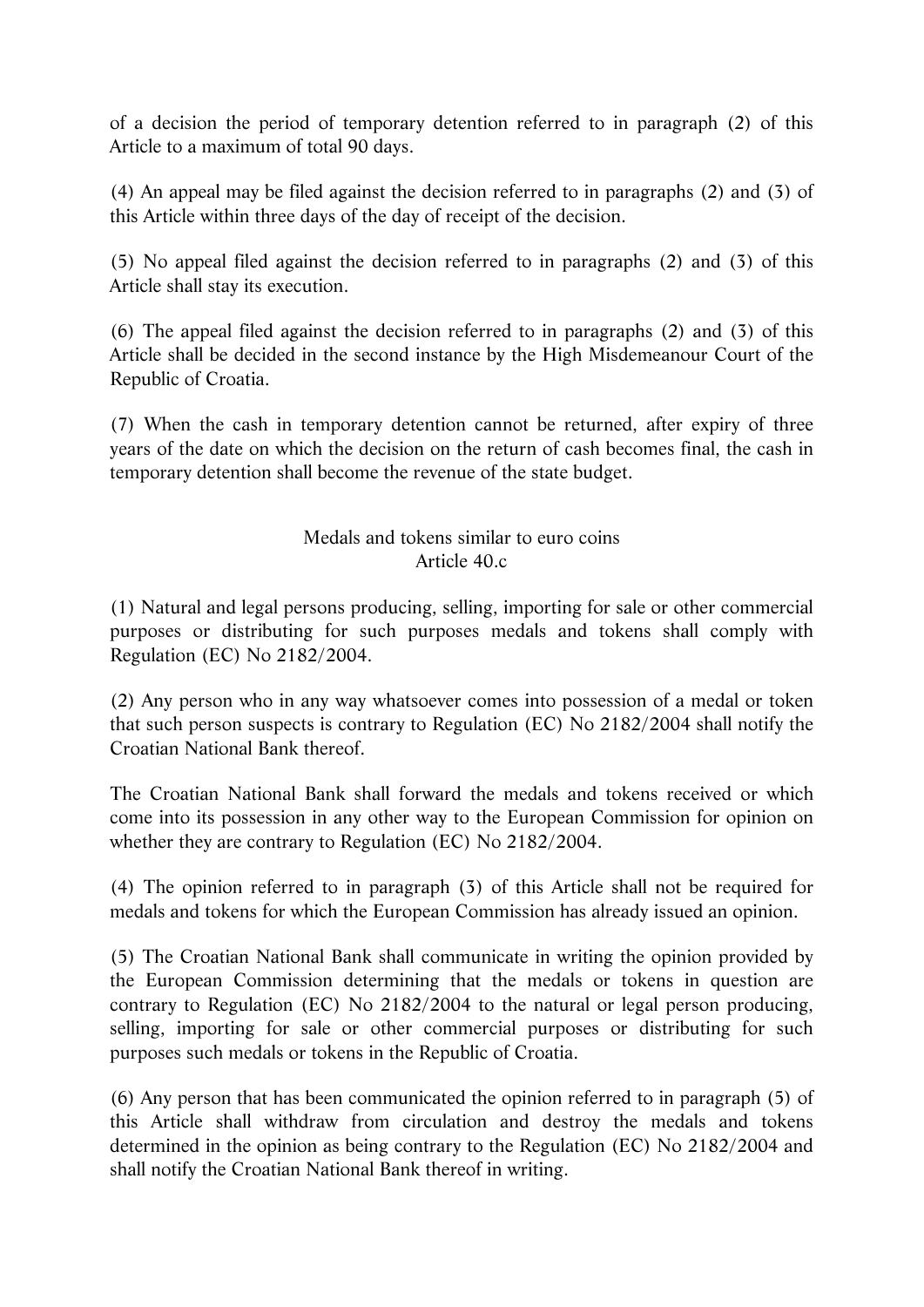(7) Upon receipt by the Croatian National Bank of the opinion provided by the European Commission referred to in paragraph (5) of this Article relating to the medals and tokens in its possession; where it is not possible to determine who produced, introduced for sale or other commercial purposes or distributed for such purposes such medals or tokens, the Croatian National Bank shall detain such medals and tokens and shall have the right to destroy them following expiry of the time limit of four years of the date of receipt of such an opinion."

*Under Article 4 of the Act on Amendments to the Foreign Exchange Act, Official Gazette 52/2021, which entered into force on 3 June 2021, after Article 40.a, Articles 40.b and 40.c and their titles have been added.* 

# Fictitious Agreements Article 41

No resident shall settle false claims or issue orders for payments to non-residents on the basis of fictitious agreements or invoices, or conclude agreements not based on actual prices.

#### CHAPTER IV Foreign Exchange Market and the Exchange Rate Foreign Exchange Market Article 42

(1) Foreign exchange market, under the terms of this Act, shall comprise all foreign exchange purchase and sale transactions.

(2) Banks shall conclude foreign exchange purchase and sale transactions in their own name and for their own account and in their own name and for the client's account, and other persons in their own name and for their own account.

(3) Any purchase or sale of foreign means of payment in the Republic of Croatia by residents and non-residents shall be conducted in banks. The Ministry of Finance may also conduct its foreign exchange purchase and sale transactions in the Croatian National Bank.

*Under Article 22 of the Act on Amendments to the Foreign Exchange Act, Official Gazette 132/2006, which entered into force on 14 December 2006, the first sentence of paragraph 3 has been amended.* 

(4) Residents referred to in Article 2, paragraph 1, items 4 and 5 of this Act and natural nonresident persons may also conduct foreign cash purchase and sale transactions and the sale of checks denominated in a foreign currency through authorised exchange offices.

*Under Article 4 of the Act on Amendments to the Foreign Exchange Act, Official Gazette 145/2010, which entered into force on 1 January 2011, paragraph 4 has been amended.* 

(5) Unless listed in paragraph 4 of this Article, residents and non-residents shall not be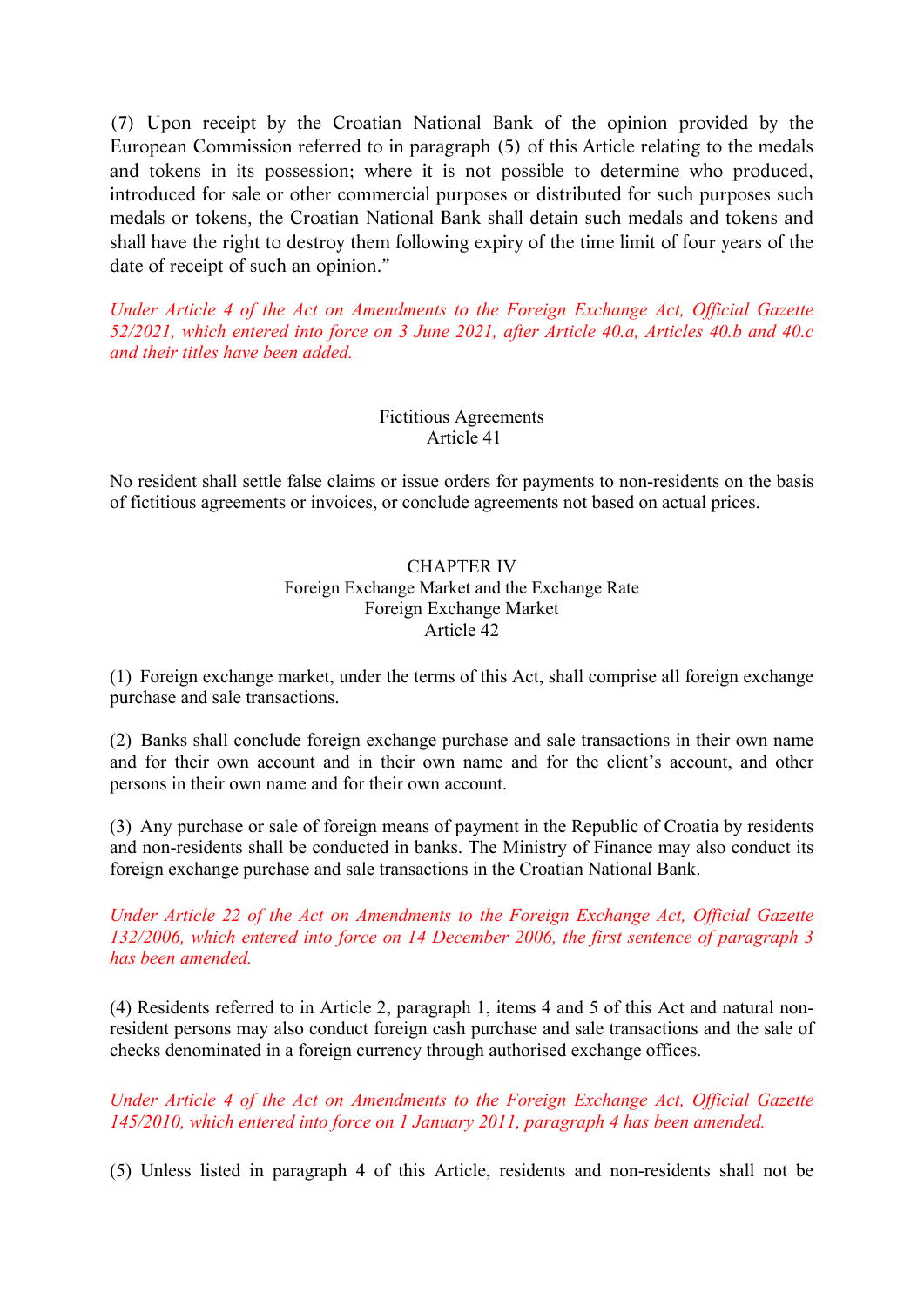allowed to conduct their foreign exchange purchase and sales transactions through authorised exchange offices. (6) Deleted.

*Under Article 22 of the Act on Amendments to the Foreign Exchange Act, Official Gazette 132/2006, which entered into force on 14 December 2006, paragraph 6 has been added.* 

*Under Article 4, paragraph 2 of the Regulation on amendments to the Foreign Exchange Act, Official Gazette 153/2009, which entered into force on 31 December 2009, on 1 January 2010, paragraph 6 has been deleted.* 

> Purchase and Sale of Foreign Exchange Through Spot and Forward Transactions Article 43

(1) Participants in the foreign exchange market may purchase and sell foreign exchange through spot and forward transactions.

(2) Forward foreign exchange purchase and sale transactions, under the terms of this Act, shall mean any purchase or sale transaction with a maturity of not less than two working days from the date of agreement.

### Exchange Rate Determination Article 44

The exchange rate of foreign currencies against the kuna shall be freely determined on the foreign exchange market, on the basis of supply and demand.

#### Publication and Application of the Mean Exchange Rate of the Croatian National Bank Article 45

(1) The Croatian National Bank shall determine every working day the value of the kuna against other currencies on the basis of foreign exchange purchase and sale transactions and the exchange rates of foreign currencies in the foreign exchange market. The exchange rate thus determined shall be made public by the Croatian National Bank.

(2) The Croatian National Bank shall prescribe the manner and the time limits in which the banks and the authorised exchange offices shall submit data on foreign exchange purchase and sale transactions in the foreign exchange market.

(3) The mean exchange rate of the Croatian National Bank for foreign means of payment shall be used in statements of foreign assets and liabilities and for statistical purposes.

*Under Article 4 of the Act on Amendments to the Foreign Exchange Act, Official Gazette 76/2013, which entered into force on the date of accession of the Republic of Croatia to the*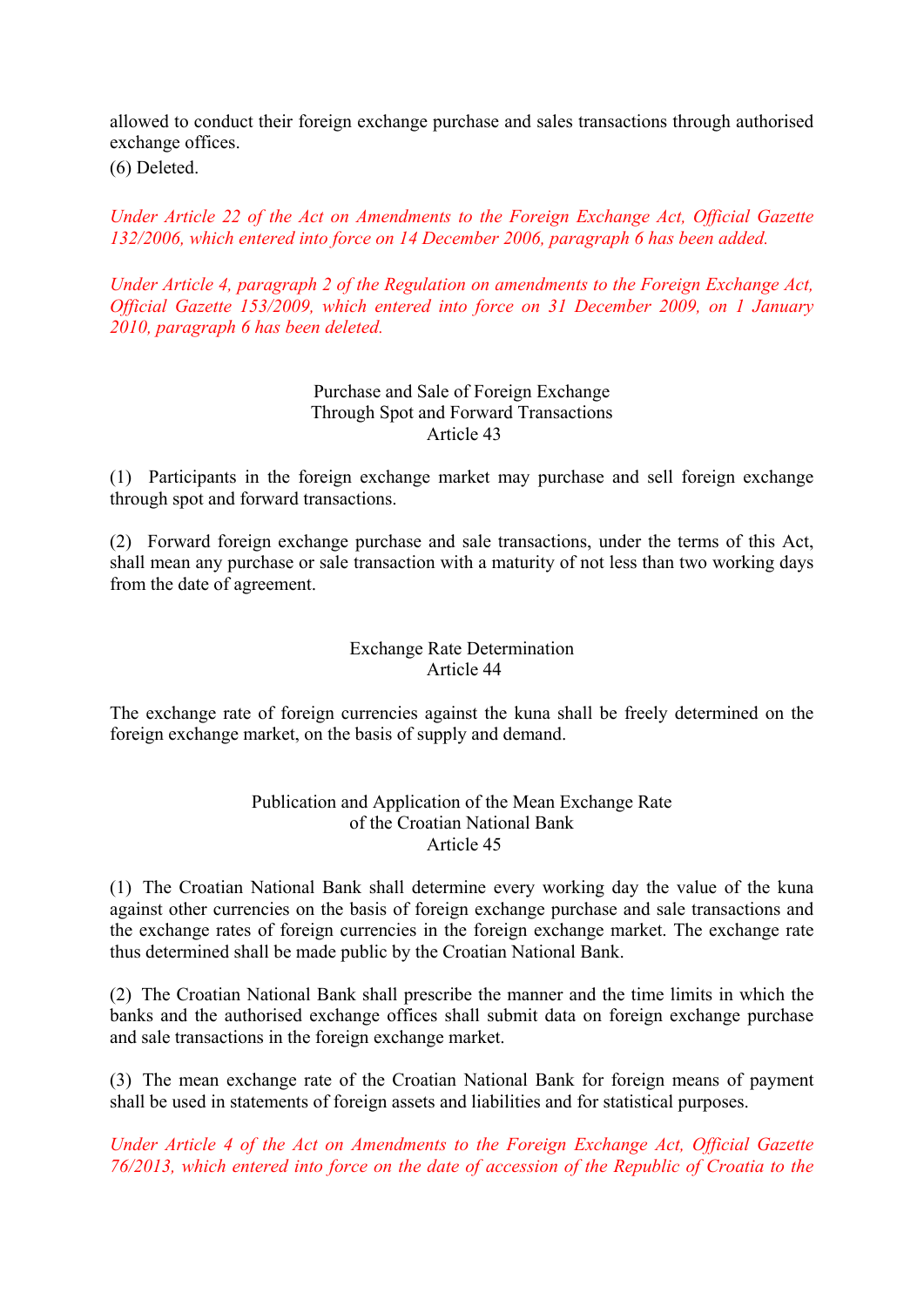*European Union (1 July 2013), paragraph (4) has been deleted.*

Authorised Exchange Offices Article 46

(1) Exchange transactions conducted by authorised exchange offices shall comprise the purchase of foreign cash and checks denominated in a foreign currency and the sale of foreign cash in exchange for kuna cash.

*Under Article 23 of the Act on Amendments to the Foreign Exchange Act, Official Gazette 132/2006, which entered into force on 14 December 2006, new text has been added to paragraph 1.* 

*Under Article 5 of the Act on Amendments to the Foreign Exchange Act, Official Gazette 145/2010, which entered into force on 1 January 2011, paragraph 1 has been amended.* 

(2) Authorised exchange offices shall be resident craftsmen, sole traders and legal persons with an authorisation from the Croatian National Bank to conduct exchange transactions.

*Under Article 1 of the Act on Amendments to the Foreign Exchange Act, Official Gazette 140/2005, which entered into force on 6 December 2005, paragraph 2 has been amended.* 

*Under Article 23 of the Act on Amendments to the Foreign Exchange Act, Official Gazette 132/2006, which entered into force on 14 December 2006, paragraph 2 has been amended and new paragraphs 3 and 4 have been added.* 

(3) The authorised exchange office referred to in paragraph 2 of this Article may conduct exchange transactions provided it meets the following conditions:

1. it uses protected software certified by the Croatian National Bank,

2. it has entered into an agreement with a bank on the conduct of exchange transactions,

3. it has its exchange activity enrolled in the court register or register of trades and crafts, and

4. an authorised exchange office that is a craftsman or a sole trader and, in the case of an exchange office that is a legal person, a member of the management board or executive director of a joint stock company that has a management board, a procurator, or any of the qualified owners of the authorised exchange office referred to in Article 46a, paragraph (1), item 2 and paragraph 2, item 2 of this Act, has not been convicted with finality of any of the following criminal offences in the Republic of Croatia:

- the offences referred to in Article 279 (concealment of illegally obtained money) of the Criminal Code (Official Gazette 110/97, 27/98 and 50/00 - Decision of the Constitutional Court of the RC, 51/01, 111/03 and 190/03 - Decision of the Constitutional Court of the RC, 105/04, 84/05, 71/06 and 110/07);
- the offences referred to in Article 173 (drug abuse), Article 175 (human trafficking and slavery), Article 187.a (preparation of criminal offenses against the values protected by international law), Article 223 (violation of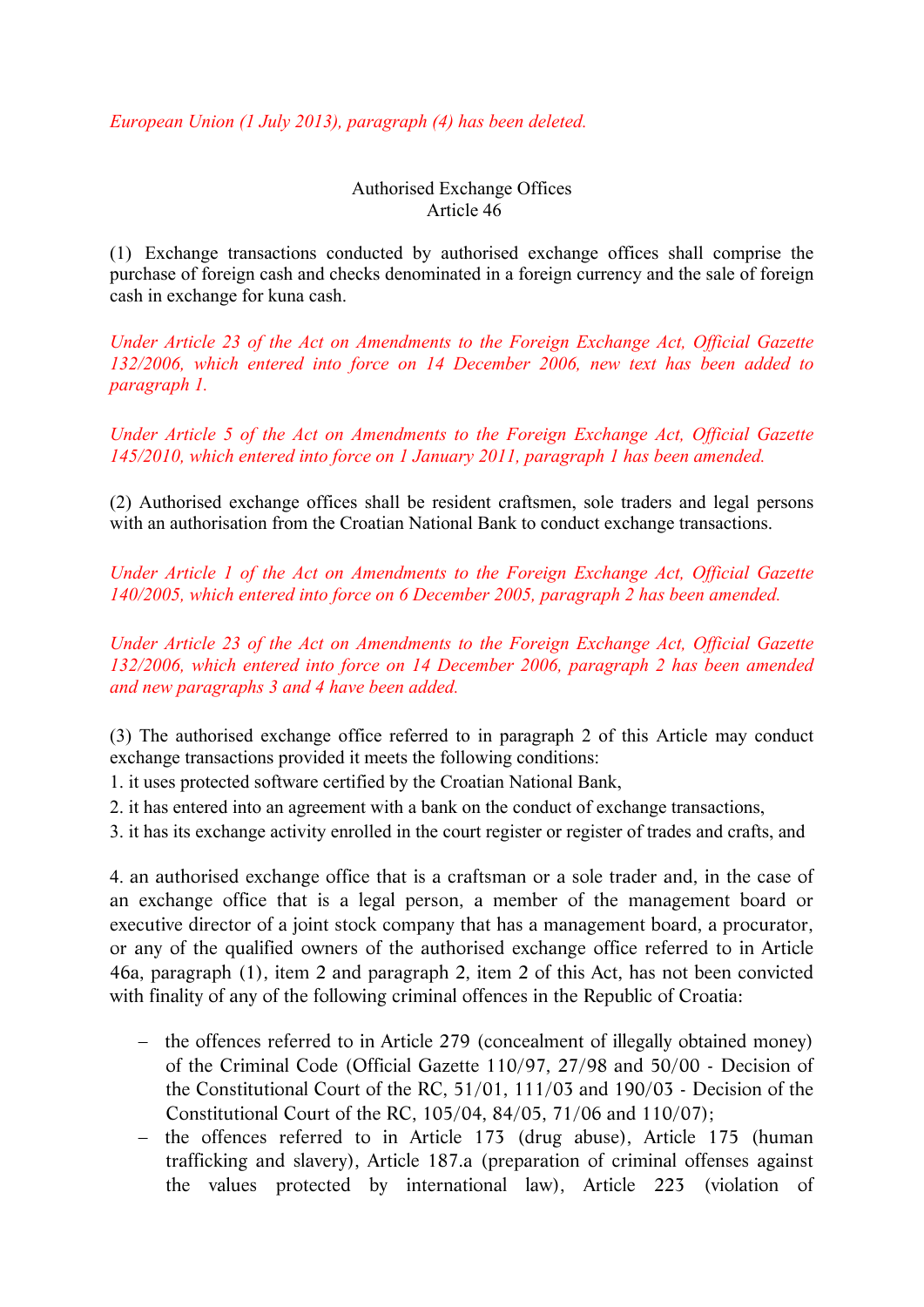confidentiality, integrity and availability of computer data, programmes or systems), Article 223.a (computer forgery), Article 224.a (computer fraud), Article 274 (counterfeit of money), Article 275 (counterfeit of securities), Article 276 (counterfeit of value tokens), Article 277 (the production, procurement, possession, sale or making available of counterfeiting devices), Article 278 (counterfeit of labels for goods, measures and weights), Article 279 (money laundering), Article 286 (evasion of taxes and other levies), Article 287 (violation of the obligation to keep trading and business books), Article 291 (unconscionable business conduct), Article 292 (abuse of authority in business dealings), Article 293 (fraud in business dealings), Article 294.a (accepting a bribe in business dealings), Article 294.b (giving a bribe in business dealings), Article 311 (falsification of documents), Article 312 (falsification of official documents), Article 313 (special cases of falsification), Article 314 (the production, procurement, possession, sale or making available of document falsification devices) and Article 315 (certification of untrue content) of the Criminal Code (Official Gazette 110/97, 27/98 and 50/00 - Decision of the Constitutional Court of the RC, 129/00, 51/01, 111/03 and 190/03 - Decision of the Constitutional Court of the RC, 105/04, 84/05, 71/06, 110/07, 152/08, 57/11 and 77/11 - Decision of the Constitutional Court of the RC.

- the offences referred to in Article 98 (terrorist financing), Article 105 (slavery), Article 106 (human trafficking), Article 190 (unauthorised production and trafficking of drugs), Article 191 (allowing drug use), Article 246 (abuse of trust in business dealings), Article 247 (fraud in business dealings), Article 248 (violation of the obligation to keep trading and business books), Article 252 (accepting a bribe in business transactions), Article 253 (giving a bribe in business transactions), Article 256 (evasion of taxes or duties), Article 258 (subsidy fraud), Article 265 (money laundering), Article 274 (counterfeit of money), Article 275 (counterfeit of securities), Article 276 (counterfeit of value tokens), Article 277 (counterfeit of labels for goods, measures and weights), Article 278 (falsification of documents), Article 279 (falsification of official or business documents), Article 281 (certification of untrue content), Article 283 (the production, procurement, possession, sale or making available of counterfeiting devices), or any of the offences against computer systems, programmes and data (Title XXV) referred to in the Criminal Code; or
- any of the offences prescribed by this Act,

or abroad, for offences meeting the description of criminal offences referred to in indents 1, 2, 3 and 4 of this item, and, where it has been convicted with finality of any of these offences, at least five years have elapsed since the verdict's finality, where the time spent serving the term shall not be included in this five-year period.

*Under Article 1 of the Act on Amendments to the Foreign Exchange Act, Official Gazette 140/2005, which entered into force on 6 December 2005, in paragraph 3 new text has been added.*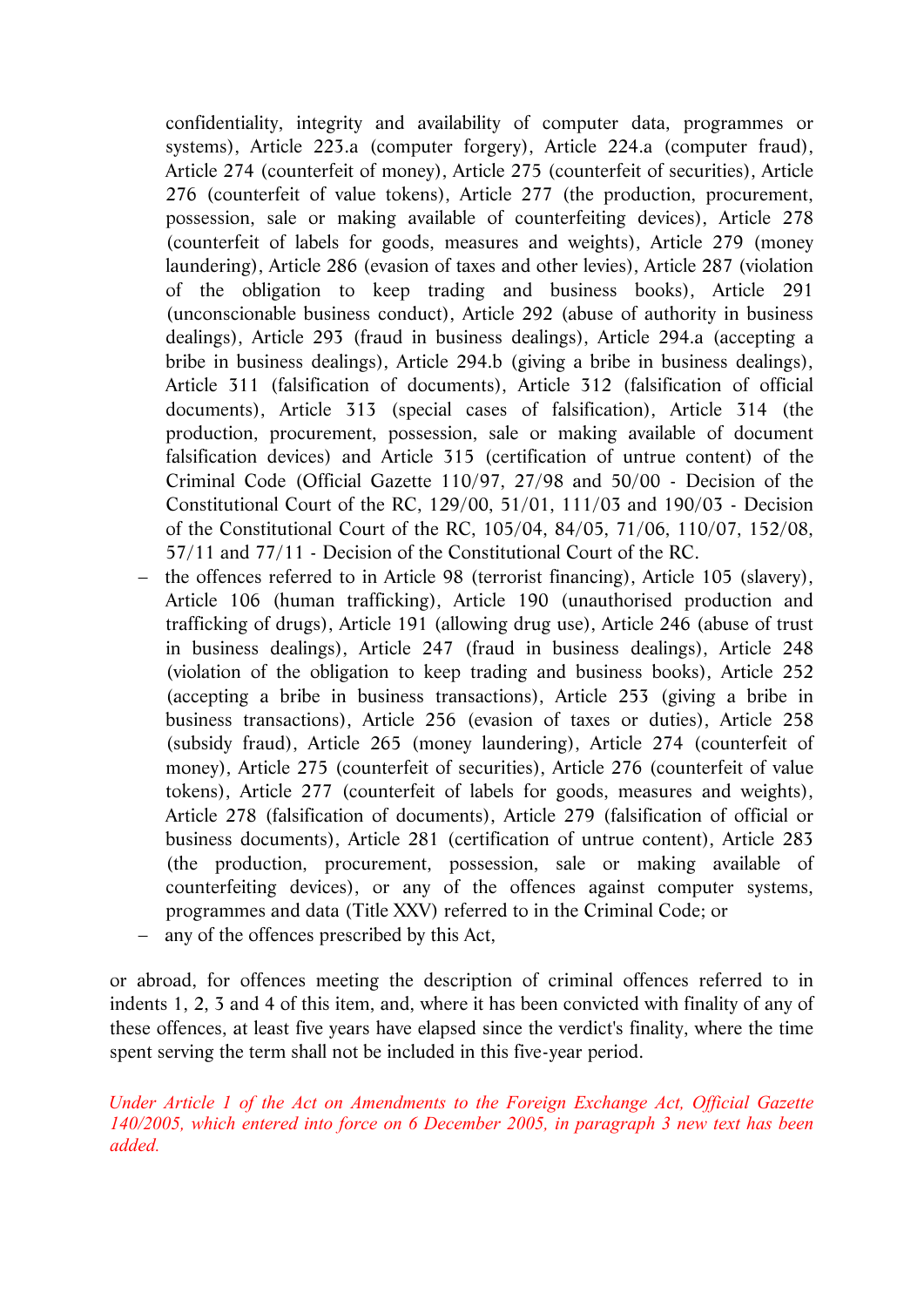*Under Article 5 of the Act on Amendments to the Foreign Exchange Act, Official Gazette 145/2010, which entered into force on 1 January 2011, new text has been added to item 4 and a part of the text in item 4 has been amended.* 

*Under Article 5 of the Act on Amendments to the Foreign Exchange Act, Official Gazette 76/2013, which entered into force on the date of accession of the Republic of Croatia to the European Union (1 July 2013), in Article 46, paragraph (3) item (4) has been amended.*

(4) A qualified owner, within the meaning of this Act, shall be a natural or a legal person directly holding a minimum 25% stake or 25% shares or other rights on the basis of which it partakes in the management of a legal person.

(5) The Croatian National Bank shall prescribe the conditions for exchange transactions and the manner in which they are to be conducted.

# Application for the Issue of the Authorisation to Conduct Exchange Transactions Article 46.a

(1) An application for the issue of the authorisation to conduct exchange transactions shall be accompanied by:

1. the original or a certified copy not older than 30 days from the date of application of the certificate from the register of companies or the register of crafts,

# *Under Article 24 of the Act on Amendments to the Foreign Exchange Act, Official Gazette 132/2006, which entered into force on 14 December 2006, new text has been added to item 1.*

2. a list of qualified owners for the applicant – a legal person, stating their full names and places of residence and the number and the place of issue of their personal identification documents or company name and address of the registered office as well as their individual, percentage shares in the equity capital of the applicant,

# *Under Article 24 of the Act on Amendments to the Foreign Exchange Act, Official Gazette 132/2006, which entered into force on 14 December 2006, item 2 has been amended.*

3. an agreement or preliminary agreement on exchange transactions concluded with a bank,

# *Under Article 24 of the Act on Amendments to the Foreign Exchange Act, Official Gazette 132/2006, which entered into force on 14 December 2006, new text has been added to item 3.*

4. an agreement or preliminary agreement on the purchase of a protected computer programme for exchange transactions concluded with the producer whose programme has been certified by the Croatian National Bank and a certificate of authenticity by which the producer of the protected computer programme attests that the programme in question has been certified,

*Under Article 24 of the Act on Amendments to the Foreign Exchange Act, Official Gazette 132/2006, which entered into force on 14 December 2006, in item 4 a part of the text has been amended and a part deleted.*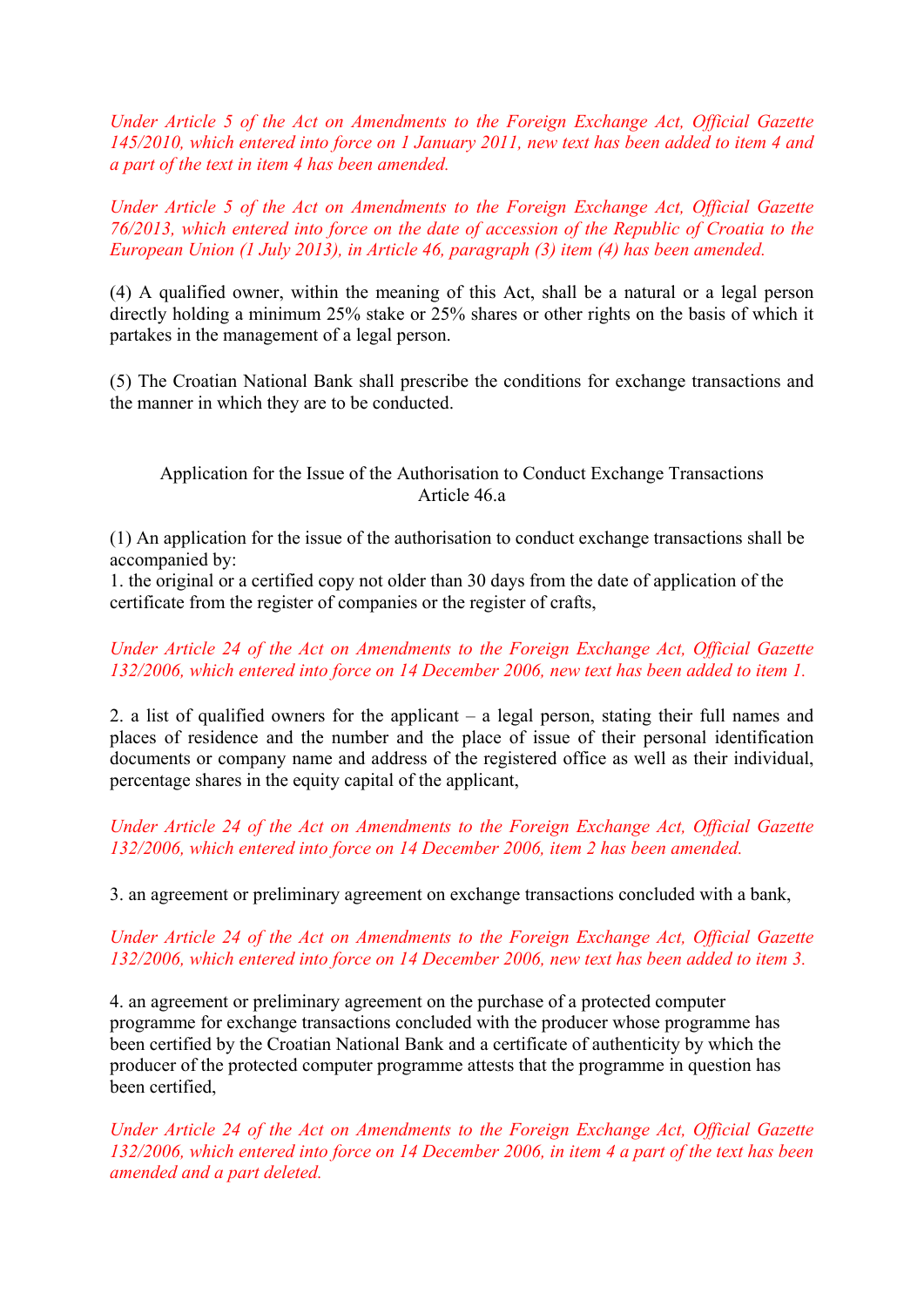5. data proving that the persons referred to in Article 46, paragraph 3, item 4 of this Act have not been convicted abroad for offences meeting the description of criminal offences referred to in Article 46, paragraph 3, item 4 of this Act, not older than three months.

*Under Article 24 of the Act on Amendments to the Foreign Exchange Act, Official Gazette 132/2006, which entered into force on 14 December 2006, item 5 has been deleted.* 

*Under Article 6 of the Act on Amendments to the Foreign Exchange Act, Official Gazette 145/2010, which entered into force on 1 January 2011, a comma has been added in item 4 and item 5 has been added.* 

(2) Where the qualified owner of the applicant is a legal person, the applicant shall supply, in addition to the documentation referred to in paragraph 1 of this Article, the following documentation for each such qualified owner:

1. the original or a certified copy of an excerpt from the court register, not older than 30 days from the date of application,

2. a list of its qualified owners who are natural persons, stating their full names and places of residence and the number and the place of issue of their personal identification documents, as well as their individual, percentage shares in the equity capital.

*Under Article 24 of the Act on Amendments to the Foreign Exchange Act, Official Gazette 132/2006, which entered into force on 14 December 2006, paragraph 2 has been amended.* 

(3) The Croatian National Bank shall obtain data on no-criminal history status referred to in Article 46, paragraph 3, item 4 of this Act, upon a justified request, from the criminal history records.

*Under Article 24 of the Act on Amendments to the Foreign Exchange Act, Official Gazette 132/2006, which entered into force on 14 December 2006, paragraph 3 has been added.* 

(4) Any application which is not accompanied by all the necessary documentation referred to in this Article of the Act shall be considered incomplete.

*Under Article 2 of the Act on Amendments to the Foreign Exchange Act, Official Gazette 140/2005, which entered into force on 6 December 2005, Article 46.a and a title above it have been added.* 

*Under Article 6 of the Act on Amendments to the Foreign Exchange Act, Official Gazette 145/2010, which entered into force on 1 January 2011, a part of the text in paragraph 3 has been amended and paragraph 4 added.* 

*Under Article 6 of the Act on Amendments to the Foreign Exchange Act, Official Gazette 76/2013, which entered into force on the date of accession of the Republic of Croatia to the European Union (1 July 2013), in Article 46.a, paragraph (4) has been amended.*

> Deciding on the Application for the Issue of the Authorisation to Conduct Exchange Transactions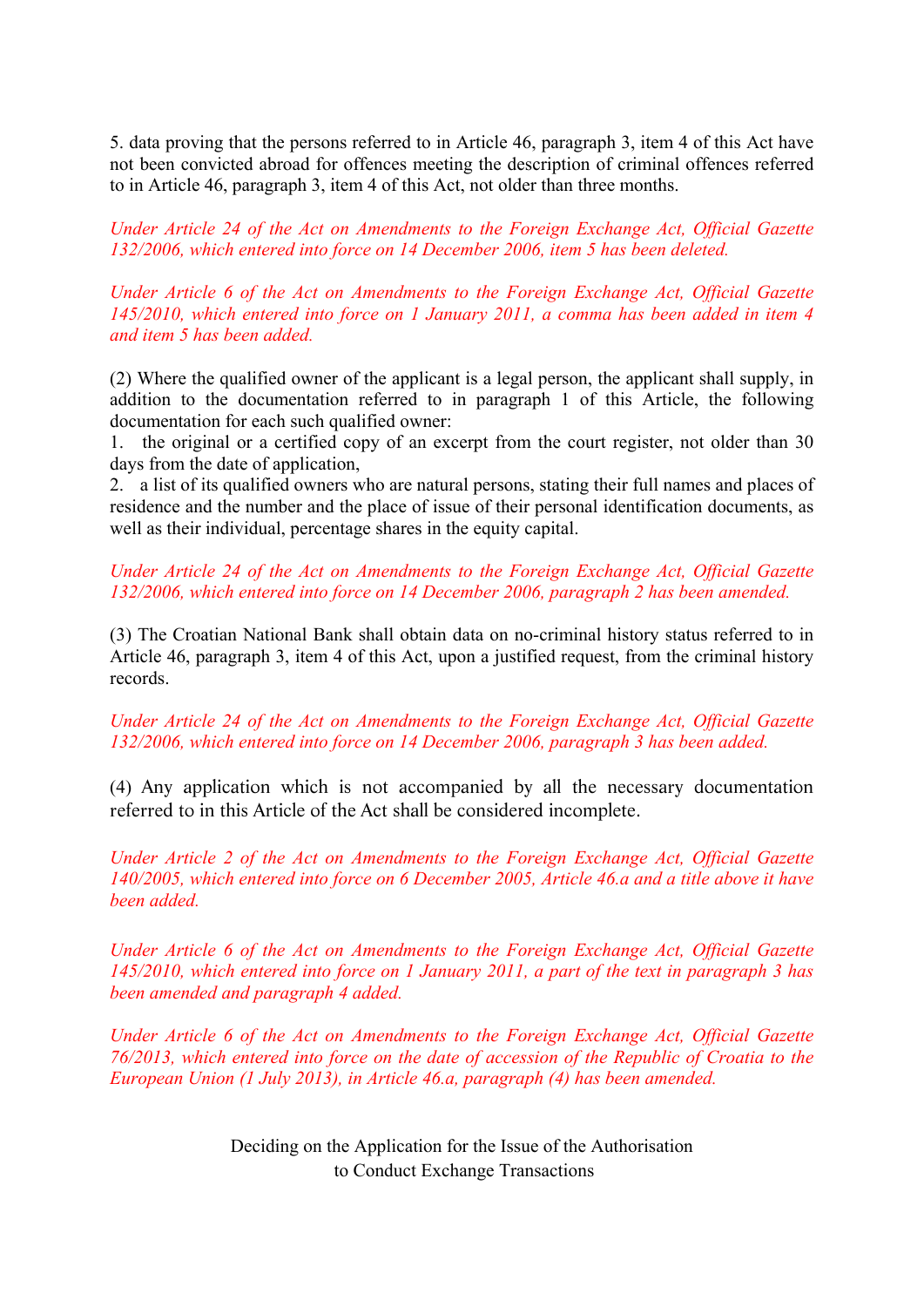#### Article 46.b

(1) The Croatian National bank shall refuse the application for the issue of the authorisation to conduct exchange transactions:

1. if it establishes that the applicant has not concluded an agreement or a preliminary agreement for the purchase of protected computer programme for the conduct of exchange transactions certified by the Croatian National Bank and for which the Croatian National Bank has issued a certificate of authenticity for the protected software which is the subject of the agreement or a preliminary agreement, or

2. if it establishes that the applicant has not concluded an agreement or a preliminary agreement with a contractual bank,

3. if it establishes that the applicant that is a craftsman or a sole trader and, in the case of an applicant that is a legal person, a member of the management board or executive director of a joint stock company that has a management board, a procurator, or any of the qualified owners of the applicant referred to in Article 46.a, paragraph (1), item 2 and paragraph (2), item (2) of this Act, does not meet the conditions referred to in Article 46, paragraph (3), item (4) of this Act,

4. if it follows from other available data that business activities or operations or conduct of the person referred to in item 3 of this paragraph might threaten the legitimate business operations of the authorised exchange office, or

5. if winding-up or bankruptcy proceedings have been initiated against the applicant.

*Under Article 25 of the Act on Amendments to the Foreign Exchange Act, Official Gazette 132/2006, which entered into force on 14 December 2006, paragraph 1 has been deleted and in the former paragraph 2 which has become paragraph 1, items 1, 2, 3 and 4 have been amended and the former paragraphs 3 and 4 have become paragraphs 2 and 3.* 

*Under Article 7 of the Act on Amendments to the Foreign Exchange Act, Official Gazette 145/2010, which entered into force on 1 January 2011, item 3 has been amended, a new text has been added to item 4 and item 5 has been added.* 

*Under Article 7 of the Act on Amendments to the Foreign Exchange Act, Official Gazette 76/2013, which entered into force on the date of accession of the Republic of Croatia to the European Union (1 July 2013), in Article 46.b, paragraph (1) item (3) has been amended.*

(2) The Croatian National Bank shall decide on the application no later than 60 days from the receipt of a valid application for the issue of the authorisation to conduct exchange transactions.

*Under Article 7 of the Act on Amendments to the Foreign Exchange Act, Official Gazette 76/2013, which entered into force on the date of accession of the Republic of Croatia to the European Union (1 July 2013), in Article 46.b, paragraph (2) has been amended.*

(3) A resident shall submit an application for the enrolment of exchange office operations in the register of companies or the register of crafts after receiving the authorisation to conduct exchange transactions.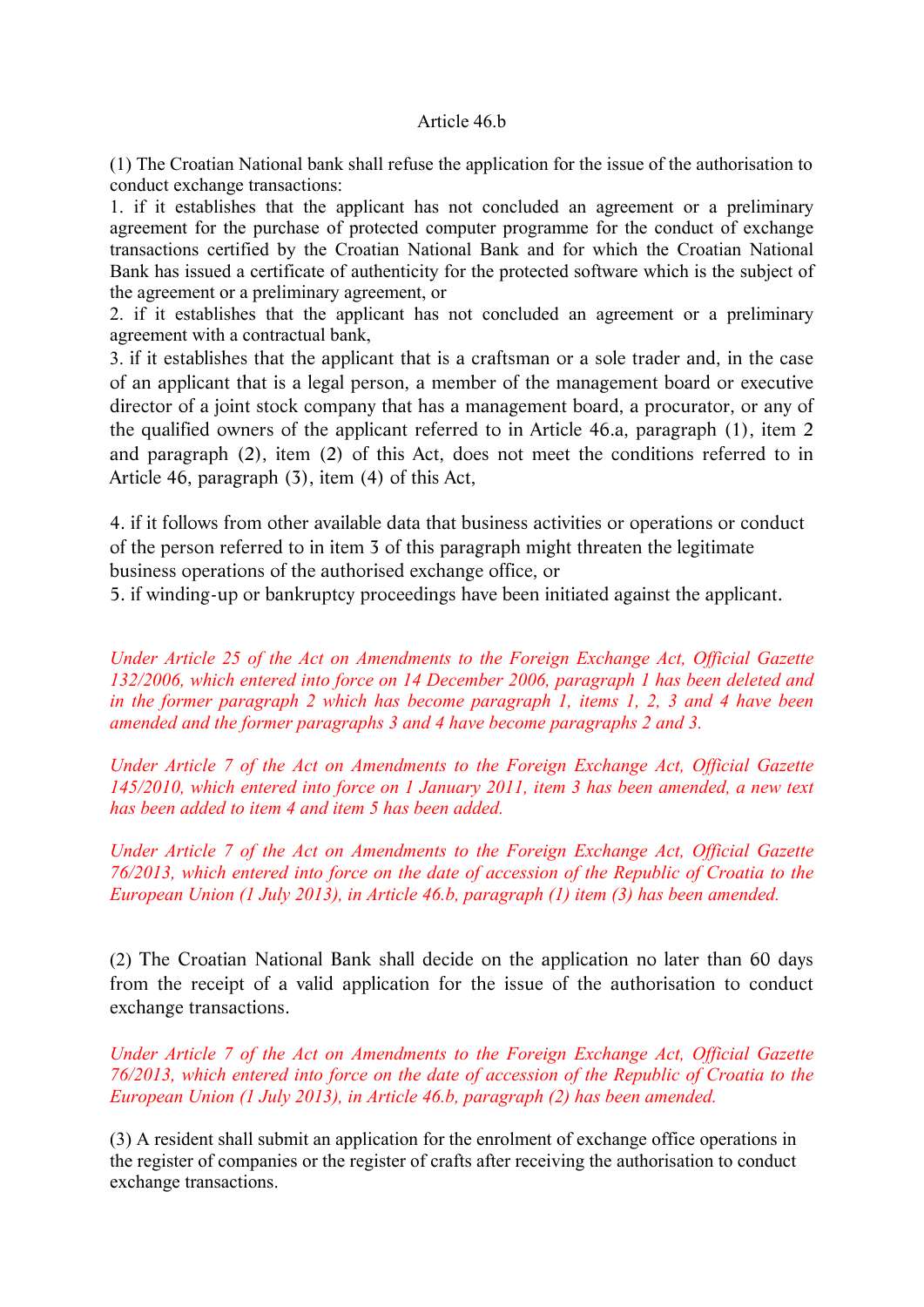*Under Article 2 of the Act on Amendments to the Foreign Exchange Act, Official Gazette 140/2005, which entered into force on 6 December 2005, Article 46.b and a title above it have been added.* 

#### Grounds for the Revocation of the Authorisation to Conduct Exchange Transactions Article 46.c

(1) The Croatian National Bank shall revoke the authorisation to conduct exchange transactions:

1. if the authorised exchange office does not begin conducting exchange transactions within 180 days from the date of authorisation,

2. if the authorisation has been obtained on the basis of false documentation or information,

3. if, after being granted authorisation, the authorised exchange office conducts exchange transactions without fulfilling the conditions referred to in Article 46, paragraph 3, items 1, 2 and 4,

4. if the authorised exchange office has been convicted on the basis of a final judgement for any of the major offences referred to in Article 63, paragraph 1, item 16 of this Act, in case of an offence committed in relapse or if the value of foreign cash or kuna cash that was the subject of the offence exceeds HRK 200,000.00,

5. if the authorised exchange office does not allow the person authorised by the Foreign Exchange Inspectorate to conduct supervision,

6. if the authorised exchange office, which has obtained the authorisation on the basis of a preliminary agreement on exchange transactions concluded with a bank or on the basis of a preliminary agreement on the purchase of a protected computer programme for exchange transactions, within the time limit set in the authorisation of the Croatian National Bank, does not submit the agreement on exchange transactions concluded with a bank or a certificate of the producer of the protected computer programme attesting the authenticity of the purchased and installed programme, or

7. if the authorised exchange office fails to submit the requested information and evidence to the Croatian National Bank referred to in Article 46.e, paragraph 3 of this Act, within the time limit set in the authorisation of minimum 30 days.

*Under Article 26 of the Act on Amendments to the Foreign Exchange Act, Official Gazette 132/2006, which entered into force on 14 December 2006, item 2 has been deleted and the former item 3 has become item 2, the former item 4 has been amended and has become item 3 and a new item 4 has been added.* 

#### *Under Article 8 of the Act on Amendments to the Foreign Exchange Act, Official Gazette 145/2010, which entered into force on 1 January 2011, a part of the text in item 5 has been deleted, item 6 has been amended and item 7 has been added.*

(2) No appeal can be made against a decision withdrawing authorisation for the conduct of exchange transactions, but an administrative dispute may be initiated.

(3) Each authorised exchange office whose authorisation for the conduct of exchange transactions has been withdrawn by the Croatian National Bank shall be removed from the court register or the register of trades and crafts on the basis of a decision issued by the Croatian National Bank.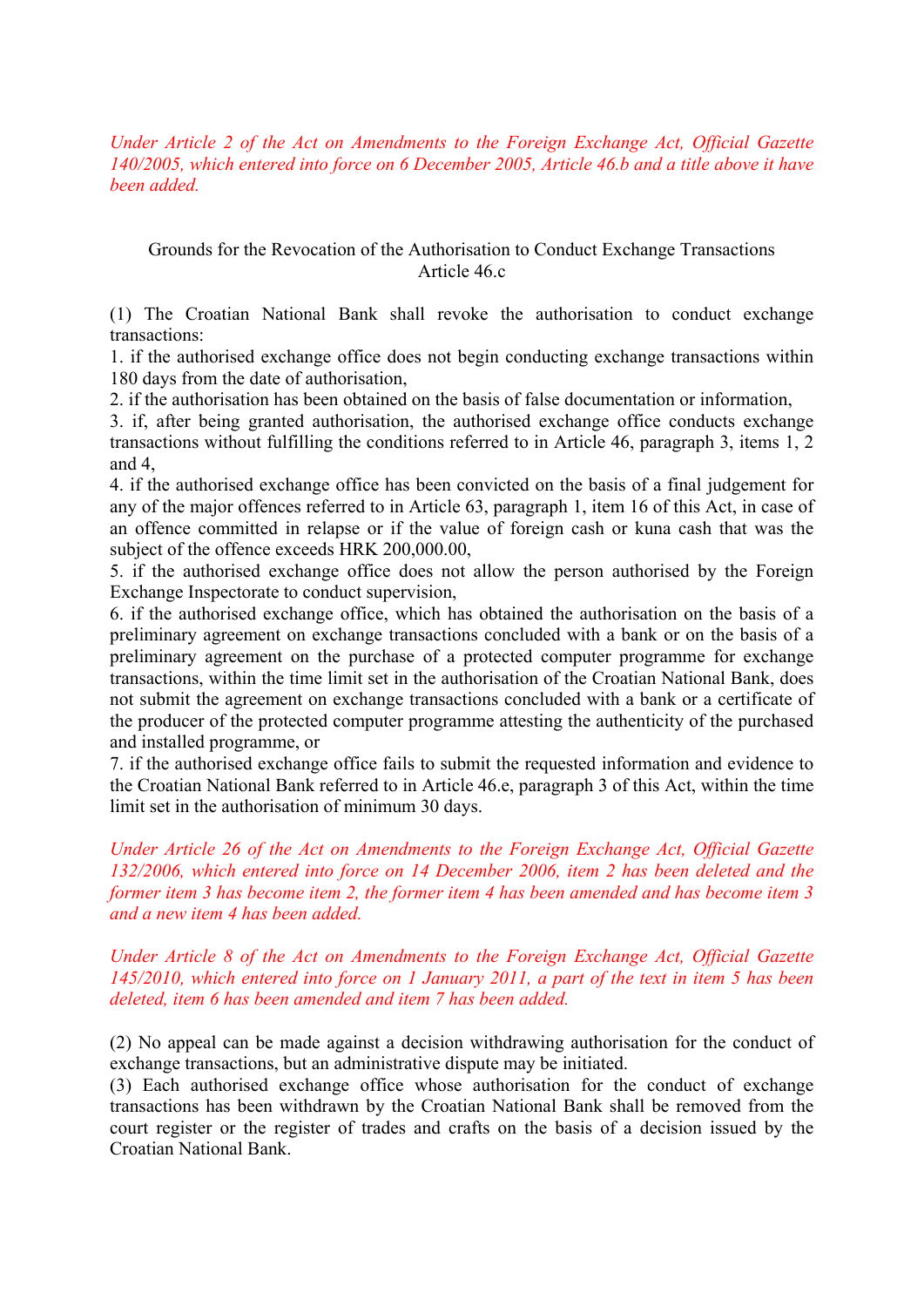(4) The authorised exchange office that has had its authorisation for the conduct of exchange transactions withdrawn shall not be allowed to apply for a new authorisation for the conduct of the same activity, before expiry of a one-year period from the date when the decision on the withdrawal of authorisation has been served.

*Under Article 2 of the Act on Amendments to the Foreign Exchange Act, Official Gazette 140/2005, which entered into force on 6 December 2005, Article 46.c and a title above it have been added.* 

*Under Article 26 of the Act on Amendments to the Foreign Exchange Act, Official Gazette 132/2006, which entered into force on 14 December 2006, paragraphs 2, 3, and 4 have been added.*

#### Cessation of Validity of the Authorisation to Conduct Exchange Transactions" Article 46.d

Authorisation to conduct exchange transactions shall cease to be valid:

1. on the date when the decision on withdrawal of authorisation to conduct exchange transactions is served;

2. on the date when a winding-up or bankruptcy proceeding is initiated against the authorised exchange office,

3. upon removal of the authorised exchange office from the court register or the register of trades and crafts.

*Under Article 27 of the Act on Amendments to the Foreign Exchange Act, Official Gazette 132/2006, which entered into force on 14 December 2006, Article 46.d and a title above it have been added.* 

*Under Article 9 of the Act on Amendments to the Foreign Exchange Act, Official Gazette 145/2010, which entered into force on 1 January 2011, new text has been added to item 2.* 

#### Notification of Changes Article 46.e

(1) Each authorised exchange office shall notify the Croatian National Bank about all changes in the court register or the register of trades and crafts within 8 days from the date of change being entered into the register as well as about changes in qualified owners referred to in Article 46.a, paragraph 1, item 2 and paragraph 2, item 2 of this Act within 8 days from the date of change.

(2) In addition to the notification referred to in paragraph 1 of this Article, the authorised exchange office shall supply an excerpt from the court register or the register of trades and crafts for the applicant and a list of new qualified owners as well as other documentation pertaining to the new qualified owners pursuant to Article 46.a, paragraph 1, item 2 and paragraph 2 of this Act.

(3) The authorised exchange office referred to in Article 46, paragraph 2 of this Act shall supply to the Croatian National Bank on request the information and evidence on the fulfilment of the conditions referred to in Article 46, paragraph 3 of this Act.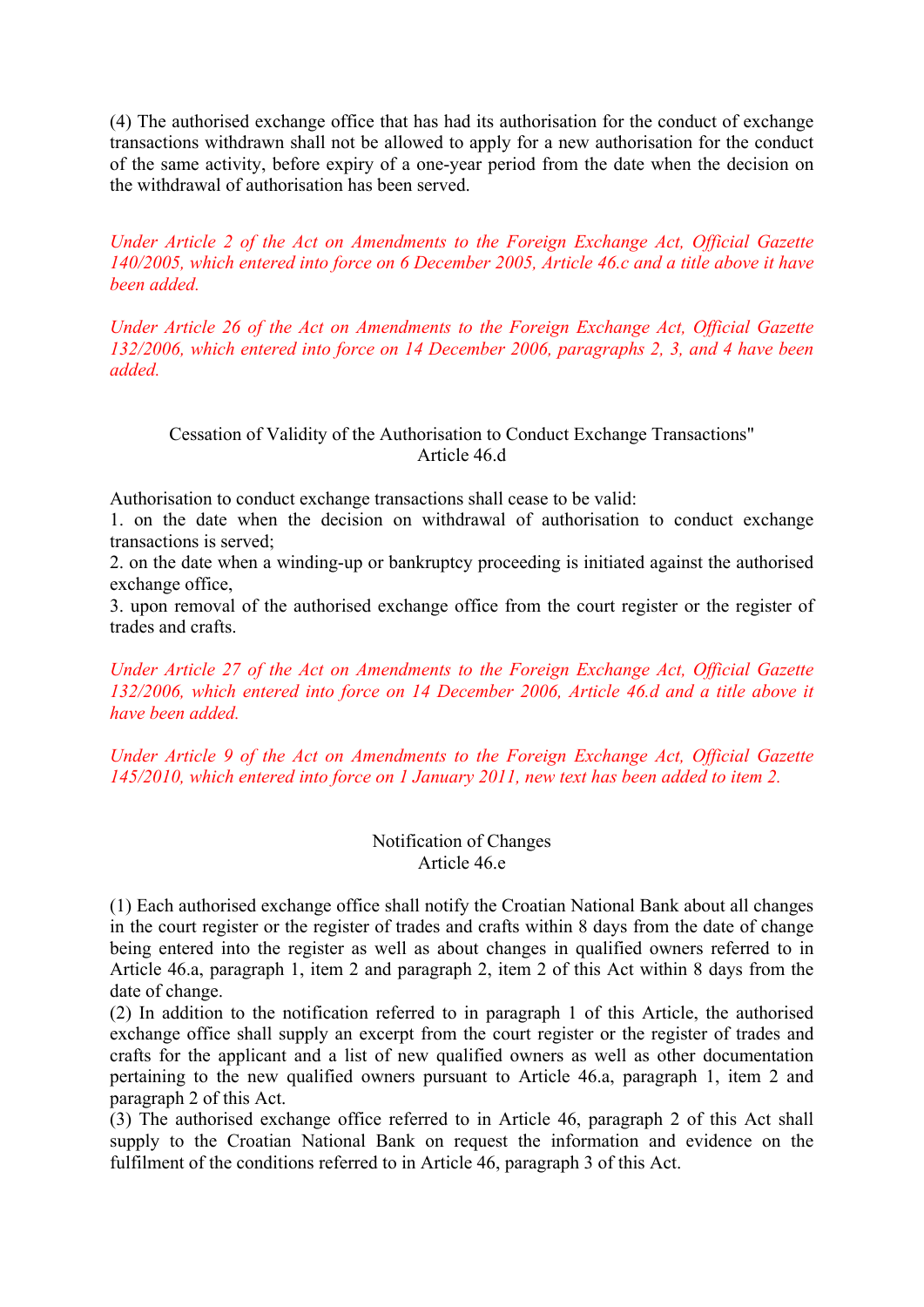*Under Article 27 of the Act on Amendments to the Foreign Exchange Act, Official Gazette 132/2006, which entered into force on 14 December 2006, Article 46.e and a title above it have been added.* 

*Under Article 10 of the Act on Amendments to the Foreign Exchange Act, Official Gazette 145/2010, which entered into force on 1 January 2011, paragraph 3 has been added.* 

#### CHAPTER V Safety Provisions Preconditions for Taking Safety Measures Article 47

(1) Where capital movements cause or threaten to cause serious difficulties in the implementation of monetary or foreign exchange policies, the Croatian National Bank may issue a special decision prescribing safety measures.

(2) The safety measures may be implemented by the Croatian National Bank or the Government of the Republic of Croatia, provided they are necessary for the execution of sanctions imposed by the United Nations or other international organizations of which the Republic of Croatia is a member.

(3) Safety measures referred to in paragraph 1 of this Article may be prescribed for a maximum period of six months.

(4) By way of exception, the Croatian National Bank may extend the period referred to in paragraph 3 of this Article, subject to approval of the Croatian Parliament.

*Under Article 4, paragraph (3) of the Regulation on amendments to the Foreign Exchange Act, Official Gazette 153/2009, which entered into force on 31 December 2009, paragraph 4 will cease to have effect on the date of accession of the Republic of Croatia to the European Union.* 

*Under Article 16 of the Act on Amendments to the Foreign Exchange Act, Official Gazette 145/2010, which entered into force on 1 January 2011, paragraph 4 will cease to have effect on the date of accession of the Republic of Croatia to the European Union.* 

(5) The Government of the Republic of Croatia and the Croatian Financial Services Supervisory Agency shall be notified of any safety measures, prior to their implementation.

#### Safety Measures Article 48

Safety measures of the Croatian National Bank referred to in Article 47 of this Act may comprise:

1. measures restricting the rights of residents to use funds in their accounts abroad or in their foreign exchange accounts in the Republic of Croatia;

2. measures obliging the banks to sell to the Croatian National Bank any foreign exchange derived from the exchange transactions of banks and authorized exchange offices;

3. measures restricting credit transactions between residents and non-residents;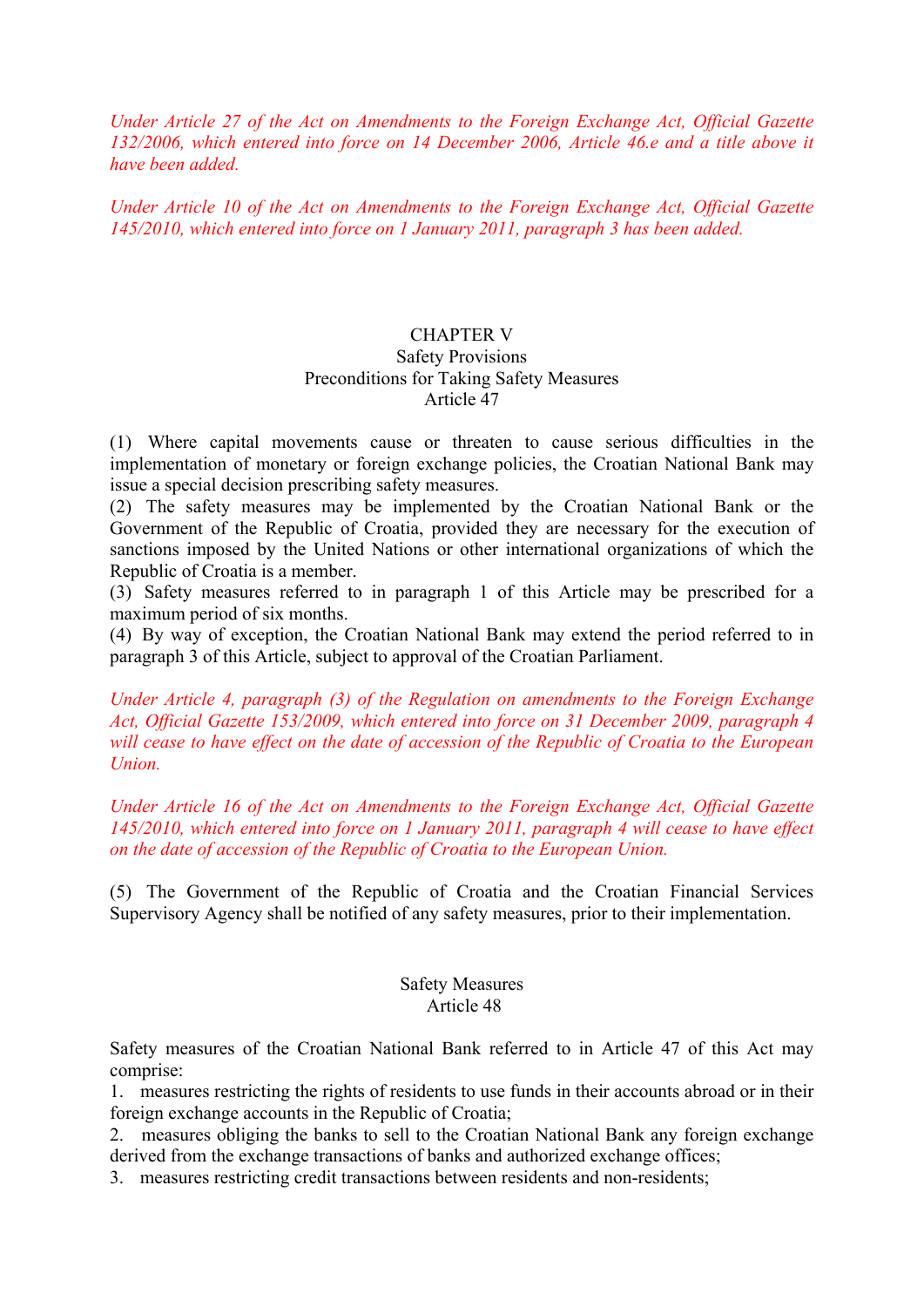4. measures restricting payment and collection transactions involving foreign claims and liabilities;

5. measures restricting the transfer of securities, foreign cash and gold into and from the Republic of Croatia;

6. measures restricting securities and gold transactions between residents and non-residents;

7. measures restricting the issuing of guarantees or sureties, offering of pledges or other instruments of collateral for the account of non-resident.

#### CHAPTER VI

#### Business Books and Reporting VI.1 General Provisions Governing Reporting on External Operations Reporting Obligation Article 49

(1) Residents shall, in accordance with the provisions of this Act and subordinate legislation, inform the Croatian National Bank about all cross-border transactions they have entered into. Banks, authorised companies, the Central Depository Agency, public notaries and bodies of customs administration shall also inform the Croatian National Bank about any cross-border third-person transactions of which they learn in the course of conduct of their business, pursuant to the provisions of this Act and subordinate legislation.

# *Under Article 28 of the Act on Amendments to the Foreign Exchange Act, Official Gazette 132/2006, which entered into force on 14 December 2006, paragraph 1 has been amended.*

(2) Residents covered by the reporting obligation shall allow the Croatian National Bank and the Ministry of Finance – Foreign Exchange Inspectorate, and the Customs Administration, to examine their business books and other business documentation, for the purpose of data verification.

(3) The Croatian National Bank shall define in detail the conditions, the substance, the manner and the procedure of reporting.

(4) The Croatian National Bank shall make balance of payments projections for the Republic of Croatia.

(5) For the purpose of controlling foreign exchange operations and monitoring the outturn of the projected balance of payments of the Republic of Croatia, residents shall submit to the Croatian National Bank data on external operations and transactions in the manner and within the time limits prescribed by a special decision of the Croatian National Bank.

#### *Under Article 3 of the Act on Amendments to the Foreign Exchange Act, Official Gazette 140/2005, which entered into force on 6 December 2005, new text has been added to item 5.*

(6) Residents covered by the obligation to report to the Croatian National Bank on capital transactions with non-residents shall, at the request of the Ministry of Finance – Foreign Exchange Inspectorate, submit data on actual owners of a non-resident with which they conclude transactions if the non-resident in question is an off-shore undertaking.

*Under Article 3 of the Act on Amendments to the Foreign Exchange Act, Official Gazette 140/2005, which entered into force on 6 December 2005, a new paragraph 6 has been added.*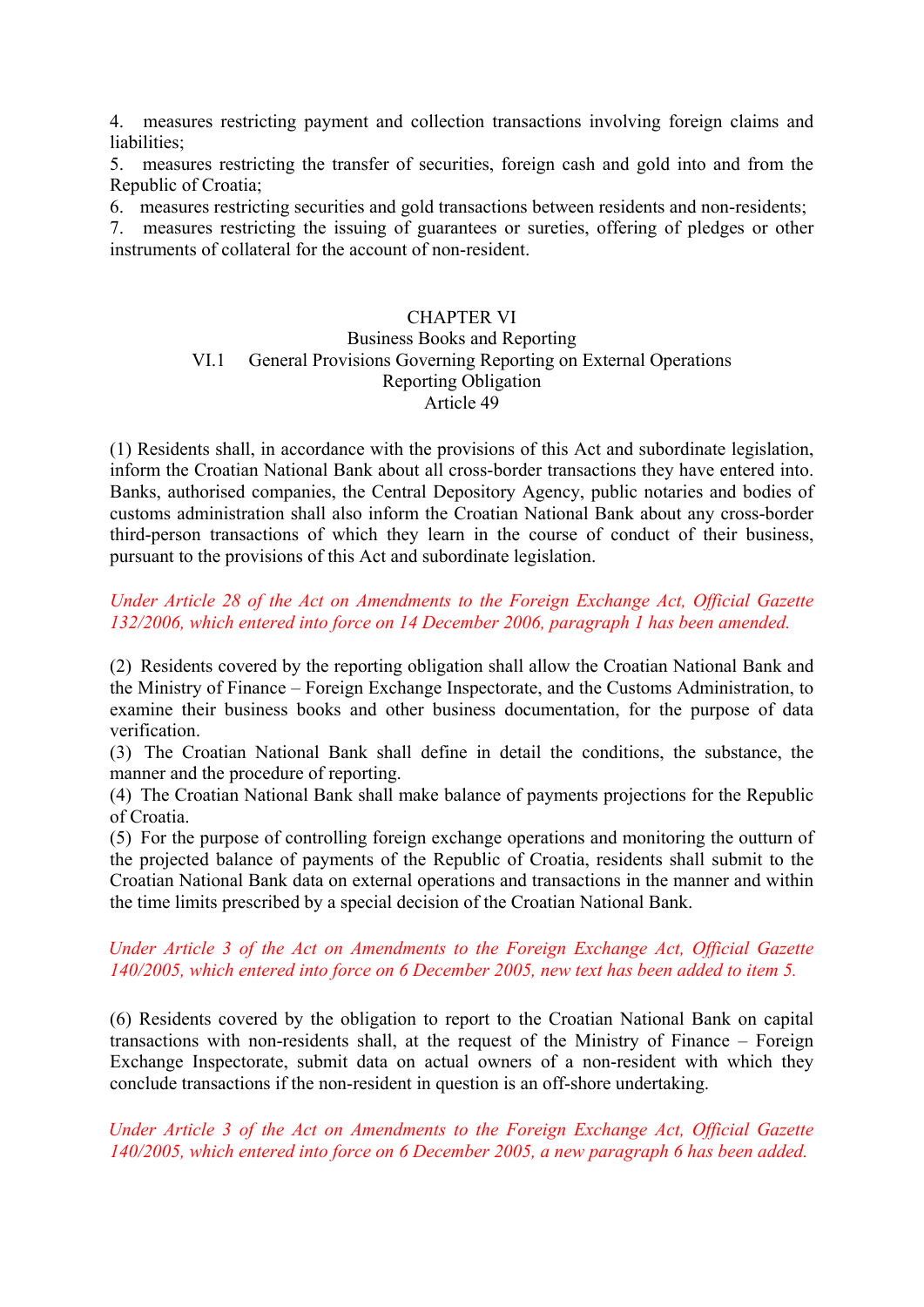# VI.2 Control Book Article 50

(1) The residents referred to in Article 2, paragraph (1), items (1), (2) and (3) of this Act, except banks, shall keep control books on all payments and collections arising from external capital transactions, irrespective of whether the data entered in that book should also be entered in other books and records which such residents are obliged to keep pursuant to other regulations.

(2) The control book shall be made available to foreign exchange control officials immediately and no later than on the next working day.

(3) The Minister of Finance shall prescribe, in a decree, the content and manner of keeping control books.

*Under Article 8 of the Act on Amendments to the Foreign Exchange Act, Official Gazette 76/2013, which entered into force on the date of accession of the Republic of Croatia to the European Union (1 July 2013), Article 50 has been amended.*

#### VI.3 Reporting on Direct and Other Equity Investment Article 51

(1) The Croatian National Bank shall prescribe the manner of reporting and collecting data on direct and other equity investments.

(2) Residents shall report to the Croatian National Bank on direct and other equity investments, in the manner and within the time limits determined by a decision of the Croatian National Bank.

*Under Article 11 of the Act on Amendments to the Foreign Exchange Act, Official Gazette 145/2010, which entered into force on 1 January 2011, Article 51 has been amended.* 

#### VI.4 Reporting on Securities Transactions Article 52

(1) The Croatian National Bank shall prescribe the manner of reporting and collecting data on securities transactions.

(2) Residents shall report to the Croatian National Bank on securities transactions, in the manner and within the time limits determined by a decision of the Croatian National Bank.

*Under Article 12 of the Act on Amendments to the Foreign Exchange Act, Official Gazette 145/2010, which entered into force on 1 January 2011, Article 52 has been amended.*

> VI.5 Reporting on Credit Transactions Article 53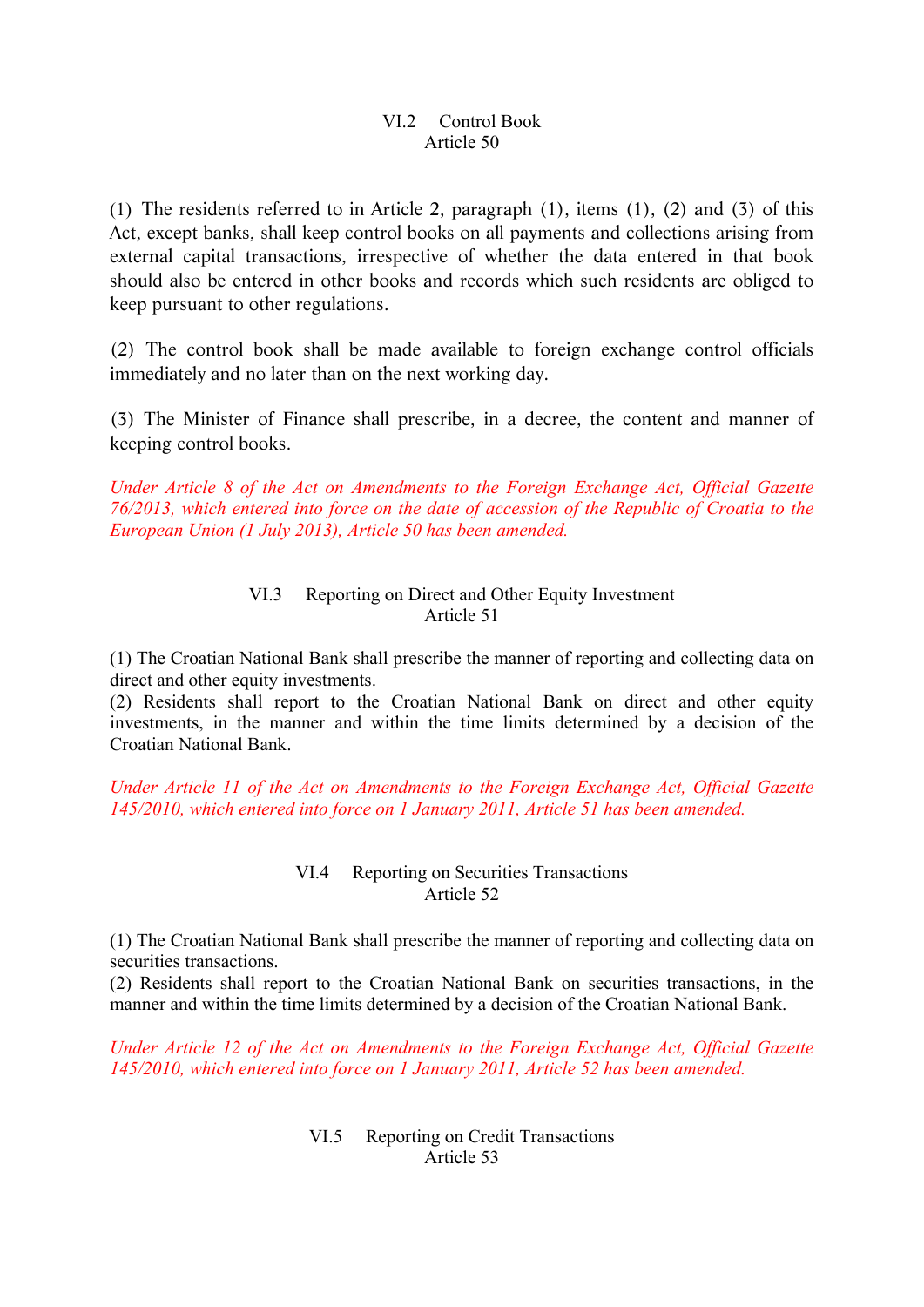(1) Residents shall report to the Croatian National Bank on any credit transactions with nonresidents in the manner and within the time limits prescribed by a decision of the Croatian National Bank.

### *Under Article 13 of the Act on Amendments to the Foreign Exchange Act, Official Gazette 145/2010, which entered into force on 1 January 2011, new text has been added to paragraph 1.*

(2) For reporting purposes, the Croatian National Bank may stipulate that credit transactions also comprise certain other transactions between residents and non-residents, the economic purpose of which equals that of a credit transaction.

### VI.6 Reporting on Deposit Transactions Article 54

Residents shall report to the Croatian National Bank on the transactions and balances in their accounts abroad and in the accounts of their branches abroad in the manner and within the time limits laid down in a decision by the Croatian National Bank.

### CHAPTER VII Supervision VII.1 General Provisions Supervisory Bodies Article 55

Supervision over transactions pursuant to this Act shall be exercised by the Croatian National Bank and the Ministry of Finance – Foreign Exchange Inspectorate and Customs Administration (hereinafter: supervisory bodies).

#### Exchange of Information Between Supervisory Bodies Article 56

(1) Supervisory bodies shall exchange information needed in the process of supervision and inform each other about any irregularities established in the course of supervision, provided such findings are relevant for the work of the other supervisory body.

(2) The submission of data on a supervised person, which are required in supervisory procedures, shall not be considered a violation of the obligation to keep a business secret.

# *Under Article 4 of the Act on Amendments to the Foreign Exchange Act, Official Gazette 140/2005, which entered into force on 6 December 2005, paragraph 2 has been added.*

(3) Supervisory bodies shall define the content of the exchange of information and the manner in which such an exchange of information is to take place by means of an agreement on the exchange of information or by means of other enactments.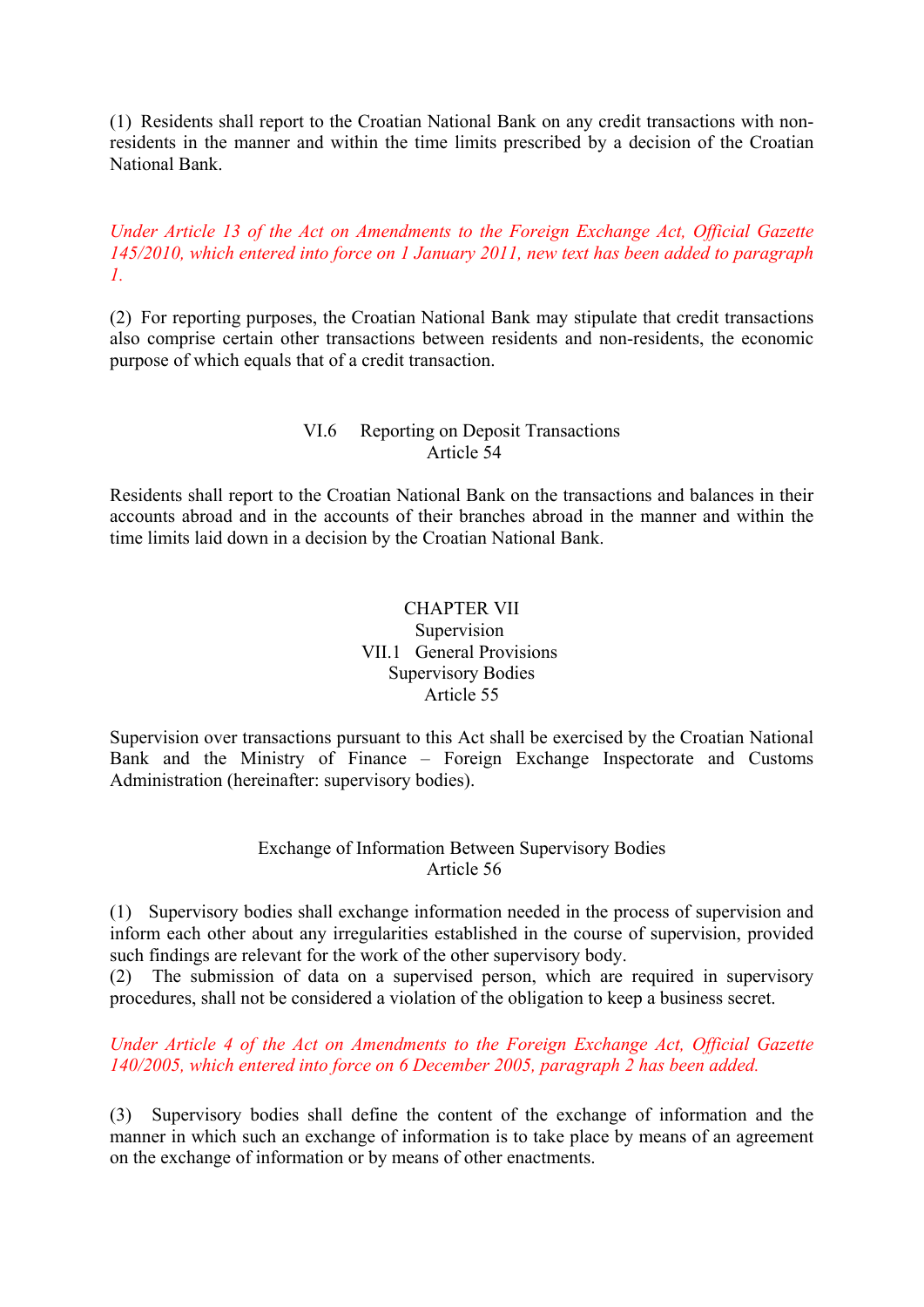#### VII.2 Real Competence Competence of the Ministry of Finance – Foreign Exchange Inspectorate Article 57

(1) The Ministry of Finance – Foreign Exchange Inspectorate shall supervise the application and the implementation of this Act and the operations of residents and non-residents performing their business or other activity in the territory of the Republic of Croatia.

(2) Residents and non-residents referred to in paragraph 1 of this Article shall allow authorised person of the Financial Inspectorate unrestricted supervision and control of their business operations and shall make available or send to them, on request, all required documentation and data on the business activity the resident is exercising abroad.

*Under Article 14 of the Act on Amendments to the Foreign Exchange Act, Official Gazette 145/2010, which entered into force on 1 January 2011, a part of the text of paragraph 2 has been amended.* 

#### Competence of the Ministry of Finance – Foreign Exchange Inspectorate and the Croatian National Bank Article 58

(1) The Ministry of Finance – Foreign Exchange Inspectorate and the Croatian National Bank shall supervise foreign exchange transactions of banks, branches and representative offices of foreign banks.

(2) The Ministry of Finance – Foreign Exchange Inspectorate shall supervise the work of authorized exchange offices.

# Authorities competent for controls on cash Article 59

(1) The authority competent for the implementation of Regulation (EU) 2018/1672 and for the implementation of the controls on cash referred to in Article 40.a of this Act shall be the Customs Administration.

(2) The Government of the Republic of Croatia shall issue a decree regulating that for economical reasons the controls on accompanied cash referred to in paragraph (1) of this Article are also to be performed by the border police if reasons of security thus allow.

(3) When the controls on cash are performed by border police officials, the authorised customs officials shall provide them with instructions and professional assistance.

(4) The declaration forms referred to in Article 3, paragraph (3) and Article 4, paragraph (3) of Regulation (EU) 2028/1672 and the declaration forms referred to in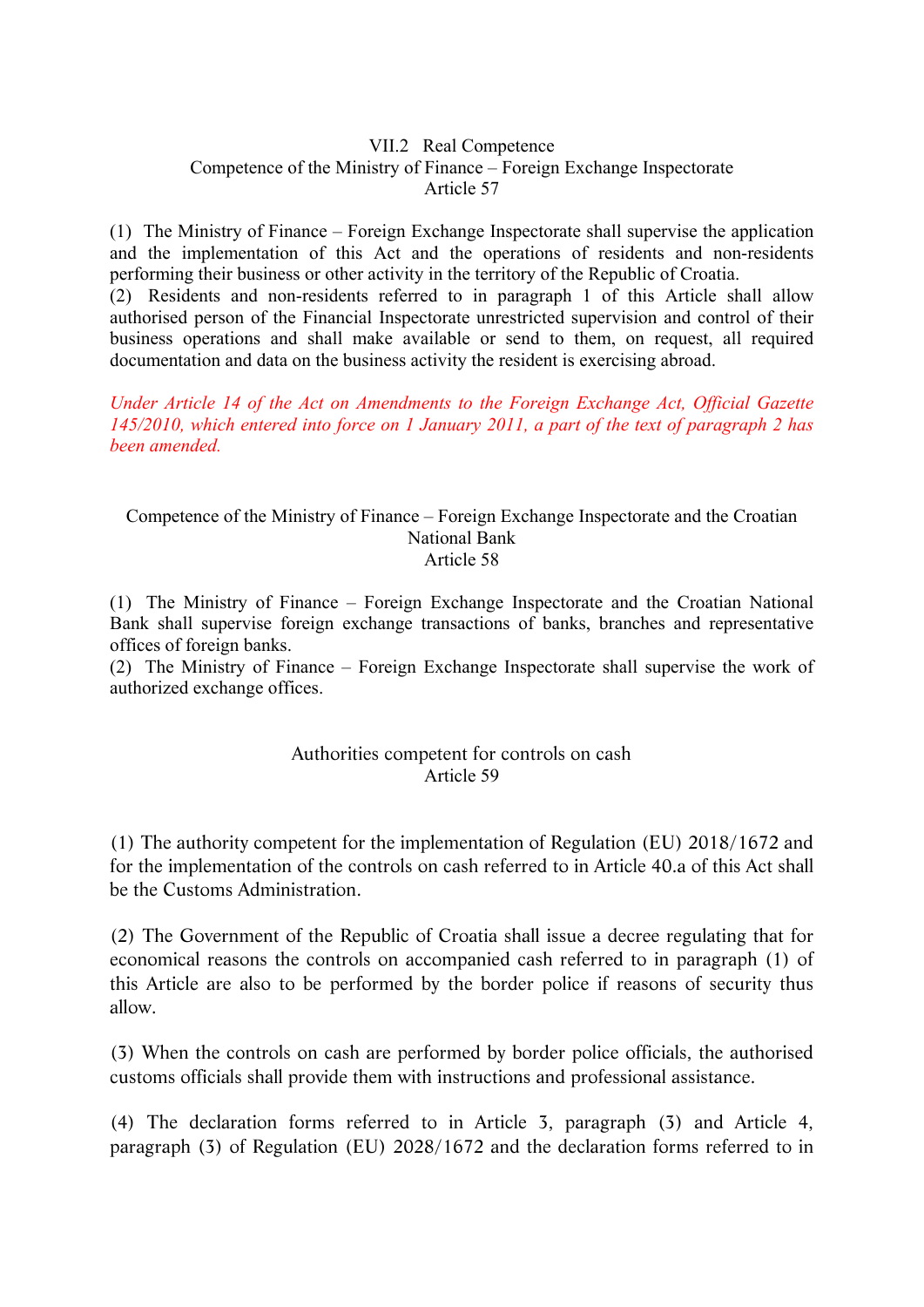Article 40.a of this Act shall be available in customs offices and on the websites of the Customs Administration and Financial Inspectorate.

(5) The Customs Administration shall be the authorised prosecutor responsible for initiating misdemeanour proceedings for the misdemeanours referred to in Articles 69 to 69.c of this Act.

*Under Article 9 of the Act on Amendments to the Foreign Exchange Act, Official Gazette 76/2013, which entered into force on the date of accession of the Republic of Croatia to the European Union (1 July 2013), Article 59 has been amended.* 

*Under Article 5 of the Act on Amendments to the Foreign Exchange Act, Official Gazette 52/2021, which entered into force on 3 June 2021, the heading of Article 59 and Article 59 have been amended.* 

# Record-keeping, exchange and storage of data Article 59.a

(1) The Customs Administration shall keep and manage records of data collected in accordance with Article 3, Article 4, Article 5, paragraph (3) and Article 6 of Regulation (EU) 2018/1672 in accordance with the technical rules referred to in Article 16, paragraph (1), item (c) of Regulation (EU) 2018/1672.

(2) The Customs Administration shall record data on the transfer of cash referred to in Article 40.a of this Act and data on the transfer of cash referred to in Article 40.a of this Act of a value below EUR 10 000 if there are indications that it is related to criminal activity.

(3) The Customs Administration shall communicate the collected data on the transfer of cash referred to in Article 40.a of this Act to the Anti-Money Laundering Office at the latest within three days of the day of cash transfer.

(4) The Customs Administration shall communicate the collected data on the transfer of cash referred to in Article 40.a of this Act for which there are indications that it is related to criminal activity, irrespective of the amount, to the Anti-Money Laundering Office at the latest on the first working day of the day of cash transfer.

(5) The Customs Administration shall keep the records of data on the transfer of cash referred to in Article 40.a of this Act and the transfer of cash referred to in Article 40.a of this Act for which there are indications that it is related to criminal activity, irrespective of the amount, for a period of five years of the day of collection and that period may be extended to further three years provided that:

1 the Anti-Money Laundering Office, after having made a thorough assessment of the necessity and proportionality of such extended record-keeping determines that such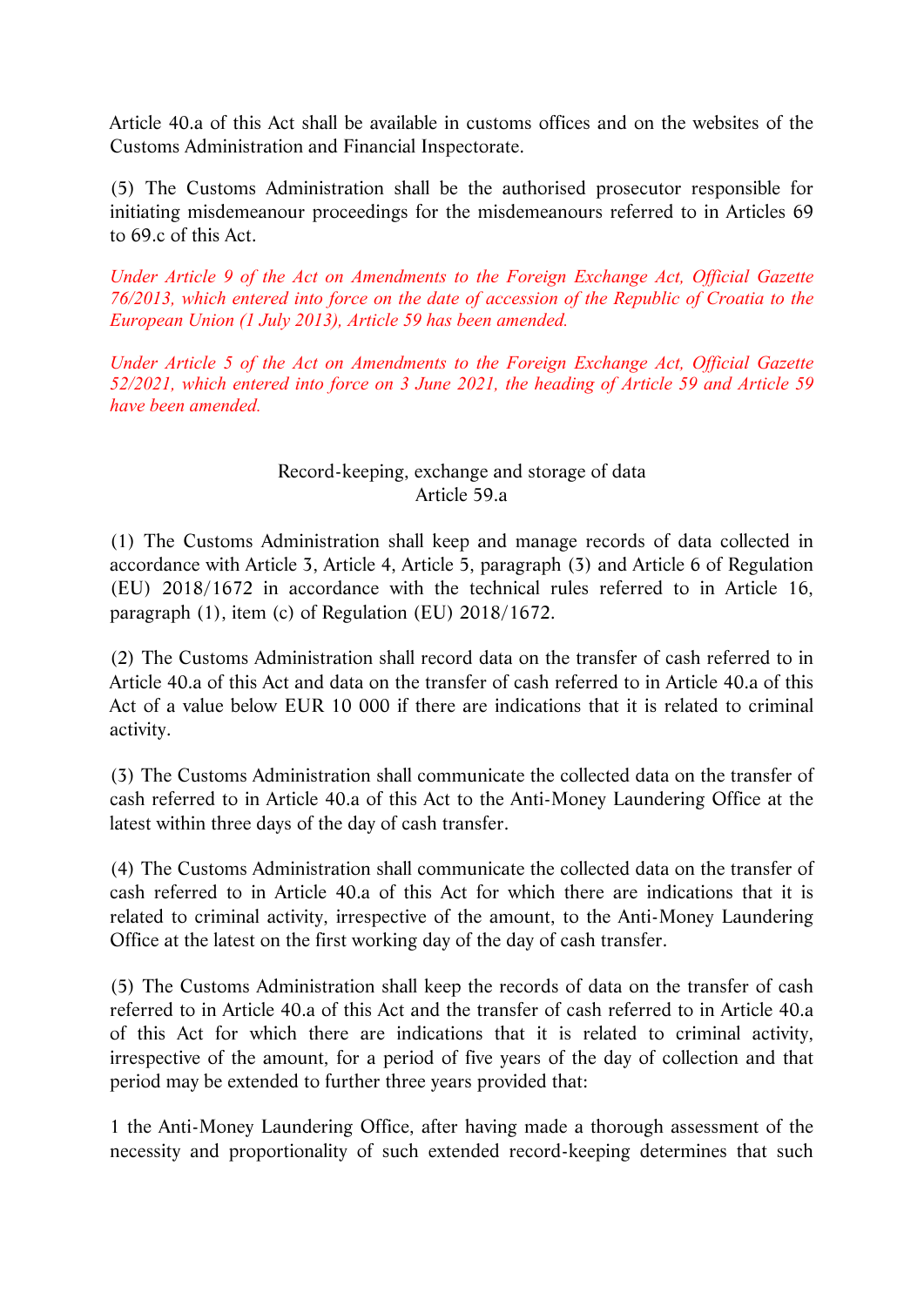further record-keeping is justified for the purposes of the execution of its prevention of money laundering and terrorist financing tasks; or

2 the competent authorities referred to in Article 89 of this Act, after having made a thorough assessment of the necessity and proportionality of such further record-keeping and if they consider it justified for the purposes of execution of their tasks related to effective enforcement of control of the fulfilment of the obligation to declare cash, determine that such further record-keeping is essential.

(6) After expiry of the time limits referred to in paragraph (5) of this Article, personal data and information collected in accordance with paragraphs (1) and (2) of this Article shall be destroyed in accordance with the law regulating archival materials and archives.

*Under Article 6 of the Act on Amendments to the Foreign Exchange Act, Official Gazette 52/2021, which entered into force on 3 June 2021, after Article 59, Article 59.a and its title have been added.* 

### CHAPTER VIII Penal Provisions VIII.1 Misdemeanours Article 60

(1) A fine of HRK 70,000.00 to HRK 1,000.00 shall be imposed for misdemeanour on any legal or any natural person who:

1. settles a false external claim or issues an external payment order to a bank based on a fictitious agreement or invoice;

2. concludes an agreement with a legal or a natural person abroad on the import or export of goods or services that does not state the actual prices.

(2) A fine of HRK 35,000.00 to HRK 100,000.00 shall be imposed for misdemeanours referred to in paragraph 1 of this Article on any management board member, any person authorized to manage funds in a legal person's account or other responsible person in a legal person.

# Article 61

(1) A fine of HRK 50,000.00 to HRK 1,000.000.00 shall be imposed for misdemeanour on banks or other legal persons which, when concluding loan agreements, issuing guarantees or sureties in favour of non-residents, fail to secure instruments of collateral or secure such instruments of collateral whose value is evidently disproportionate with the cost of the loan or the highest amount of the issued guarantee.

(2) A fine of HRK 20,000.00 to HRK 100,000.00 shall be imposed on any management board member or other responsible person committing misdemeanours referred to in paragraph 1 of this Article.

(3) In the event of agreements referred to in paragraph 1 of this Article, concluded with nonresidents who, on account of their creditworthiness, may with certainty be expected to repay the loan on time and in full, the persons committing the misdemeanour may be granted a remission of the fine.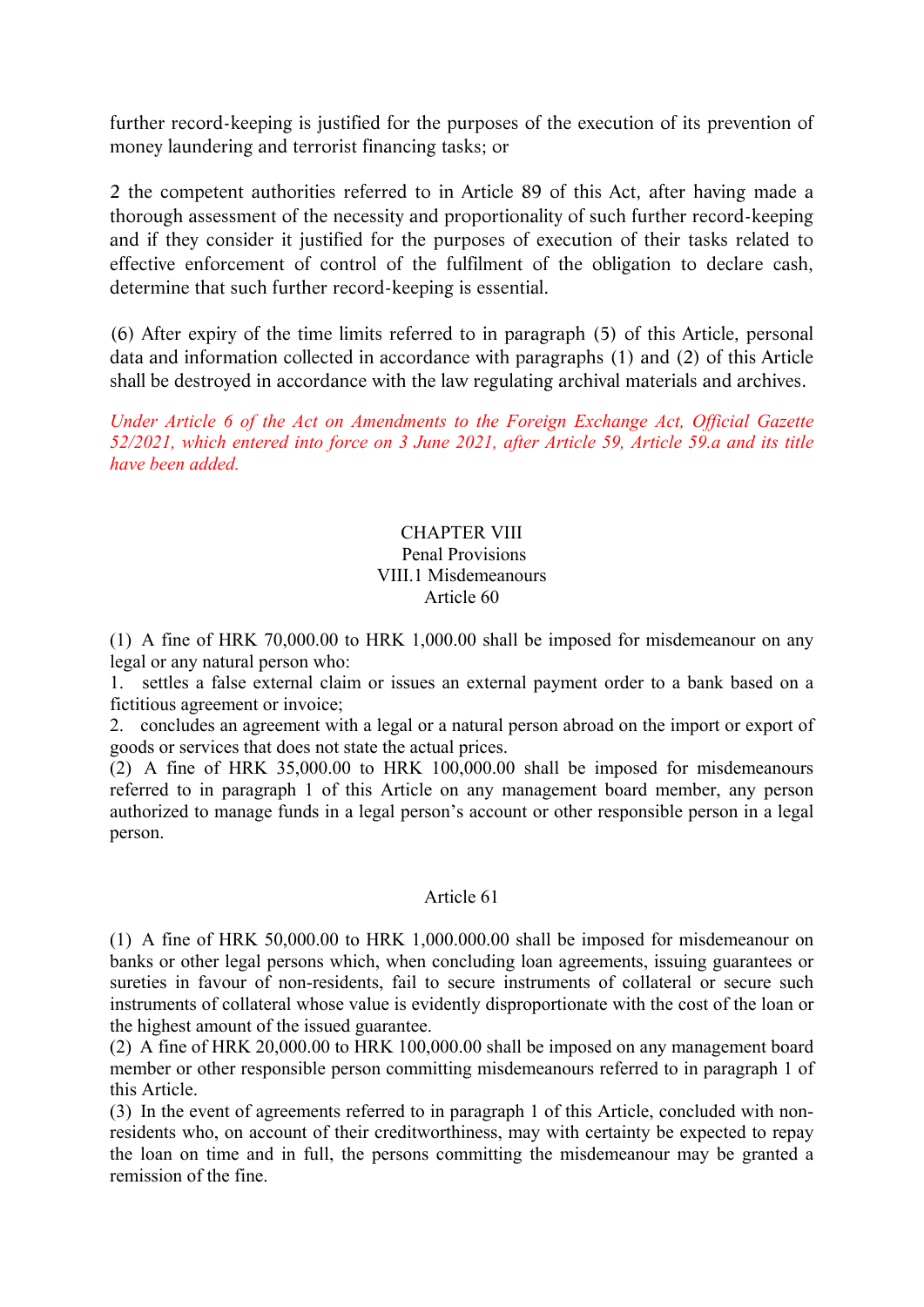*Under Article 10 of the Act on Amendments to the Foreign Exchange Act, Official Gazette 76/2013, which entered into force on the date of accession of the Republic of Croatia to the European Union (1 July 2013), in Article 61, paragraph (3) a part of the text has been deleted.*

(4) In the event of agreements referred to in paragraph 1 of this Article, concluded with nonresidents who have duly paid all their due debts towards the bank, the person committing the misdemeanour shall be granted a remission of the fine.

#### Article 62

- (1) A fine of HRK 50,000.00 to HRK 500,000.00 shall be imposed for misdemeanour on any legal or natural person who:
- 1. conducts exchange transactions without authorisation from the Croatian National Bank or without an agreement with a bank or fails to use certified computer programs in exchange transactions,

*Under Article 5 of the Act on Amendments to the Foreign Exchange Act, Official Gazette 140/2005, which entered into force on 6 December 2005, new text has been added to item 1.* 

*Under Article 29 of the Act on Amendments to the Foreign Exchange Act, Official Gazette 132/2006, which entered into force on 14 December 2006, a part of the text of item 1 has been amended.* 

2. fails to allow a person authorized by the Foreign Exchange Inspectorate to exercise supervision or prevents such a person from carrying out its official duty.

(2) A responsible person in a legal person committing misdemeanours referred to in paragraph 1 of this Article, shall be fined HRK 10,000.00 to HRK 50,000.00 for such a misdemeanour.

(3) For misdemeanours referred to in paragraph 1 of this Article, the body in charge of misdemeanour proceedings, may, in addition to a financial fine, impose on the person committing the misdemeanour, a preventive measure involving a ban on this person's right to conduct exchange transactions or other activities for a period of three months to one year, except for payments and transfers referred to in Article 8 of this Act.

(4) Foreign cash and domestic cash, as the subjects of misdemeanours referred to in paragraph 1, item 1 of this Article shall, on the basis of a ruling on misdemeanour, be seized in favour of the Government Budget of the Republic of Croatia.

#### Article 63

(1) A fine of HRK 15,000.00 to HRK 200,000.00 shall be imposed for misdemeanour on any legal or natural person who:

1. deleted.

2. transfers funds abroad for the purpose of purchasing real estate abroad, without fulfilling the conditions lay down by this Act,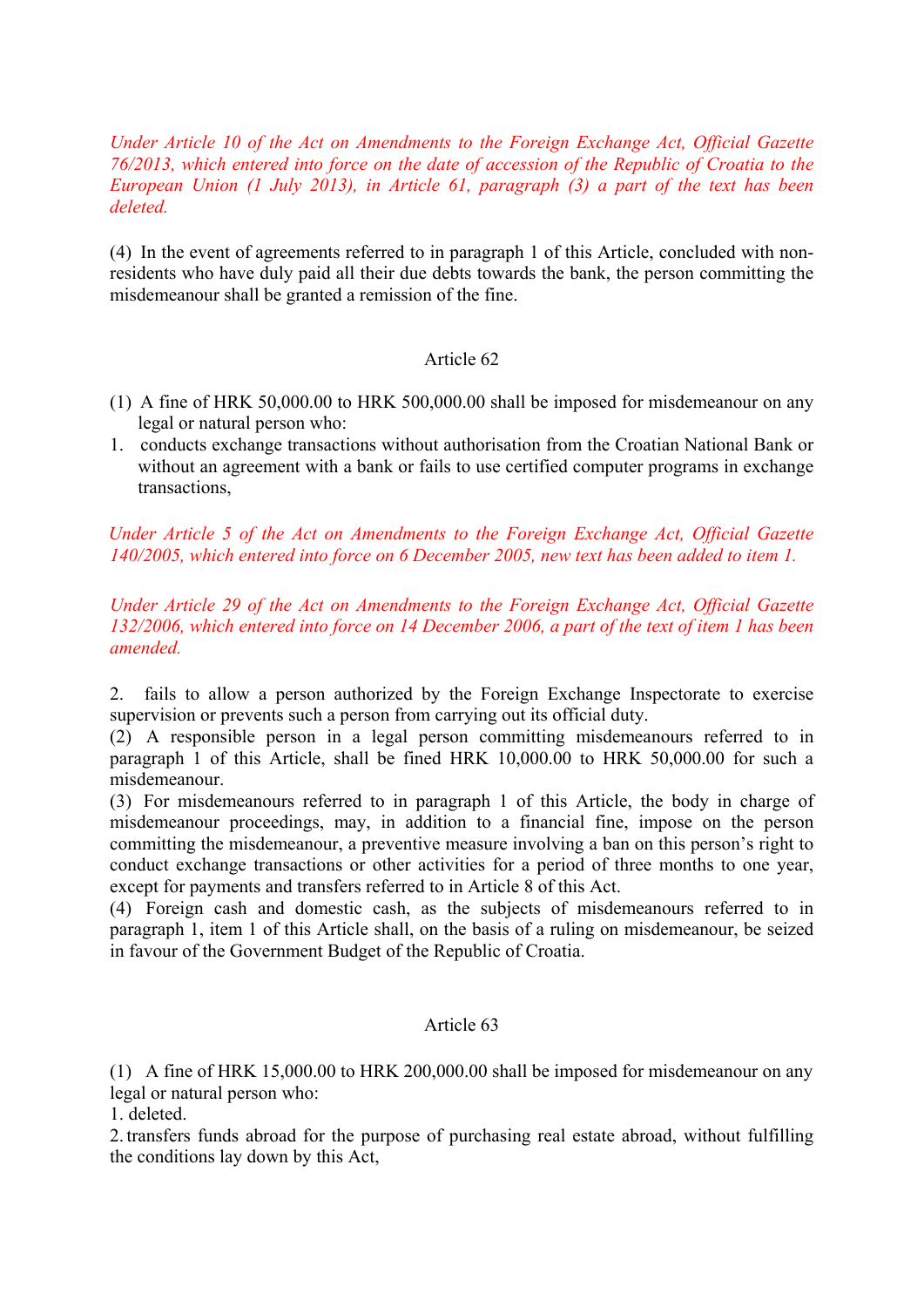3. executes or collects any payments in foreign means of payment in transactions with residents or non-residents in the Republic of Croatia, contrary to this Act or a decision issued by the Croatian National Bank,

4. deleted.

5. deleted.

6. deleted.

7. deleted.

8. enters into a loan agreement with a non-resident in the name and for the account of another person, contrary to the provisions of this Act,

8a. deleted.

9. deleted.

10. deleted.

11. deleted

12. fails to submit reports to the Croatian National Bank on transactions and balances in its accounts abroad and in accounts of its branches abroad in the manner and within the time limits prescribed by the Croatian National Bank;

13. deleted.

14. fails to act in accordance with a decision of the Croatian National Bank enacted pursuant to Article 34 of this Act,

15. deleted.

16. fails to comply with the conditions and the manner governing transactions of authorized exchange offices, as prescribed by the Croatian National Bank,

17. purchases or sells foreign cash, lends or borrows foreign cash, acts as a mediator in the purchase, sale or foreign cash lending contrary to this Act,

18. fails to submit to the Croatian National Bank within the prescribed time limits required reports on its external foreign exchange operations or activities it performs abroad, or does it in a way different from that prescribed for reporting, fails to provide the requested documentation and data to the Foreign Exchange Inspectorate, or fails to keep business books on its operations in the prescribed manner;

# *Under Article 6 of the Act on Amendments to the Foreign Exchange Act, Official Gazette 140/2005, which entered into force on 6 December 2005, new text has been added to item 18.*

19. fails to comply with the measures for the protection of monetary of foreign exchange system prescribed by the Croatian National Bank,

20. fails to supply to the Croatian National Bank within the prescribed time limits the notification and the documentation referred to in Article 46.e of this Act,

21. engages in the production, sale, importation for sale or for other commercial purposes, or distribution for these purposes, of medals and tokens similar to euro coins contrary to Articles 2, 3 and 4 of the Regulation (EC) No 2182/2004

*Under Article 7 of the Act on Amendments to the Foreign Exchange Act, Official Gazette 52/2021, which entered into force on 3 June 2021, Article 63, pararaph (1), item (21) has been partialy amended.* 

22. fails to withdraw from circulation and destroy without delay the medals and tokens which have been found, according to the opinion referred to in Article 40.c, paragraph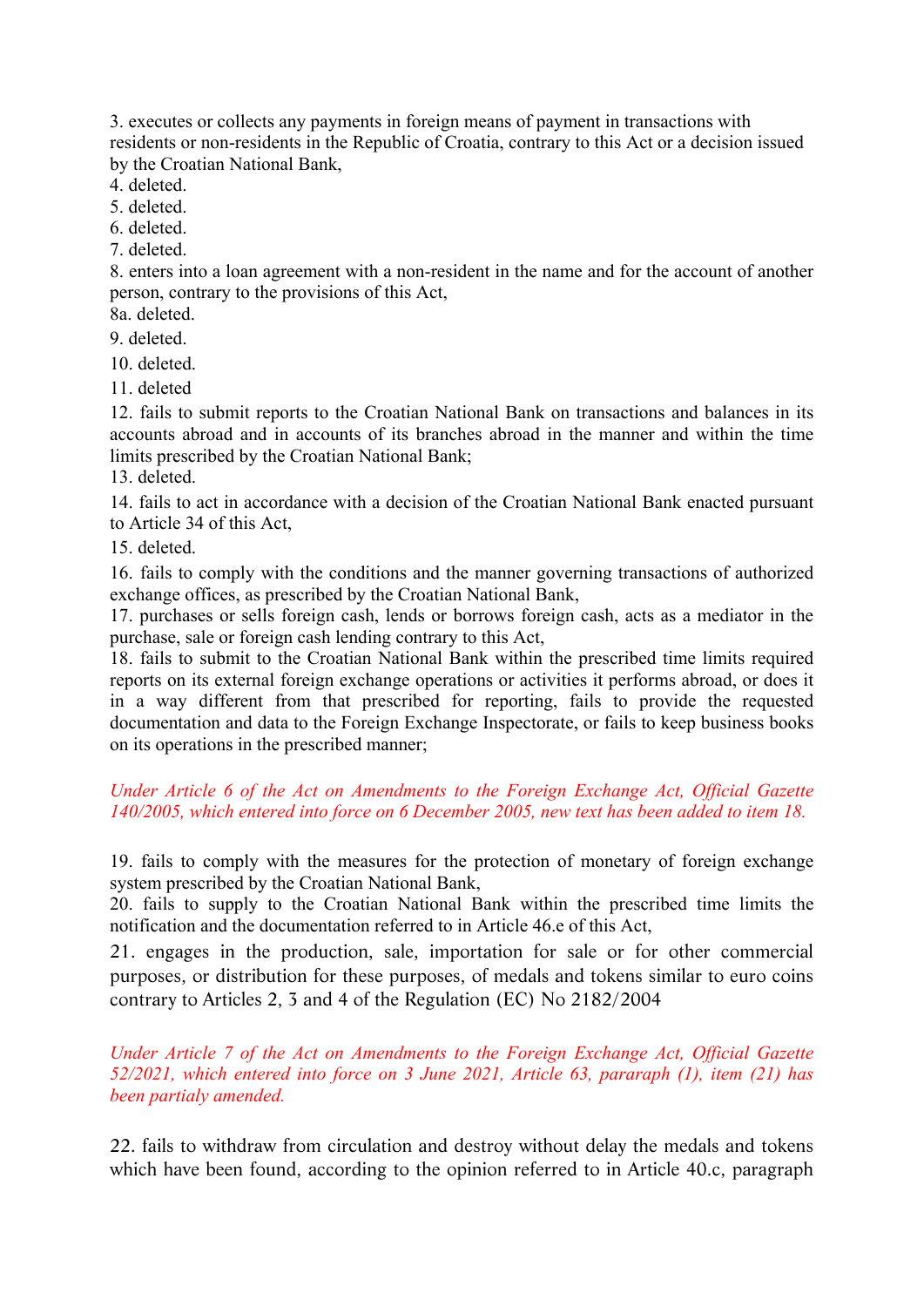(6) of this Act, to be contrary to the Regulation (EC) No 2182/2004,

*Under Article 7 of the Act on Amendments to the Foreign Exchange Act, Official Gazette 52/2021, which entered into force on 3 June 2021, Article 63, pararaph (1), item (22) has been partialy amended.* 

23. if conducting exchange transactions as an authorised exchange office and that activity is not registered in the court register of the register of crafts and trades**.** 

*Under Article 30 of the Act on Amendments to the Foreign Exchange Act, Official Gazette 132/2006, which entered into force on 14 December 2006, items 4, 5, 6 and 7 have been deleted, item 8 has been amended and items 8.a, 20, 21, and 22 have been added.* 

*Under Article 3 of the Regulation on amendments to the Foreign Exchange Act, Official Gazette 153/2009, which entered into force on 31 December 2009, items 10 and 14 have been amended.* 

*Under Article 4, paragraph 2 of the Regulation on amendments to the Foreign Exchange Act, Official Gazette 153/2009, which entered into force on 31 December 2009, on 1 January 2010, items 9 and 15 were deleted.* 

*Under Article 4, paragraph 2 of the Regulation on amendments to the Foreign Exchange Act, Official Gazette 153/2009, which entered into force on 31 December 2009, on 1 July 2010, item 10 was deleted.* 

*Under Article 4, paragraph 2 of the Regulation on amendments to the Foreign Exchange Act, Official Gazette 153/2009, which entered into force on 31 December 2009, on 1 January 2011, items 8.a and 11 were deleted.* 

*Under Article 15 of the Act on Amendments to the Foreign Exchange Act, Official Gazette 145/2010, which entered into force on 1 January 2011, item 1 has been deleted, items 14 and 22 have been amended and item 23 has been added.* 

*Under Article 16 of the Act on Amendments to the Foreign Exchange Act, Official Gazette 145/2010, which entered into force on 1 January 2011, items 8.a, 11 and 13 have been deleted.* 

*Under Article 11 of the Act on Amendments to the Foreign Exchange Act, Official Gazette 76/2013, which entered into force on the date of accession of the Republic of Croatia to the European Union (1 July 2013), in Article 63, paragraph (1) items (21) and (22) have been amended.*

(2) A responsible person in a legal person shall also be fined HRK 3,000.00 to HRK 20,000.00 for misdemeanours referred to in paragraph 1 of this Article.

(3) In cases of gross misdemeanours referred to in paragraph 1 of this Article, where the value of the subject of misdemeanour exceeds HRK 100,000.00, or where the misdemeanour is committed in relapse, or is committed in an especially dangerous way, the legal or natural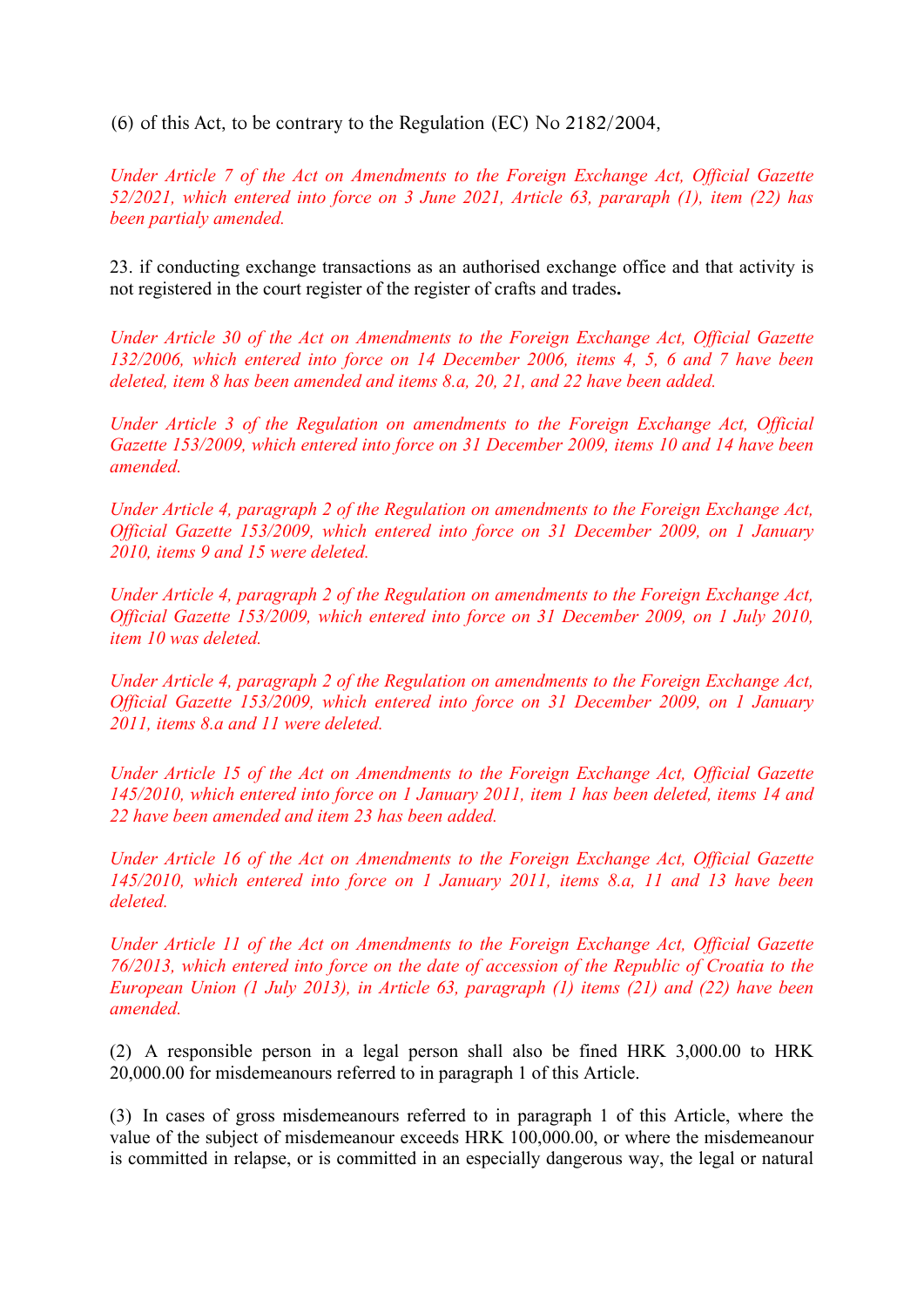person and the responsible person in a legal person shall be fined for such misdemeanours HRK 30,000.00 to HRK 400,000.00.

(4) Foreign or domestic cash, as the subjects of misdemeanours referred to in paragraph 1 of this Article or foreign cash or domestic cash as the subject of a payment transaction resulting from a misdemeanour, shall be seized in misdemeanour proceedings on the basis of a ruling on misdemeanour.

(5) By way of exception, in cases involving minor misdemeanours as determined by this Act, where there are special extenuating circumstances, the body in charge of misdemeanour proceedings may decide that the foreign and domestic cash referred to in paragraph 1 of this Article shall not be seized or shall be seized only in part.

#### Article 64

(1) A fine of HRK 35,000.00 to HRK 500,000.00 shall be imposed for misdemeanour on a bank which:

1. deleted.

2. concludes a loan agreement abroad for a client's account when it is not licensed to provide services involving external credit transactions;

3. conducts any foreign exchange operation without authorization or oversteps the authority granted to it by virtue of a license obtained from the Croatian National Bank;

4. executes a client's order, thus enabling the client to manage foreign means of payments in the country or abroad, or the kuna abroad, contrary to this Act; where the bank knows or should have known that a free use of foreign means of payment or the kuna is contrary to this Act;

5. deleted.

6. deleted.

7. concludes an agreement on exchange transactions with a person that does not fulfil the conditions prescribed by this Act;

8. concludes an agreement with an authorized exchange office which does not contain the elements prescribed as obligatory by a decision of the Croatian National Bank;

9. fails to submit a report to the Croatian National Bank, where this is prescribed by this Act, or fails do supply data to the Foreign Exchange Inspectorate within the prescribed time limits or in the prescribed manner;

10. conducts external payment transactions or manages foreign exchange accounts contrary to regulations of the Croatian National Bank;

11. fails to establish the identity of any resident or non-resident opening a foreign exchange account or a foreign exchange savings deposit account, or of any non-resident opening a kuna account, or fails to keep data on account holders for a period of five years following the closing of the account.

# *Under Article 31 of the Act on Amendments to the Foreign Exchange Act, Official Gazette 132/2006, which entered into force on 14 December 2006, items 1 and 5 have been deleted.*

*Under Article 16 of the Act on Amendments to the Foreign Exchange Act, Official Gazette 145/2010, which entered into force on 1 January 2011, item 6 has ceased to be valid.*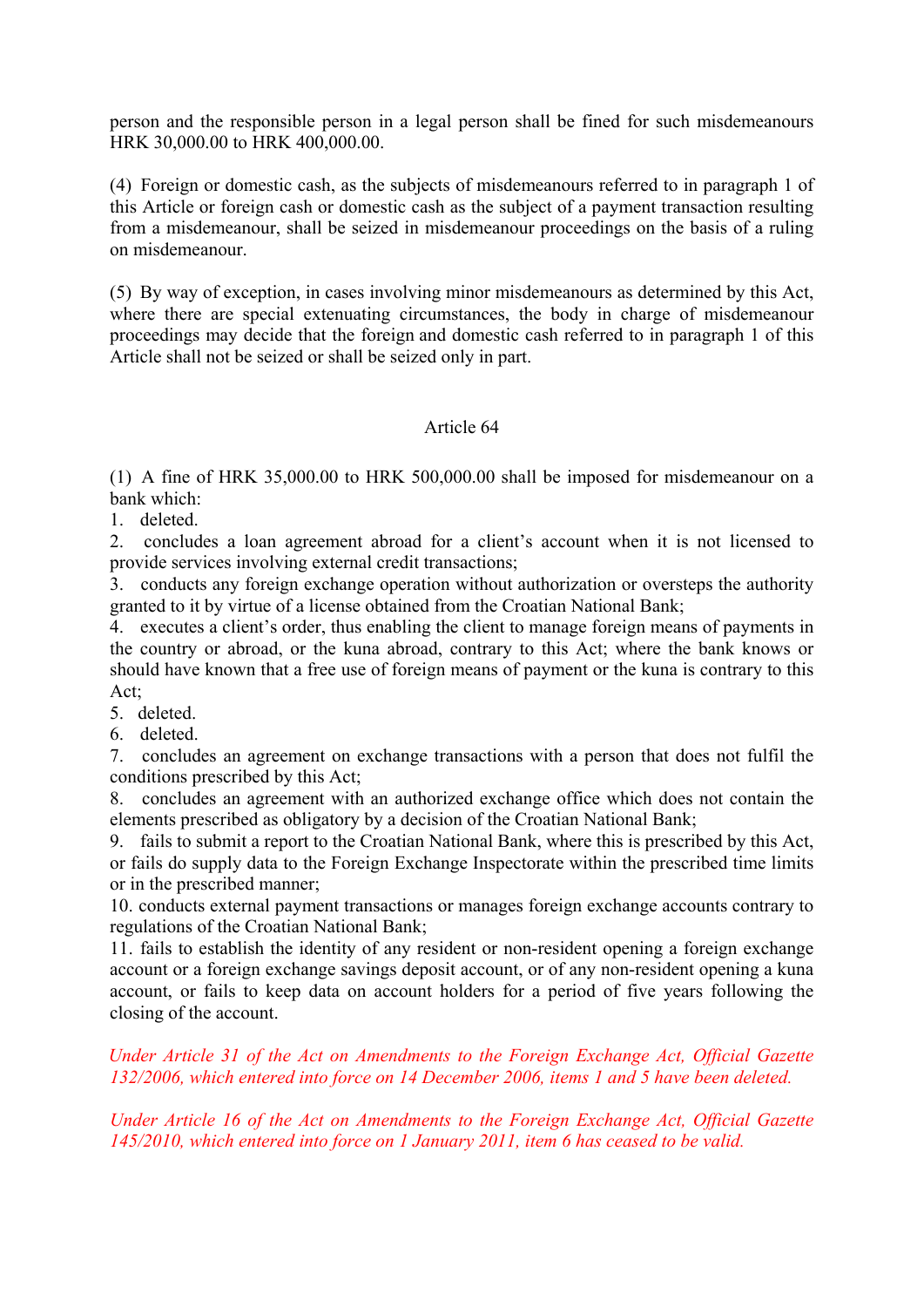*Under Article 16 of the Act on Amendments to the Foreign Exchange Act, Official Gazette 145/2010, which entered into force on 1 January 2011, item 11 will cease to be valid from 1 January 2012.* 

(2) A responsible person in the bank shall be fined HRK 2,000.00 to HRK 35,000.00 for misdemeanours referred to in paragraph 1 of this Article.

#### Article 65

Deleted.

*Under Article 32 of the Act on Amendments to the Foreign Exchange Act, Official Gazette 132/2006, which entered into force on 14 December 2006, Article 65 has been deleted.* 

#### Article 66

Deleted.

*Under Article 33 of the Act on Amendments to the Foreign Exchange Act, Official Gazette 132/2006, which entered into force on 14 December 2006, Article 66 has been deleted.* 

Deleted.

*Under Article 34 of the Act on Amendments to the Foreign Exchange Act, Official Gazette 132/2006, which entered into force on 14 December 2006, Article 67 has been deleted.* 

Article 68

Deleted.

*Under Article 4, paragraph 2 of the Regulation on amendments to the Foreign Exchange Act, Official Gazette 153/2009, which entered into force on 31 December 2009, on 1 January 2010, Article 68 was deleted.* 

Article 69

(1) A fine of HRK 40,000.00 to HRK 400,000.00 shall be imposed for misdemeanour on any legal person failing to submit a disclosure declaration, in writing or electronically using the declaration form, of cash of a value of EUR 10,000.00 or more entering or leaving the European Union through the Republic of Croatia, or provides incorrect or

Article 67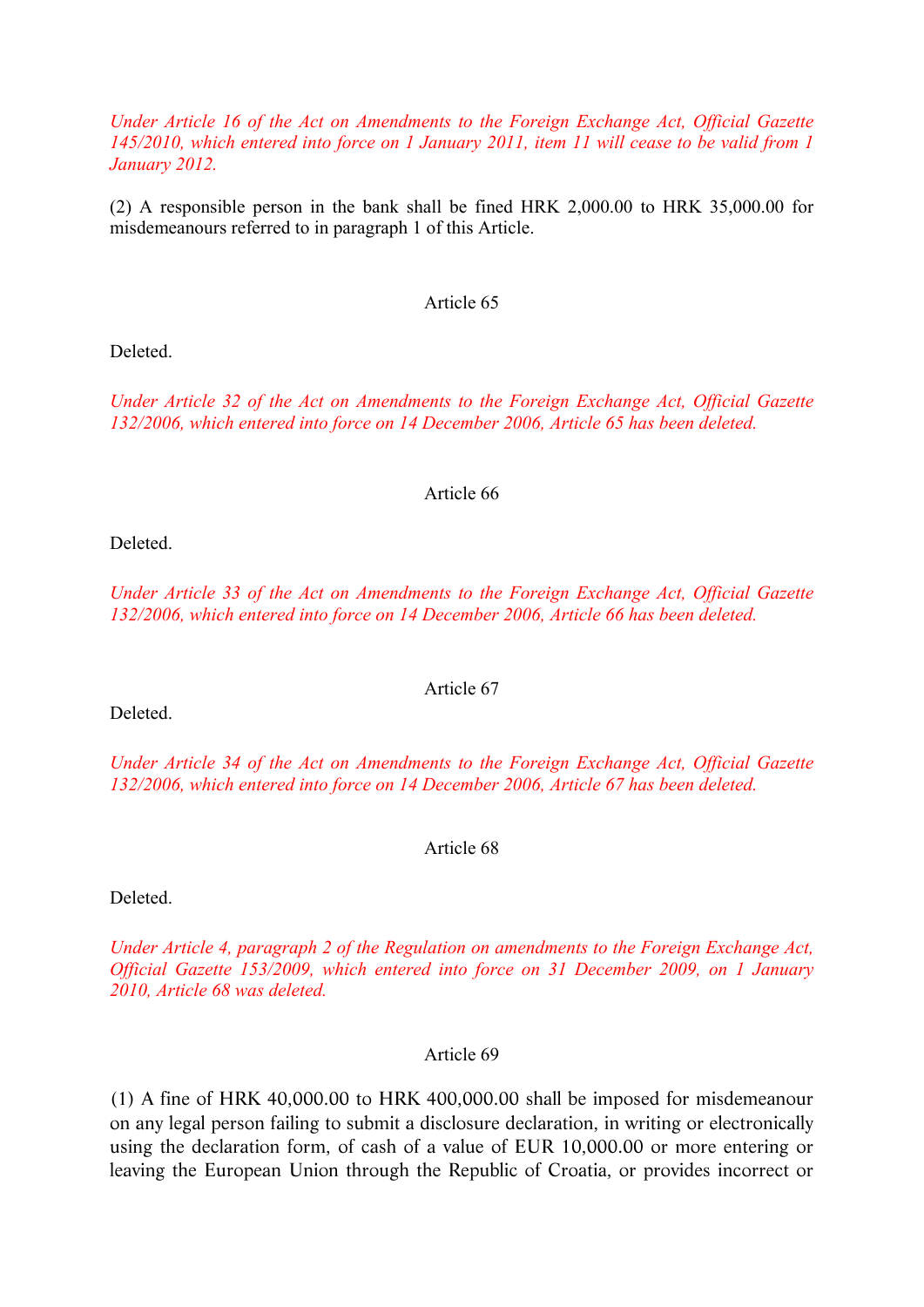incomplete information, as a sender or a recipient or a representative thereof, within 30 days of the receipt of the request from the Customs Administration to do so (Article 4 of Regulation (EU) 2018/1672).

(2) A fine of HRK 25,000.00 to HRK 250,000.00 shall be imposed on any craftsman or self-employed person committing the misdemeanour referred to in paragraph (1) of this Article.

(3) A fine of HRK 5,000.00 to HRK 100,000.00 shall be imposed on any natural person committing the misdemeanour referred to in paragraph (1) of this Article.

(4) A fine of HRK 3,000.00 to HRK 100,000.00 shall be imposed on the responsible person of a legal person for the misdemeanour referred to in paragraph (1) of this Article.

*Under Article 12 of the Act on Amendments to the Foreign Exchange Act, Official Gazette 76/2013, which entered into force on the date of accession of the Republic of Croatia to the European Union (1 July 2013), Article 69 has been amended.*

*Under Article 8 of the Act on Amendments to the Foreign Exchange Act, Official Gazette 52/2021, which entered into force on 3 June 2021, Article 69 has been amended.* 

# Article 69.a

A fine of HRK 5,000.00 to HRK 100,000.00 shall be imposed on any natural person entering or leaving the European Union through the Republic of Croatia and carrying cash of a value of EUR 10 000 or more who fails to fulfil the obligation to declare such cash to the Customs Administration or border police in writing or electronically using the declaration form, or provides incorrect or incomplete information or fails to make such cash available for control (Article 3 of Regulation (EU) 2018/1672 and Article 59, paragraph (4) of this Act).

# Article 69.b

A fine of HRK 5,000.00 to HRK 100,000.00 shall be imposed on any natural person that, at the time of entry or following entry into the Republic of Croatia from another Member State or at the time of leaving the Republic of Croatia and entry into another Member State, upon request of the authorised customs official or border police official, fails to fulfil the obligation to declare cash carrying in a value of EUR 10,000.00 or more, in writing, using the form containing the information referred to in Article 3, paragraph (2) of Regulation (EU) 2018/1672 or provides incorrect or incomplete information or fails to make such cash available for control (Article 40.a of this Act).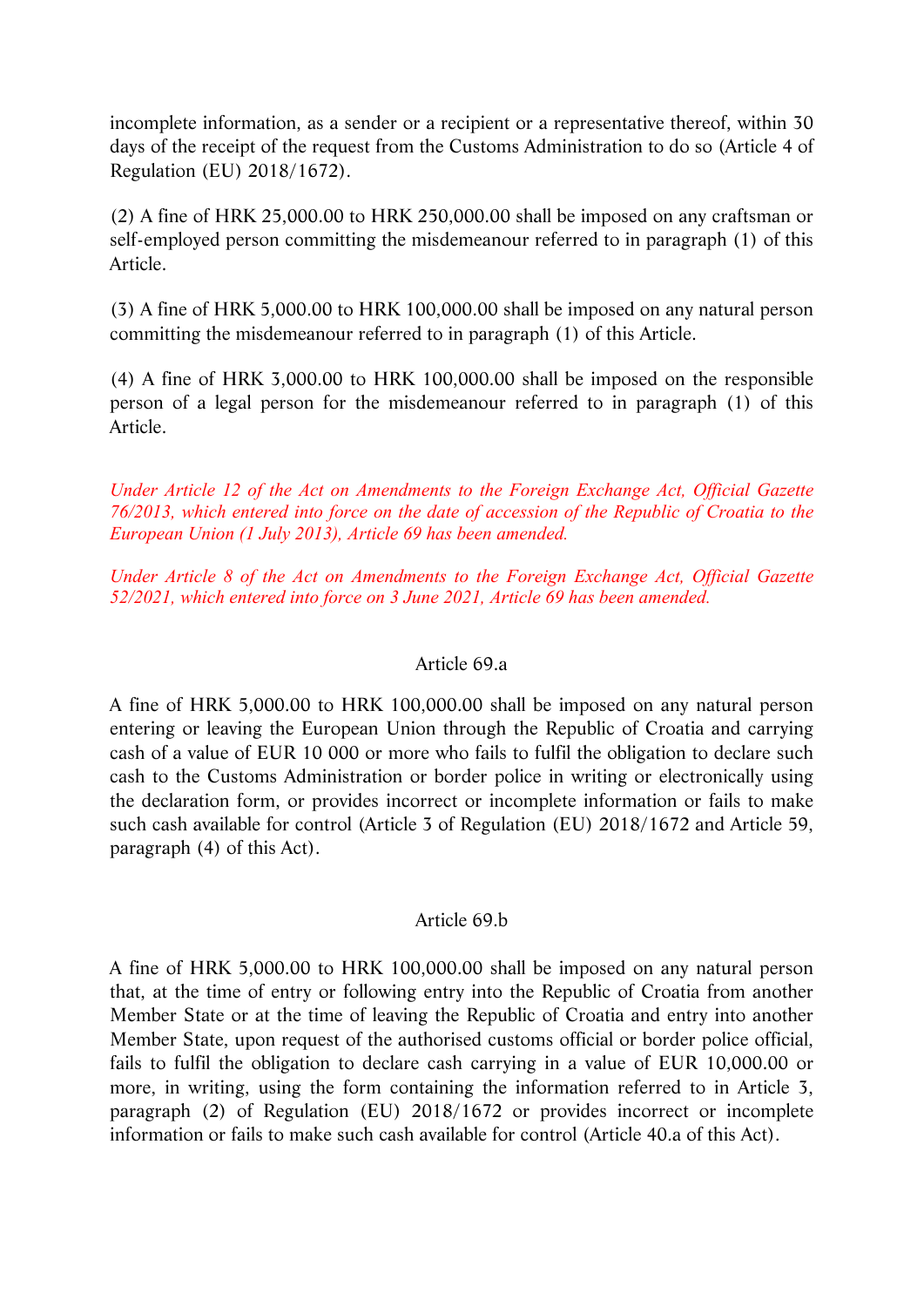# Article 69.c

(1) If the value of cash that is the subject of misdemeanour is EUR 100,000.00 or more or if the cash that is the subject of misdemeanour was hidden or if the misdemeanour was committed in another particularly disrespectful manner:

1 a fine up to HRK 2,000,000.00 shall be imposed on any legal person committing the misdemeanour referred to in Article 69, paragraph (1) of this Act;

2 a fine up to HRK 1,000,000.00 shall be imposed on any craftsman, self-employed person or a natural person committing the misdemeanour referred to in Article 69, paragraph (1) of this Act;

3 a fine up to HRK 1,000,000.00 shall be imposed on any natural person committing the misdemeanour referred to in Article 69.a or 69.b of this Act.

(2) A fine of up to HRK 200,000.00 shall be imposed on the responsible person of a legal person for the misdemeanour referred to in paragraph (1), item (1) of this Article.

# Article 69.d

(1) The fine imposed for the misdemeanours referred to in Articles 69 to 69.c of this Act shall not exceed 60% of the amount of the undeclared cash.

(2) The amount of the fine and costs of the misdemeanour proceedings for the misdemeanours referred to in Articles 69 to 69.c of this Act shall be settled by forced collection from temporarily detained cash unless paid within the time limit set in the decision on misdemeanour.

*Under Article 9 of the Act on Amendments to the Foreign Exchange Act, Official Gazette 52/2021, which entered into force on 3 June 2021, after Article 69, Articles 69.a to 69.d have been added.* 

# Article 70

(1) The Financial Inspectorate and the Customs Administration, when performing foreign exchange control shall temporarily seize, against a receipt, the kuna and foreign exchange cash and the cash referred to in Article 40.b of this Act as well as the documentation and other objects used to commit the misdemeanour, which result from the misdemeanour or may be used as evidence in misdemeanour proceedings, in accordance with the regulations governing misdemeanour proceedings.

(2) The supervisory bodies referred to in paragraph (1) of this Article shall pay the assets temporarily seized by them immediately into the special accounts of the Ministry of Finance – the Financial Inspectorate and the Customs Administration.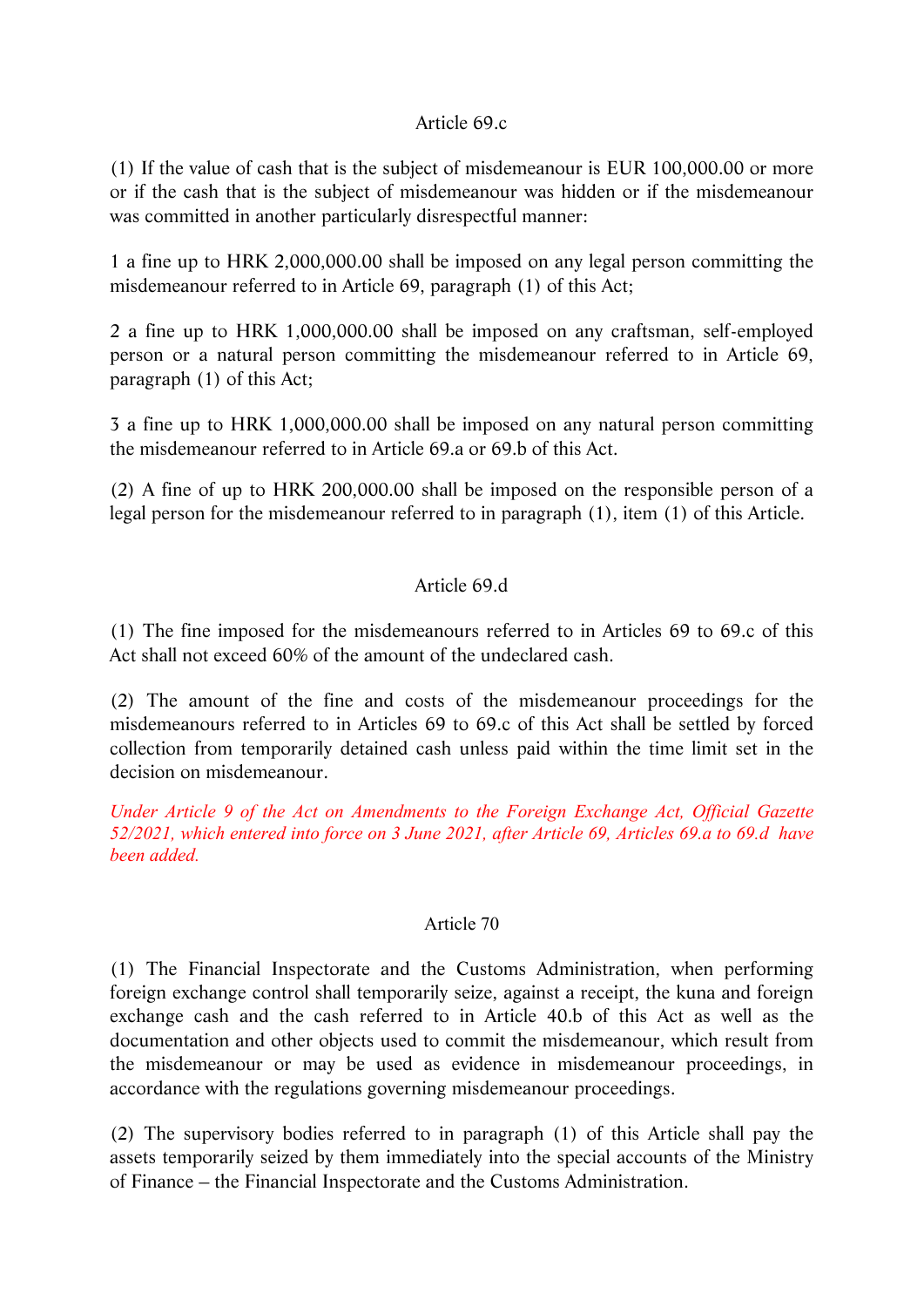*Under Article 13 of the Act on Amendments to the Foreign Exchange Act, Official Gazette 76/2013, which entered into force on the date of accession of the Republic of Croatia to the European Union (1 July 2013), new text has been added to Article 70.*

*Under Article 10 of the Act on Amendments to the Foreign Exchange Act, Official Gazette 52/2021, which entered into force on 3 June 2021, Article 70 has been amended.* 

#### Article 71

Persons authorized by the Foreign Exchange Inspectorate may impose a temporary restriction or a ban on certain activities of legal or natural persons even before the initiation of misdemeanour proceedings, by sealing work equipment or business premises, if there is reasonable doubt that the misdemeanour referred to in Article 62, paragraph 1 of this Act has been committed.

#### Article 72

When a natural person is designated as the person committing certain misdemeanours, the persons committing such misdemeanours may be citizens in the capacity of natural persons, sole traders, craftsmen and other self-employed natural persons performing the activity of their registration, unless it follows from the elements of a specific act or a specific regulation that the person committing the misdemeanour may only be one of those persons.

#### Article 73

Deleted.

*Under Article 14 of the Act on Amendments to the Foreign Exchange Act, Official Gazette 76/2013, which entered into force on the date of accession of the Republic of Croatia to the European Union (1 July 2013), Article 73 has been deleted.*

#### Article 74

(1) The Foreign Exchange Inspectorate of the Republic of Croatia shall conduct misdemeanour proceedings of the first instance.

(2) An appeal may be filed with the High Magistrate Court of the Republic of Croatia against the ruling of the Foreign Exchange Inspectorate of the Republic of Croatia.

#### Article 74.a

The misdemeanours defined under this Act shall be considered financial misdemeanours.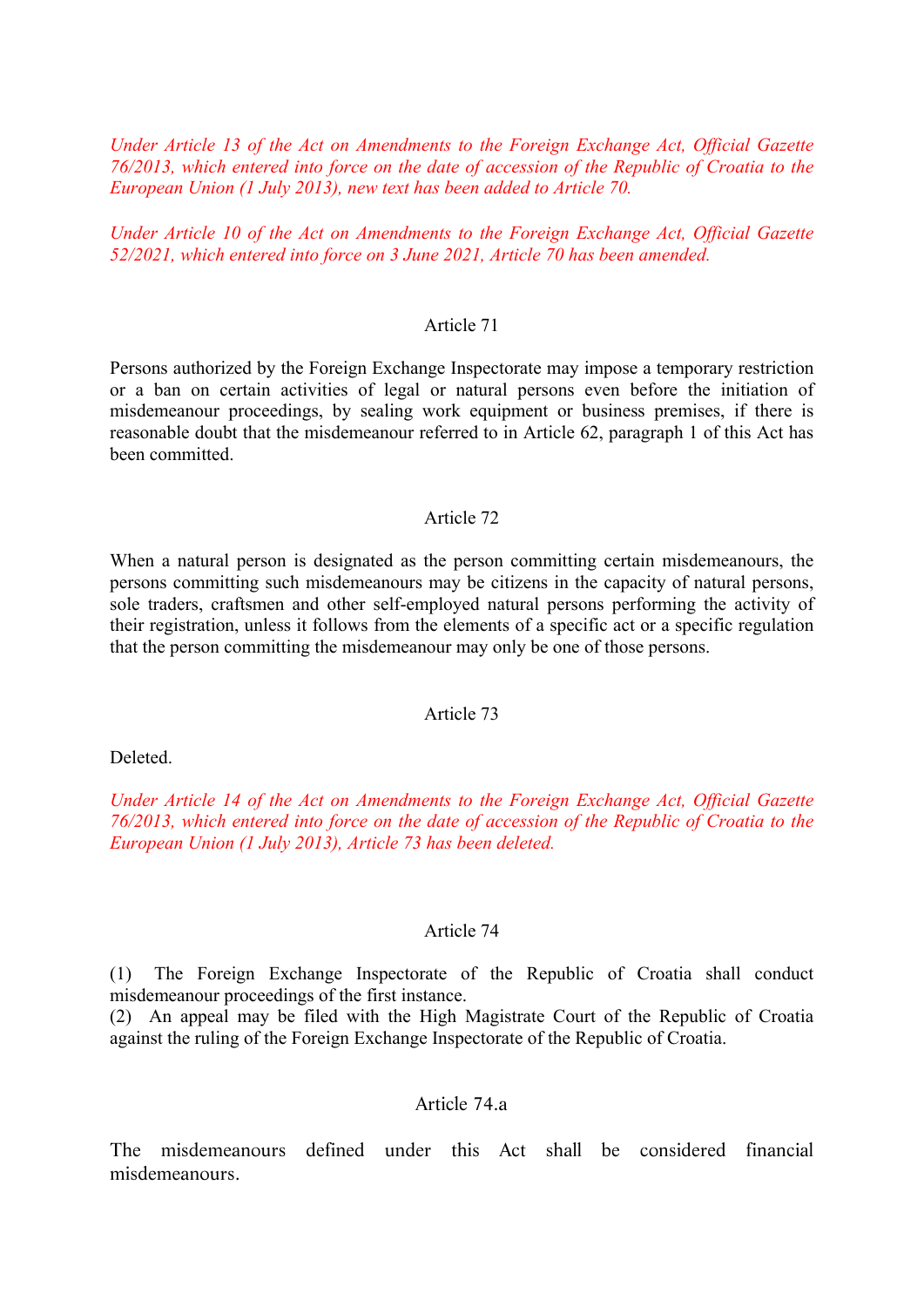*Under Article 9 of the Act on Amendments to the Foreign Exchange Act, Official Gazette 52/2021, which entered into force on 3 June 2021, after Article 74, Article 74.a has been added.* 

#### VIII.2 Criminal Offences Article 75

Persons engaging in illicit purchase, sale, borrowing or lending of foreign cash, in the mediation in the purchase, sale or lending of foreign cash, or engaging in illicit exchange transactions without authorisation from the Croatian National Bank and without an agreement with a bank, shall be punished with a prison sentence of up to five years or with a fine of up to one hundred and fifty daily amounts.

*Under Article 7 of the Act on Amendments to the Foreign Exchange Act, Official Gazette 140/2005, which entered into force on 6 December 2005, new text has been added to Article 75*.

*Under Article 15 of the Act on Amendments to the Foreign Exchange Act, Official Gazette 76/2013, which entered into force on the date of accession of the Republic of Croatia to the European Union (1 July 2013), a part of the text in Article 75 has been amended.*

#### Article 76

Responsible persons which, by concluding agreements, arranging for transactions, or in any other way purchasing, selling or lending foreign cash, or mediating in the purchase, the sale or lending of foreign cash for a legal person contrary to this Act, or arranging for exchange transactions in a legal person without authorisation from the Croatian national Bank or an agreement with a bank, shall be punished with a prison sentence of up to five years or with a fine of up to one hundred and fifty daily amounts.

*Under Article 8 of the Act on Amendments to the Foreign Exchange Act, Official Gazette 140/2005, which entered into force on 6 December 2005, new text has been added to Article 76*.

*Under Article 16 of the Act on Amendments to the Foreign Exchange Act, Official Gazette 76/2013, which entered into force on the date of accession of the Republic of Croatia to the European Union (1 July 2013), a part of the text in Article 76 has been amended.*

#### CHAPTER IX

Transitional and Final Provisions Time Limits for the Adoption of Subordinate Legislation Article 77

The Ministry of Finance and the Croatian National Bank shall adopt subordinate legislation pursuant to this Act within 90 days after its coming into effect.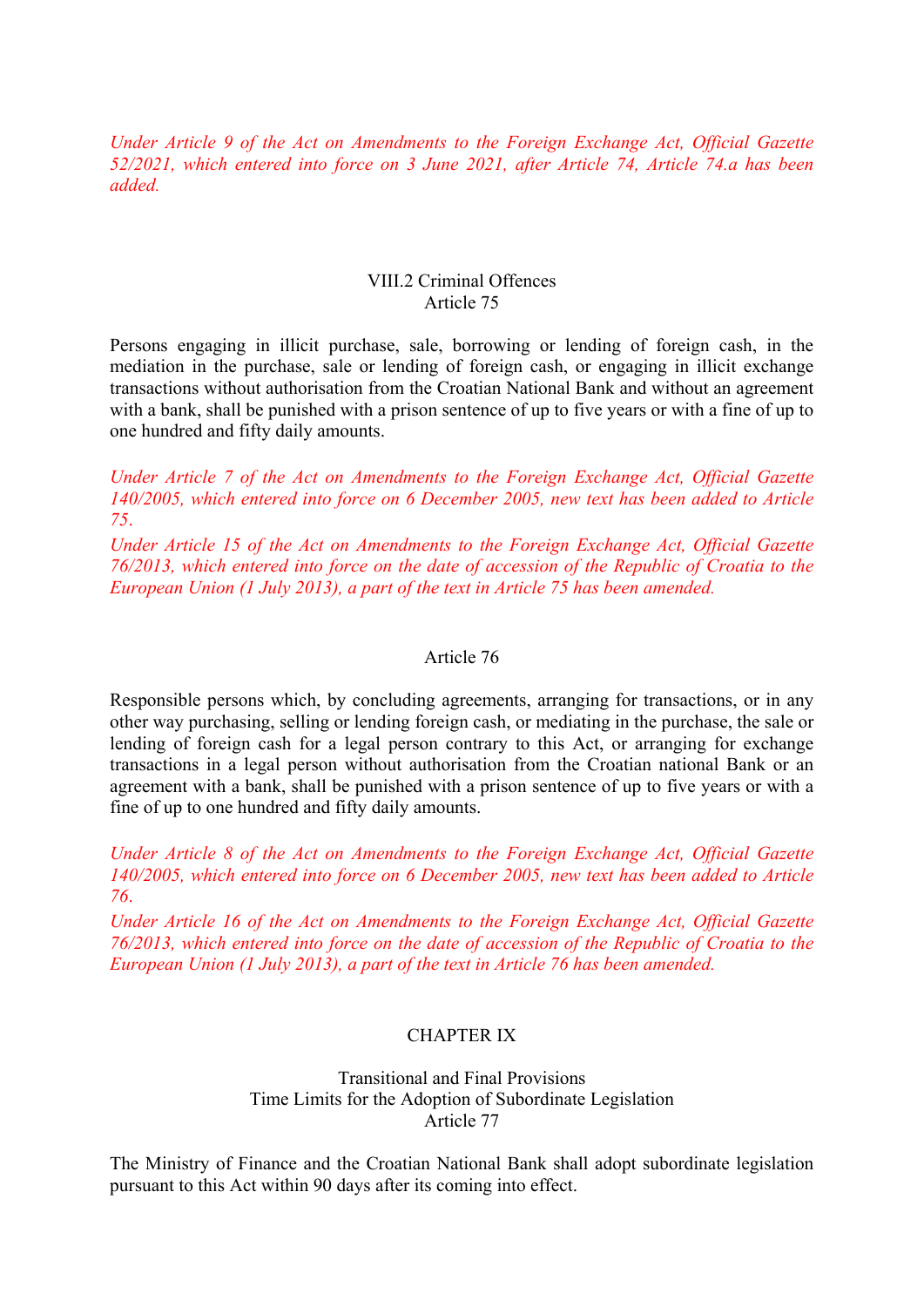### Time Limits for Lifting Restrictions on Certain Capital Transactions Article 78

(1) As of 1 January 2011, Article 28, paragraph 4, Article 29, Article 39 and Article 63, paragraph 1, items 8.a and 11 of this Act and the Decision on the conditions for issuing approvals for opening foreign exchange accounts abroad (Official Gazette 111/2003, 189/2004 and 124/2006) shall cease to be valid.

#### *Under Article 35 of the Act on Amendments to the Foreign Exchange Act, Official Gazette 132/2006, which entered into force on 14 December 2006, paragraph 1 has been amended.*

(2) As of 1 January 2011, Article 32, Article 33, Article 63, paragraph 1, item 13 and Article 64, paragraph 1, item 6 of this Act as well as the below listed subordinate legislation shall cease to be valid:

– Decision governing the conditions for and the manner of performing external payment operations (Official Gazette 88/2005, 18/2006 and 132/2007),

– Instructions for the implementation of the Decision governing the conditions for and the manner of performing external payment operations (Official Gazette 136/2005, 143/2005, 37/2006, 134/2007 and 4/2008),

– Instructions for the use of lettered abbreviations and numerical denotations of countries and states and monetary units in non-domestic payment transactions (Official Gazette 75/2007, 77/2007, 112/2007, 95/2008, 28/2009, 45/2009 and 67/2009),

– Instructions for the use of collection and payment basis codes in external payment operations (Official Gazette 136/2005 and 24/2006), and

– Decision on collecting data on external payment operations (Official Gazette 136/2005 and 24/2006).

(3) As of 1 January 2012, Article 16, Article 30, and Article 64, paragraph 1, item 11 of this Act and the following subordinate legislation shall cease to be valid:

– Decision governing the opening and managing of foreign exchange accounts and foreign exchange savings deposit accounts of residents with a bank (Official Gazette 111/2003, 138/2003, 176/2004 and 122/2005), and

– Decision governing the conditions for and the manner of opening and managing nonresident bank accounts (Official Gazette 124/2006, 131/2006 and 74/2007).

(4) As of the date of accession of the Republic of Croatia to the European Union, Article 47, paragraph 4 of this Act shall cease to be valid.

*Under Article 1 of the Regulation on amendments to the Foreign Exchange Act, Official Gazette 150/2008, which entered into force on 22 December 2008, a part of the text in paragraph 1 has been deleted, items 2 an 3 have been added and the former paragraph 2 has become paragraph 4.* 

*Under Article 1 of the Regulation on amendments to the Foreign Exchange Act, Official Gazette 92/2009, which entered into force on 29 July 2008, paragraphs 2, 3 and 4 have been amended.* 

*Under Article 4, paragraph 1 of the Regulation on amendments to the Foreign Exchange Act, Official Gazette 153/2009, which entered into force on 31 December 2009, a part of the text*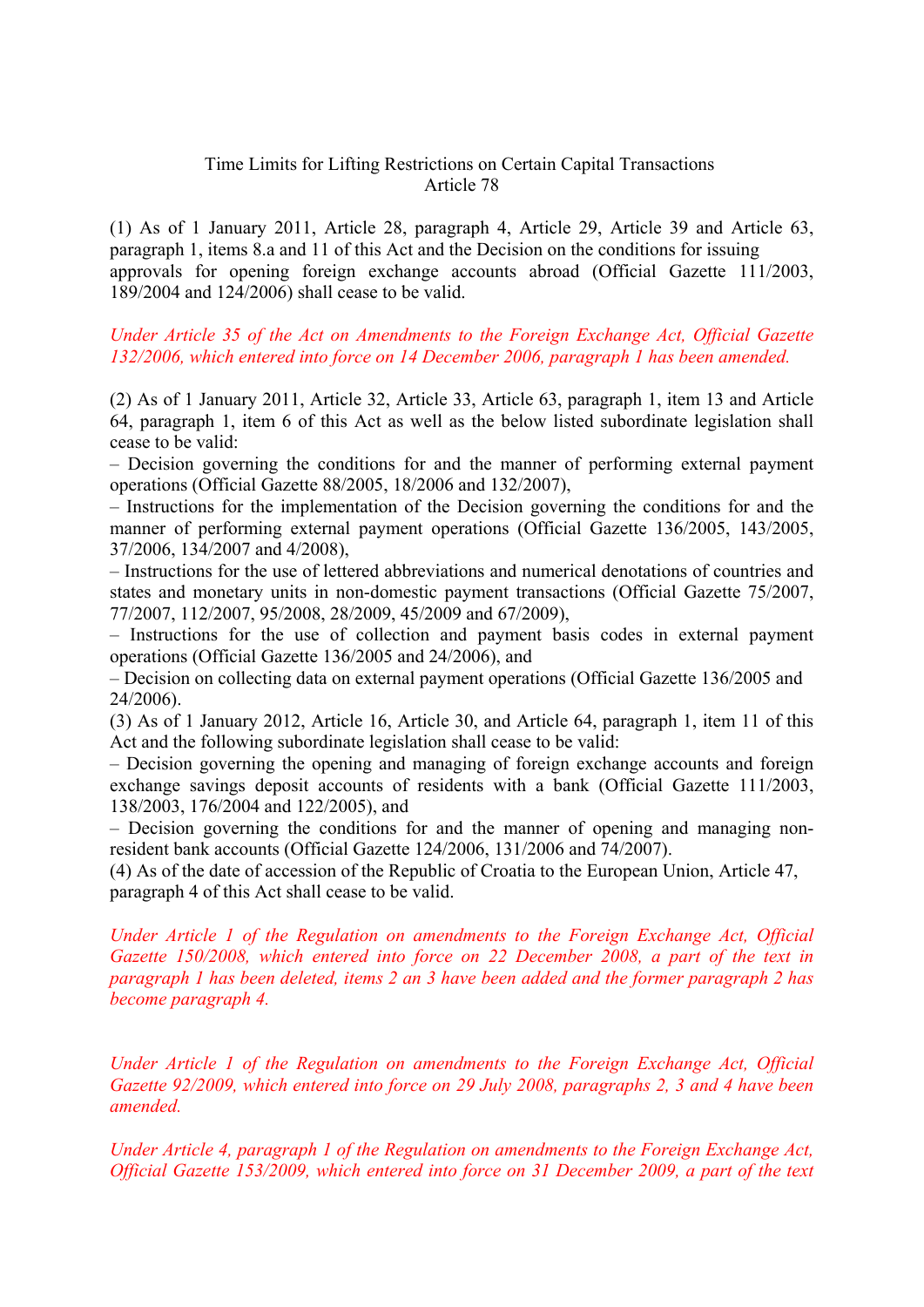*has been deleted from paragraph 1, paragraphs 2, 3, and 4 have been added and the former paragraph 2 which has become paragraph 5 has been amended.* 

*Under Article 16 of the Act on Amendments to the Foreign Exchange Act, Official Gazette 145/2010, which entered into force on 1 January 2011, Article 78 has been amended.*

# **Transitional and Final Provisions**  *(Amendments to the Foreign Exchange Act, Official Gazette 145/2010)*  **Article 17**

As of the date of entry into force of this Act, the authorisation for the conduct of exchange transactions issued to an authorised exchange office undergoing a winding-up procedure on the day of entry into force of this Act, shall cease to be valid. **It shall apply as of 1 January 2011.** 

# **Article 18**

In the entire text of the Foreign Exchange Act (Official Gazette 96/2003, 140/2005, 132/2006 and 153/2009), the words "Foreign Exchange Inspectorate" are replaced by the words "Financial Inspectorate", the words "Croatian Securities Exchange Commission" are replaced by the words "Croatian Financial Services Supervisory Agency", the words "Central Depository Agency" are replaced by the words "Central Depository & Clearing Company" and the words "Securities Market Act" are replaced by the words "Capital Market Act" in an appropriate grammatical case.

Laws and Subordinate Legislation that shall be Superseded following the Adoption of this Act and Subordinate Legislation that shall Remain in Effect until New Subordinate Legislation is Enacted Article 79

(1) On the date of coming into effect of this Act **(Official Gazette 96/2003)**, the Foreign Exchange System, Foreign Exchange Operations and Gold Transactions Act (Official Gazette 91A/1993, 36/1998 and 32/2001), the External Credit Transactions Act (Official Gazette 43/1996), the Decree on Establishing a Deadline Referred to in Article 3, Paragraph 1 of the External Credit Transactions Act (Official Gazette 62/2001) and the subordinate legislation enacted on the basis of these acts, shall cease to be valid, with the exception of:

a) subordinate legislation enacted on the basis of the Foreign Exchange System, Foreign Exchange Operations and Gold Transactions Act (Official Gazette 91A/1993, 36/1998 and 32/01), in the segment not contrary to this Act, which comprises: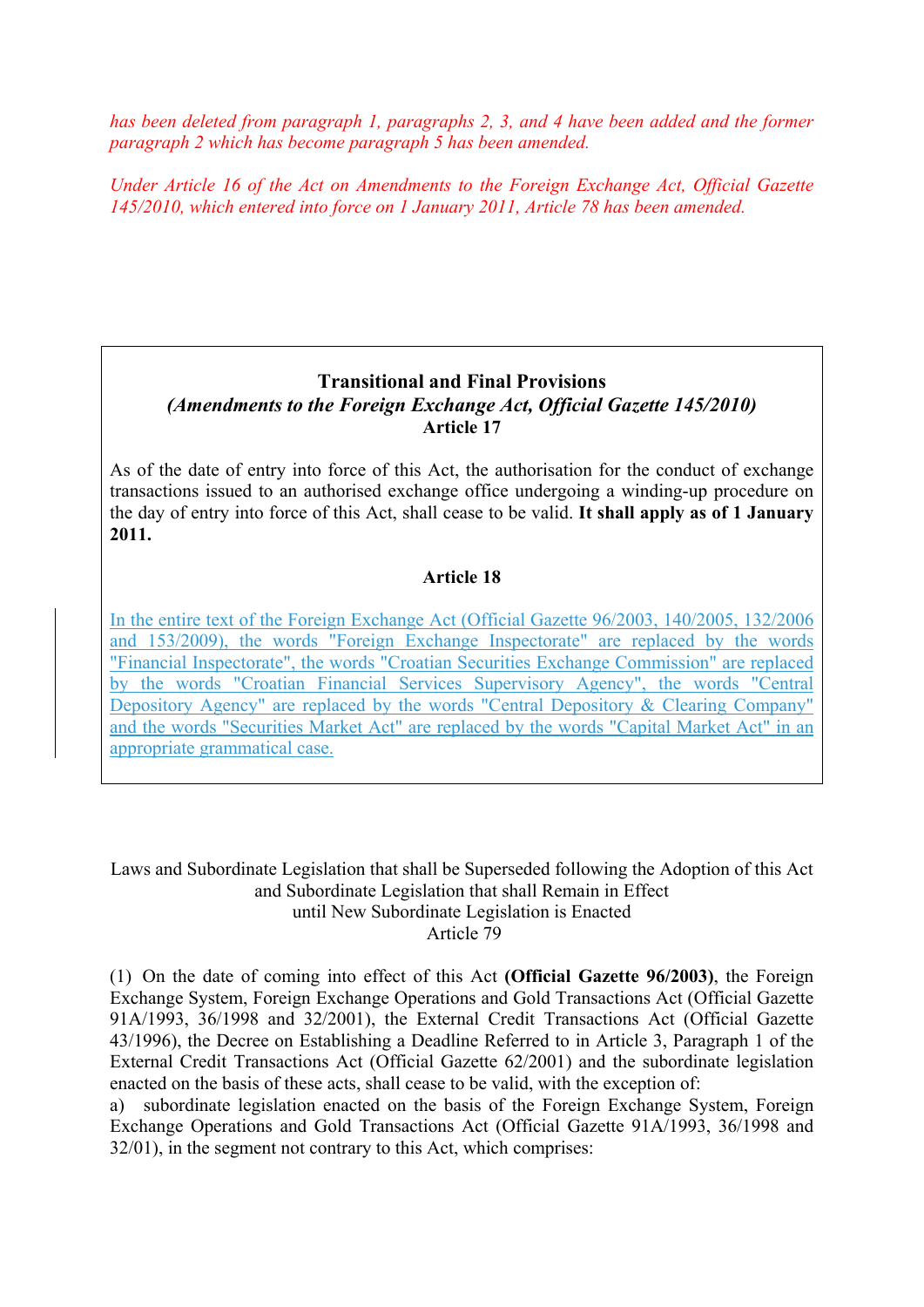Decision on Collecting Data on Foreign Direct and Portfolio Investments (Official Gazette 4/1997);

Decision on Collecting Data on International Transactions Related to Communications Services (Official Gazette 62/2001);

Decision on Collecting Data on International Transactions Related to Insurance (Official Gazette 62/2001);

Decision on the Method of Performing Exchange Transactions (Official Gazette 44/2001);

Decision on the Method of and Deadlines for Submitting Reports on the Purchase and Sale of Foreign Exchange in the Foreign Exchange Market (Official Gazette 57/2001);

Decision on the Conditions Under Which Foreign Legal Persons May Be Given Approvals for Depositing Foreign Cash in Foreign Exchange Accounts (Official Gazette 107/1993);

Decision on the Conditions Under Which Foreign Persons May Acquire Claims in the Currency of the Republic of Croatia (Official Gazette 114/1993 and 14/1996);

Decision on Conditions for Obtaining an Authorization to Settle Claims Abroad in Foreign Cash (Official Gazette 107/1993, 116/1993, 97/1994, 2/1995 and 87/1901);

Decision on the Conditions Under Which Claims from Abroad May Be Settled in Non-Transferable Currencies (Official Gazette 115/1993);

Decision on the General Conditions for Giving Approvals to Domestic Persons to Keep Foreign Exchange in Accounts Abroad (Official Gazette 17/2002 and 10/2003);

Decree on Keeping a Control Book on Each Foreign Trade Transaction and External Credit Transaction (Official Gazette 112/1993);

Decision on the Method of Performing External Payments Operations (Official Gazette 99/1993, 97/1994, 2/1996 and 7/1996);

Decision on the Necessary Documentation to be Submitted by Foreign Legal Persons to Banks Authorized for External Payments Operations, in Which They Are Opening a Domestic or a Foreign Currency Account (Official Gazette 38/1999);

Decision on Withdrawing Foreign Cash from Foreign Exchange Accounts of Foreign Legal Persons (Official Gazette 28/1997);

Decision on Taking Into and Out of the Country Domestic Cash in International Passenger Traffic (Official Gazette 44/1994 and 88/1998);

Decision on the Amount of Foreign Exchange that Domestic Natural Persons May Take Out of the Republic of Croatia in International Passenger Traffic (Official Gazette 99/1993);

Decision on the Conditions Under Which Domestic Natural Persons May Take Checks and Other Securities Denominated in Foreign Currency Out of the Republic of Croatia in International Passenger Traffic (Official Gazette 107/1993);

Decision on the Conditions Under Which Domestic and Foreign Currency, Checks and Other Securities May Be Taken Into and Out of the Republic of Croatia in Postal and Other Type of Parcels (Official Gazette 99/1993, 107/1993, and 50/1994);

Decision on Collecting Data on International Transport Services (Official Gazette 80/1998);

Instructions on the Method and the Procedure of Reporting on the Balance of Claims from Abroad (Official Gazette 53/1999) except items V, VI, VIII and XI of the Instruction which cease to be valid;

b) subordinate legislation enacted on the basis of the External Credit Transactions Act (Official Gazette 43/1996) which comprises:

Decision on the Registration of External Credit Transactions (Official Gazette 132/1999);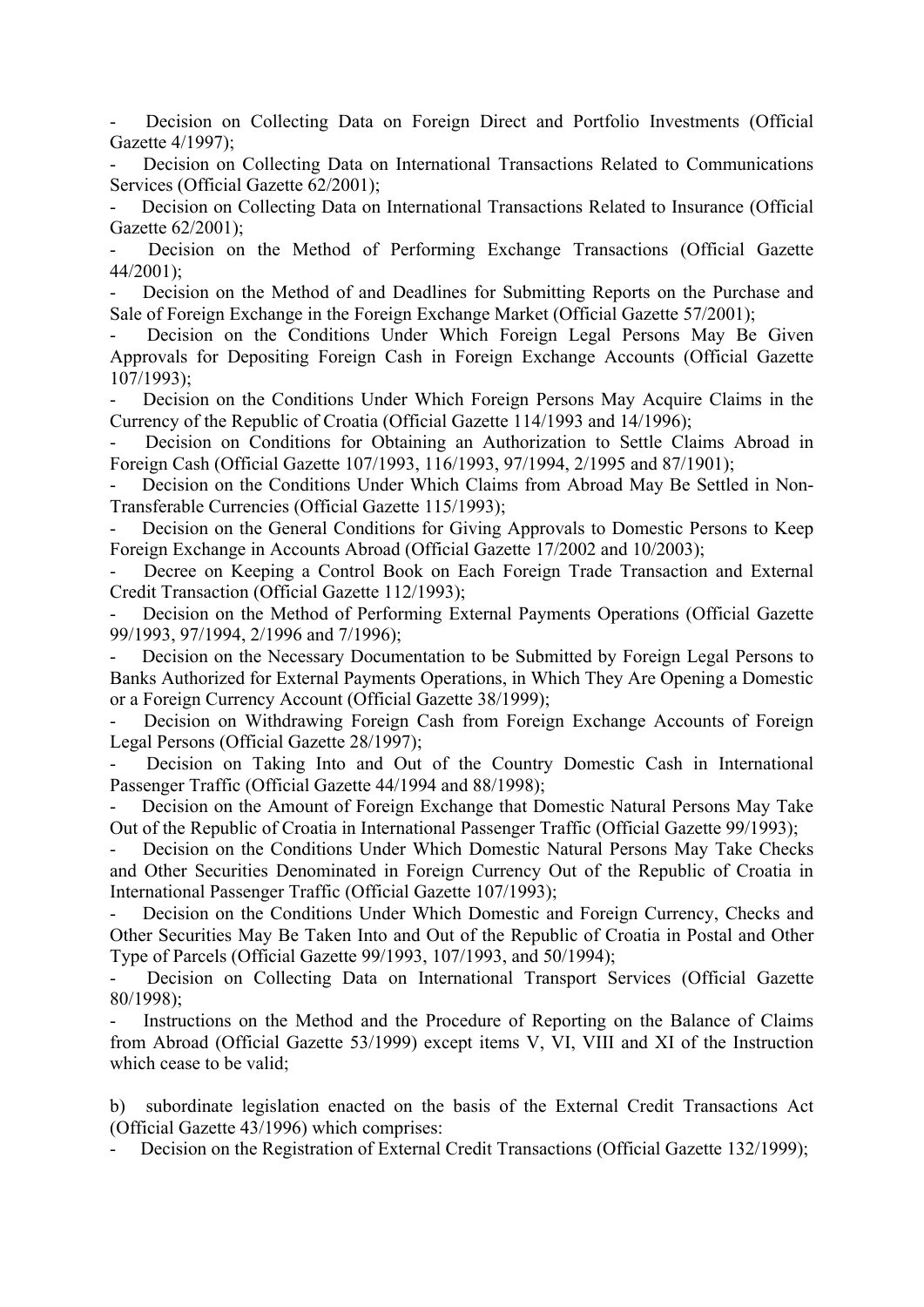Decision on the Changes in the KZ2 and KO2 Forms (Official Gazette 147/1999) which shall remain in effect until subordinate legislation referred to in Article 77 of this Act is enacted.

(2) As of the date of coming into effect of this Act, Article 41, Article 64 and Article 73, paragraph 2 of the Trade Act (Official Gazette 11/1996, 75/1999, 76/1999, 62/2001, 109/2001 and 49/2003 - amended text), and subordinate legislation enacted pursuant to Article 41 of the Trade Act (Decision on External Compensation Transactions, Official Gazette 54/1997) shall cease to be valid.

# **TRANSITIONAL AND FINAL PROVISIONS (Act on Amendments to the Foreign Exchange Act, Official Gazette 140/2005, which entered into force on 6 December 2005)**

#### *Time Limit for the Adjustment of Authorised Exchange Offices*  Article 9

(1) Authorised exchange offices referred to in Article 46, paragraph 2 of the Foreign Exchange Act (Official Gazette 96/2003) that are on the day of entry into force of this Act registered to conduct exchange transactions and that conduct exchange transactions on the basis of an agreement concluded with a bank shall adjust their operations to the provisions of this Act within a year from its entry into force.

(2) Authorised exchange offices referred to in paragraph 1 of this Article that fail to adjust their operations to the provisions of this Act within the prescribed time limit shall be removed from the register of companies or the register of crafts on the basis of a decision of the Croatian National Bank.

> *Entry into Force of This Act*  Article 10

This Act shall enter into force on the eighth day following its publication in the Official Gazette.

# **TRANSITIONAL AND FINAL PROVISIONS (Act on Amendments to the Foreign Exchange Act, Official Gazette 132/2006, which entered into force on 14 December 2006)**

#### *Time Limits for the Adjustment of the Authorised Exchange Offices* Article 36

(1) Authorised exchange offices which have been issued authorisations for the conduct of exchange transactions prior to the entry into force of this Act, shall supply the documentation to the Croatian National Bank in accordance with Article 24 of this Act within 90 days from the date of entry into force of this Act.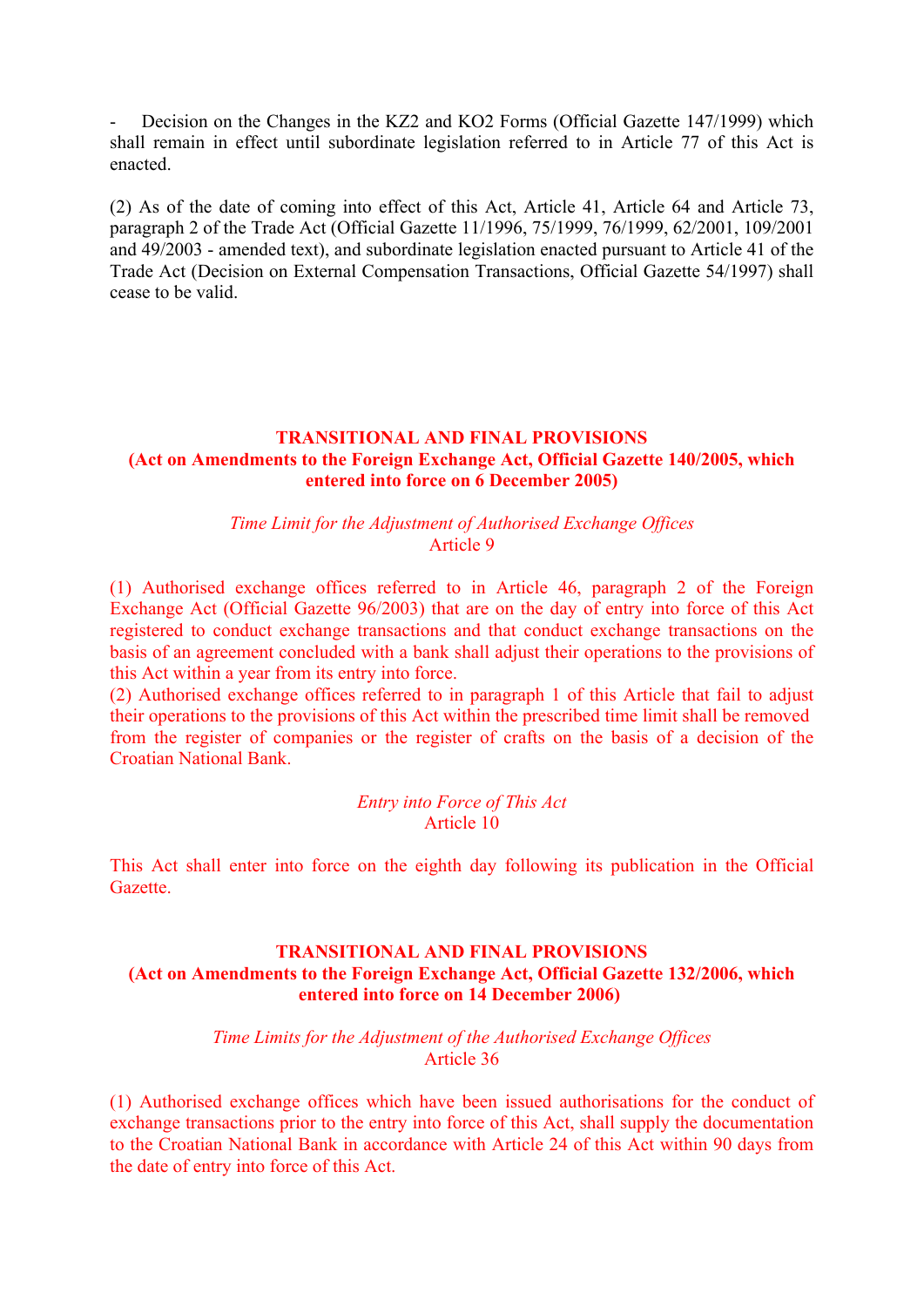(2) The Croatian National Bank shall withdraw its authorisation for the conduct of exchange transactions from each authorised exchange office which fails to act in accordance with the time limits and the procedures determined in paragraph 1 of this Article.

(3) The Croatian National Bank shall withdraw its authorisation for the conduct of exchange transactions from the authorised exchange office referred to in paragraph 1 of this Article, if it establishes on the basis of criminal records data and other sources that the conditions referred to in Article 25 of this Act have been met.

(4) Proceedings initiated prior to the entry into force of this Act shall be completed in accordance with the provisions of this Act.

(5) In proceedings referred to in paragraph 4 of this Act, the Croatian National Bank shall decide on each application within 180 days from the date of entry into force of this Act.

(6) Authorised exchange offices referred to in Article 46, paragraph 2 of the Foreign Exchange Act (Official Gazette 96/2003) registered, as on the date of entry into force of the Act on Amendments to the Foreign Exchange Act (Official Gazette 140/2005) for the conduct of exchange transactions and conducting exchange transactions on the basis of an agreement with a bank, which have not applied for an authorisation to conduct exchange transactions until the date of entry into force of this Act, shall apply for an authorisation to conduct exchange transactions pursuant to the provisions of Article 46.a of the Foreign Exchange Act (Official Gazette 140/2005) and amendments referred to in Article 24 of this Act within 30 days from the date of entry into effect of this Act.

(7) Where the authorised exchange office referred to in paragraph 6 of this Act fails to apply for an authorisation to conduct exchange transactions within the time limits and in accordance with the procedure laid out in paragraph 6 of this Article, the business of the conduct of exchange transactions shall be deleted from the court register or the register of trades and crafts, based on a decision by the Croatian National Bank.

#### Entry into Force of this Act Article 37

This Act shall enter into force on the eighth day after the day of its publication in the Official Gazette.

#### **TRANSITIONAL AND FINAL PROVISIONS**

# **(Regulation on amendments to the Foreign Exchange Act, Official Gazette 150/2008, which entered into force on 22 December 2008)**

Article 1

In the Foreign Exchange Act (Official Gazette 96/2003, 140/2005 and 132/2006), in Article 78, paragraph (1), after the words "Article 35, paragraph (3) of this Act" a full stop is inserted and the rest of the sentence is deleted.

After paragraph (1), paragraphs (2) and (3) are added, which read:

"(2) Article 28, paragraph (6) and Article 63, paragraph (1), item (10) of this Act shall cease to have effect on 1 August 2009.

(3) Article 14, paragraph (3), Article 18, paragraphs (2) and (3), Article 28, paragraph (4), Article 29, Article 34, paragraph (1), Article 36, Article 37, Article 38, Article 42, paragraph (6), Article 63, paragraph (1), items (8a), (9), (11) and (15) and Article 68 of this Act shall cease to have effect on 1 January 2010."

The former paragraph (2) becomes paragraph (4).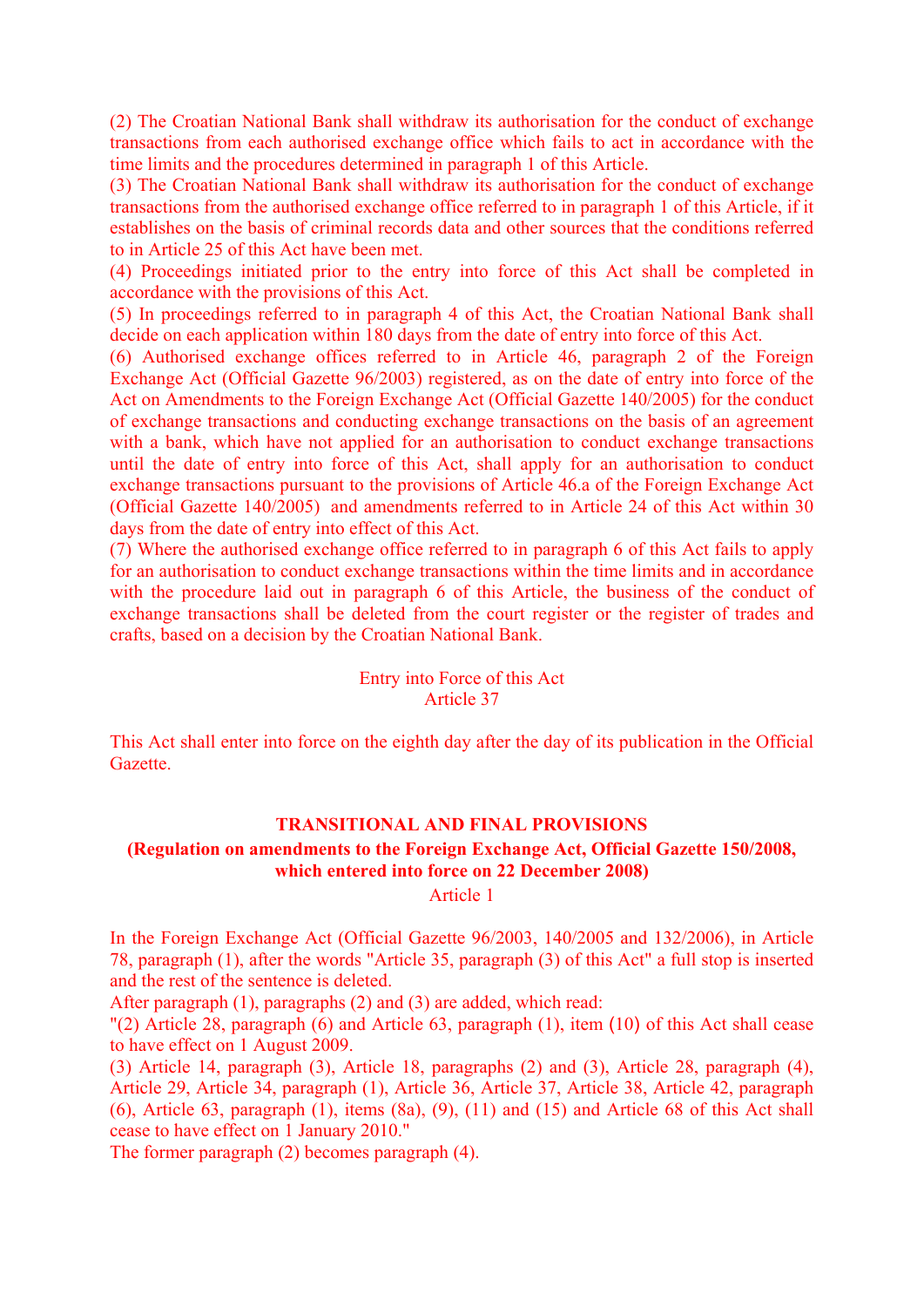Article 2

This Regulation shall enter into force on the day of its publication in the Official Gazette.

# **TRANSITIONAL AND FINAL PROVISIONS (Regulation on amendments to the Foreign Exchange Act, Official Gazette 92/2009, which entered into force on 29 July 2009)**

Article 1

In the Foreign Exchange Act (Official Gazette 96/2003, 140/2005, 132/2006 and 150/2008), in Article 78, paragraphs (2), (3) and (4) are amended to read:

"(2) Article 14, paragraph (3), Article 18, paragraphs (2) and (3), Article 28, paragraph (4), Article 29, Article 34, paragraph (1), Article 36, Article 37, Article 38, Article 42, paragraph (6), Article 63, paragraph (1), items (8a), (9), (11) and (15) and Article 68 of this Act shall cease to have effect on 1 January 2010.

(3) Article 28, paragraph (6) and Article 63, paragraph (1), item (10) of this Act shall cease to have effect on 1 February 2010.

(4) Article 47, paragraph (4) of this Act shall cease to have effect on the date of accession of the Republic of Croatia to the European Union."

#### Article 2

The Regulation on Amendments to the Foreign Exchange Act (Official Gazette 150/2008) shall cease to have effect by virtue of the entry into force of this Regulation.

#### Article 3

This Regulation shall enter into force on the day of its publication in the Official Gazette.

# **TRANSITIONAL AND FINAL PROVISIONS (Payment System Act, Official Gazette 133/2009, which entered into force on 1 January 2011)**

#### *Cessation of effect of some provisions of the Foreign Exchange Act and regulations adopted under that Act*  Article 159

(1) Article 32, Article 33, Article 63, paragraph (1), item (13) and Article 64, paragraph (1) tem (6) of the Foreign Exchange Act (Official Gazette 96/2003, 140/2005, 132/2006, 150/2008 and 92/2009) and the following subordinate legislation shall cease to have effect on the date of entry into force of this Act:

1) the Decision Governing the Conditions for and the Manner of Performing External Payment Operations (Official Gazette 88/2005, 18/2006 and 132/2007) and the Instructions Adopted under this Decision; and

2) the Decision on Collecting Data on External Payment Operations (Official Gazette 136/2005 and 24/2006).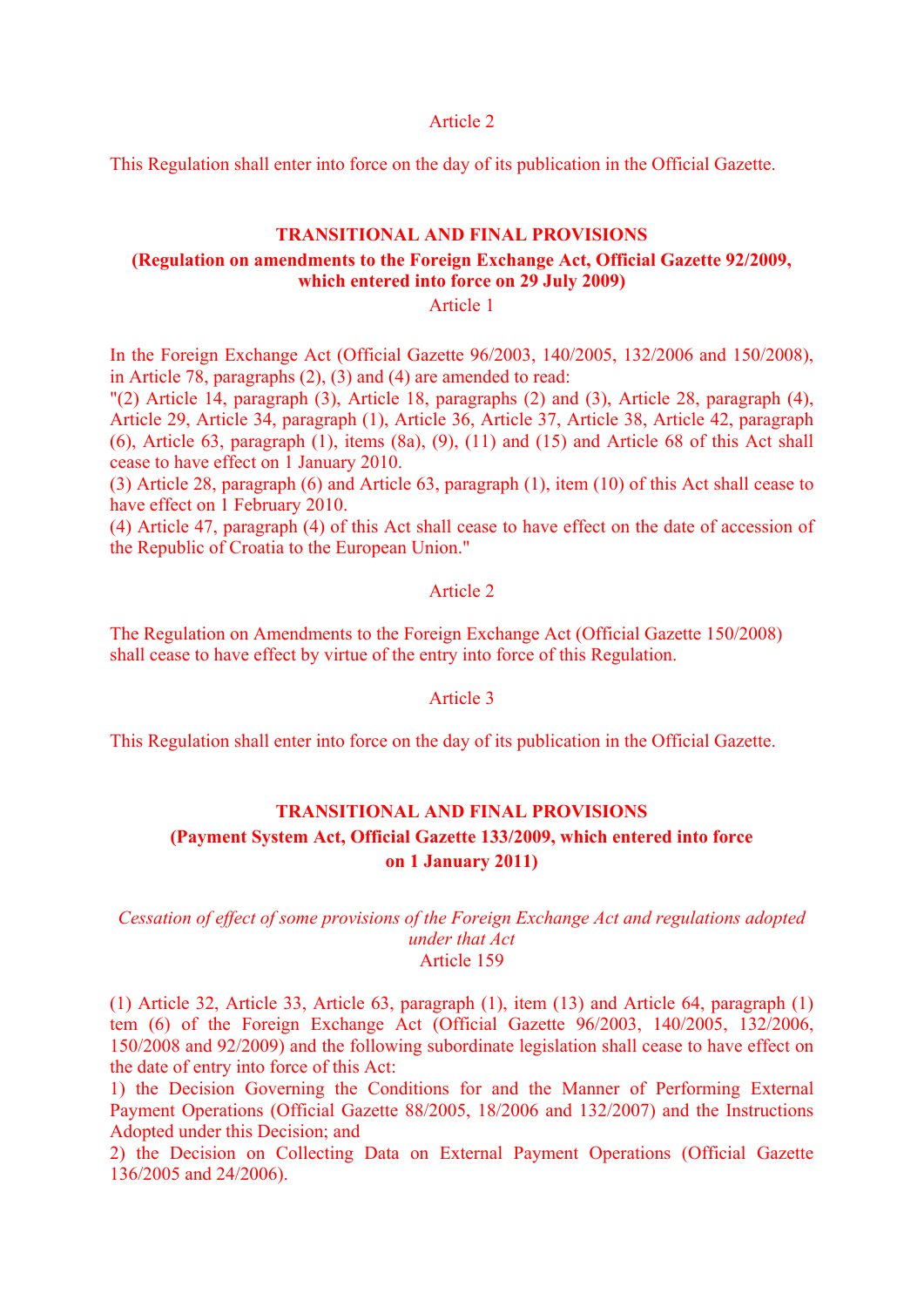(2) The Decision on the Generation and Use of International Bank Account Number (IBAN) (Official Gazette 162/2004) shall apply mutatis mutandis until the entry into force of the subordinate legislation referred to in Article 157 of this Act.

# **TRANSITIONAL AND FINAL PROVISIONS (Regulation on amendments to the Foreign Exchange Act, Official Gazette 153/2009, which entered into force on 31 December 2009)**

Article 4

In Article 78, paragraph (1), after the words "Article 35, paragraph (3) of this Act" a full stop is inserted and the rest of the sentence is deleted.

After paragraph (1), new paragraphs (2), (3) and (4) are added, which read:

"(2) Article 14, paragraph (3), Article 18, paragraphs (2) and (3), Article 36, Article 37, Article 38, Article 42, paragraph (6), Article 63, paragraph (1), items (9) and (15) and Article 68 of this Act and

– the Decision on the conditions for issuing approvals for personal transfers abroad of assets relating to gifts and grants (Official Gazette 111/2003 and 149/2003),

– the Decision governing the taking in and out of the country cash, checks and materialised securities (Official Gazette 111/2003, 69/2006 and 82/2006), and

– the Decision on the manner and conditions under which residents may execute or receive payments arising from transactions with non-residents in domestic cash, foreign cash and checks (Official Gazette 54/2006 and 132/2007), with the exception of the provisions referred to in item II, item III, paragraphs (3) and (4), item IV, paragraph (1), item V, item VII, paragraphs (2) to (4), item VIII, item X, item XII and item XIII which shall apply until the entry into force of the subordinate legislation referred to in Article 34 of this Act, shall cease to have effect on 1 January 2010.

(3) Article 28, paragraph (6) and Article 63, paragraph (1), item (10) of this Act shall cease to have effect on 1 July 2010.

(4) Article 28, paragraph (4), Article 29, Article 63, paragraph (1), items (8a) and (11) of this Act and the Decision on the conditions for issuing approvals for opening foreign exchange accounts abroad (Official Gazette 111/2003, 189/2004 and 124/2006) shall cease to have effect on 1 January 2011."

The former paragraph (2) becomes paragraph (5) and is amended to read:

"(5) Article 47, paragraph (4) of this Act shall cease to have effect on the date of accession of the Republic of Croatia to the European Union."

#### Article 5

The Regulation on Amendments to the Foreign Exchange Act (Official Gazette 92/2009) shall cease to have effect by virtue of the entry into force of this Regulation.

#### Article 6

This Regulation shall be published in the Official Gazette and shall enter into force on 31 December 2009.

# **TRANSITIONAL AND FINAL PROVISIONS**

**(Act on Amendments to the Foreign Exchange Act, Official Gazette 145/2010, which**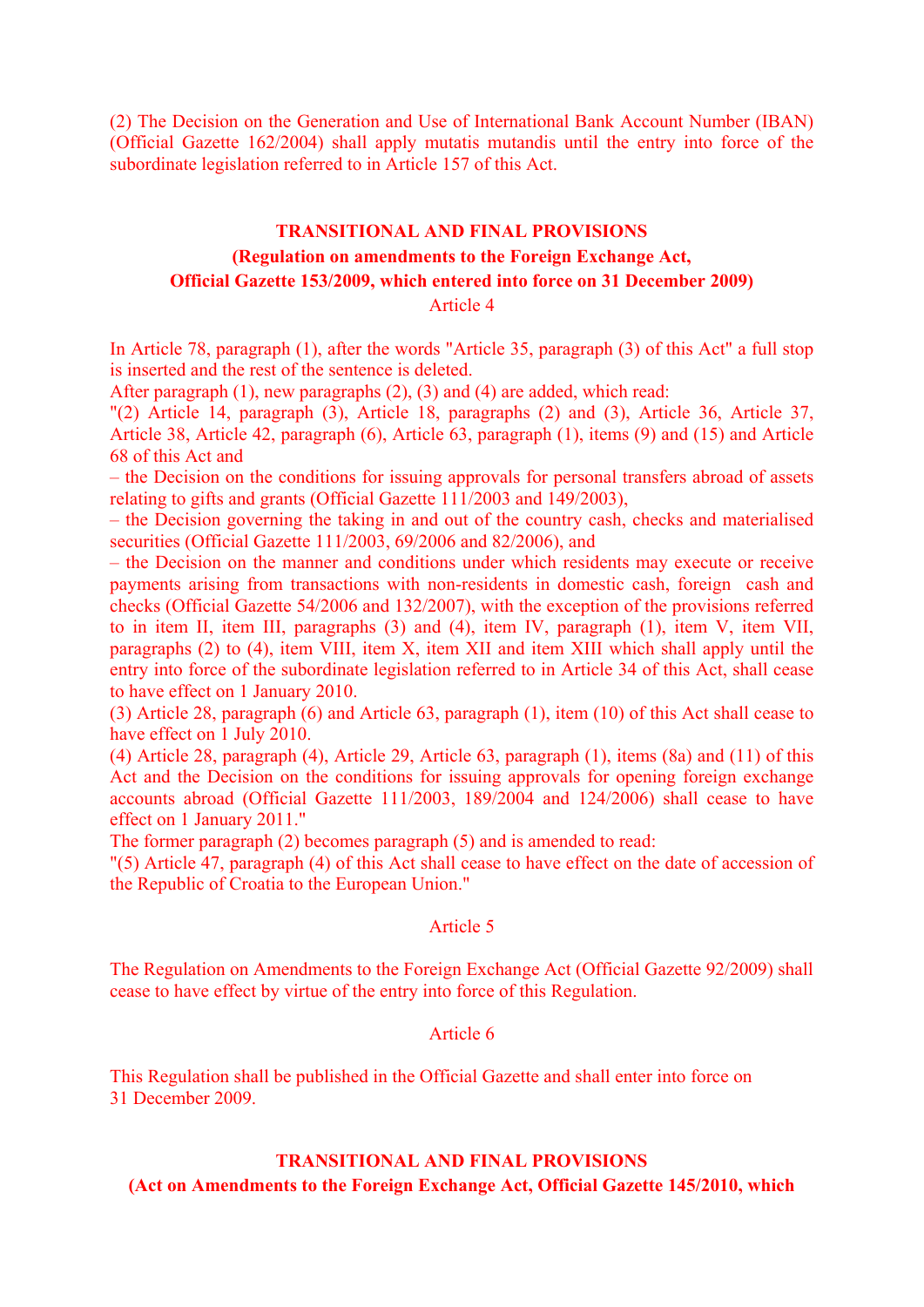#### **entered into force on 1 January 2011)**  Article 17

As of the date of entry into force of this Act, the authorisation for the conduct of exchange transactions issued to an authorised exchange office undergoing a winding-up procedure on the day of entry into force of this Act, shall cease to be valid.

#### Article 18

In the entire text of the Foreign Exchange Act (Official Gazette 96/2003, 140/2005, 132/2006 and 153/2009), the words "Foreign Exchange Inspectorate" are replaced by the words "Financial Inspectorate", the words "Croatian Securities Exchange Commission" are replaced by the words "Croatian Financial Services Supervisory Agency", the words "Central Depository Agency" are replaced by the words "Central Depository & Clearing Company" and the words "Securities Market Act" are replaced by the words "Capital Market Act" in an appropriate grammatical case.

#### Entry into force Article 19

This Act shall be published in the "Official Gazette" and shall enter into force on 1 January 2011.

# **TRANSITIONAL AND FINAL PROVISIONS**

#### **(Act on Amendments to the Foreign Exchange Act, Official Gazette 76/2013, which entered into force on the date of accession of the Republic of Croatia to the European Union)**

#### Article 17

(1) As of the date of entry into force of this Act, the Decision on Medals and Tokens Similar to Euro Coins (Official Gazette 132/07 and 34/10) shall cease to have effect.

(2) The Decision on procedures for handling foreign cash suspected of being counterfeit (Official Gazette 21/07 and 34/10) shall remain in effect after entry into force of this Act, pending the adoption of a relevant bylaw based on a special law, and shall apply to all foreign cash except that denominated in euro.

(3) The Minister of Finance shall, within 90 days from the date of entry into force of this Act, issue a decree pursuant to Article 8 of this Act.